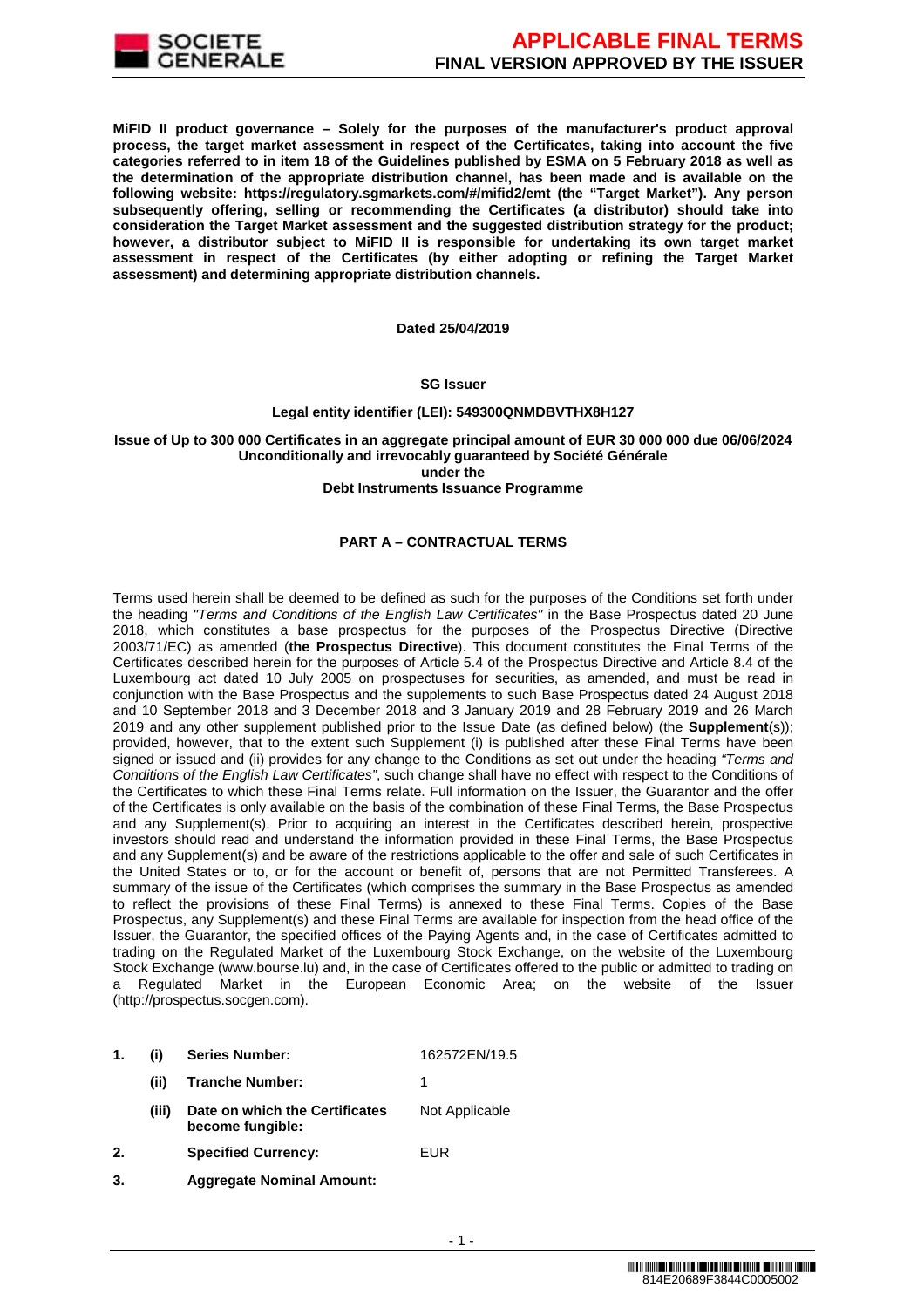

|     | (i)   | - Tranche:                                                                              | Up to 300 000 Certificates in an aggregate principal amount<br>of EUR 30 000 000                                                                                                             |  |  |  |
|-----|-------|-----------------------------------------------------------------------------------------|----------------------------------------------------------------------------------------------------------------------------------------------------------------------------------------------|--|--|--|
|     | (ii)  | - Series:                                                                               | Up to 300 000 Certificates in an aggregate principal amount<br>of EUR 30 000 000                                                                                                             |  |  |  |
| 4.  |       | <b>Issue Price:</b>                                                                     | Certificate<br>of EUR<br>Specified<br>EUR<br>100<br>100<br>per<br>Denomination                                                                                                               |  |  |  |
| 5.  |       | <b>Specified Denomination(s):</b>                                                       | <b>EUR 100</b>                                                                                                                                                                               |  |  |  |
| 6.  | (i)   | <b>Issue Date:</b><br>(DD/MM/YYYY)                                                      | 31/05/2019                                                                                                                                                                                   |  |  |  |
|     | (ii)  | <b>Interest Commencement Date:</b>                                                      | <b>Issue Date</b>                                                                                                                                                                            |  |  |  |
| 7.  |       | <b>Final Exercise Date:</b><br>(DD/MM/YYYY)                                             | 06/06/2024                                                                                                                                                                                   |  |  |  |
| 8.  |       | <b>Governing law:</b>                                                                   | English law                                                                                                                                                                                  |  |  |  |
| 9.  | (i)   | <b>Status of the Certificates:</b>                                                      | Unsecured                                                                                                                                                                                    |  |  |  |
|     | (ii)  | Date of corporate authorisation<br>obtained for the issuance of<br><b>Certificates:</b> | Not Applicable                                                                                                                                                                               |  |  |  |
|     | (iii) | <b>Type of Structured Certificates:</b>                                                 | <b>Share Linked Certificates</b>                                                                                                                                                             |  |  |  |
|     |       |                                                                                         | The provisions of the following Additional Terms and<br>Conditions apply:<br>Additional Terms and Conditions for Share<br>Linked<br>Certificates and Depositary Receipts Linked Certificates |  |  |  |
|     | (iv)  | <b>Reference of the Product</b>                                                         | 3.3.3 with Option 1 applicable as described in the Additional<br>Terms and Conditions relating to Formulae                                                                                   |  |  |  |
| 10. |       | <b>Interest Basis:</b>                                                                  | See section "PROVISIONS RELATING TO INTEREST (IF<br>ANY) PAYABLE" below.                                                                                                                     |  |  |  |
| 11. |       | <b>Redemption/Payment Basis:</b>                                                        | See section "PROVISIONS RELATING TO REDEMPTION"<br>below.                                                                                                                                    |  |  |  |
| 12. |       | Issuer's/Certificateholders'<br>redemption option:                                      | See section "PROVISIONS RELATING TO REDEMPTION"<br>below.                                                                                                                                    |  |  |  |

## **PROVISIONS RELATING TO INTEREST (IF ANY) PAYABLE**

| 13. |     | <b>Fixed Rate Certificate</b><br><b>Provisions:</b>          | Not Applicable                                                                                                                                                                                                          |  |  |  | Not Applicable<br>Applicable as per Condition 3.3 of the General Terms and<br>Conditions |  |
|-----|-----|--------------------------------------------------------------|-------------------------------------------------------------------------------------------------------------------------------------------------------------------------------------------------------------------------|--|--|--|------------------------------------------------------------------------------------------|--|
| 14. |     | <b>Floating Rate Certificate</b><br><b>Provisions:</b>       |                                                                                                                                                                                                                         |  |  |  |                                                                                          |  |
| 15. |     | <b>Structured Interest Certificate</b><br><b>Provisions:</b> |                                                                                                                                                                                                                         |  |  |  |                                                                                          |  |
|     | (i) | <b>Structured Interest Amount(s)</b>                         | Unless previously redeemed, on each Interest Payment<br>Date(i) (i from 1 to 10), the Issuer shall pay to the<br>Certificateholders, for each Certificate, an amount<br>determined by the Calculation Agent as follows: |  |  |  |                                                                                          |  |
|     |     |                                                              | Scenario 1:                                                                                                                                                                                                             |  |  |  |                                                                                          |  |
|     |     |                                                              | If on Valuation Date(i), Performance(i) is higher than or<br>equal to $-30.0\%$ , then:                                                                                                                                 |  |  |  |                                                                                          |  |
|     |     |                                                              | Max(0;<br>Structured<br>Interest<br>Amount(i)<br>Specified<br>$=$                                                                                                                                                       |  |  |  |                                                                                          |  |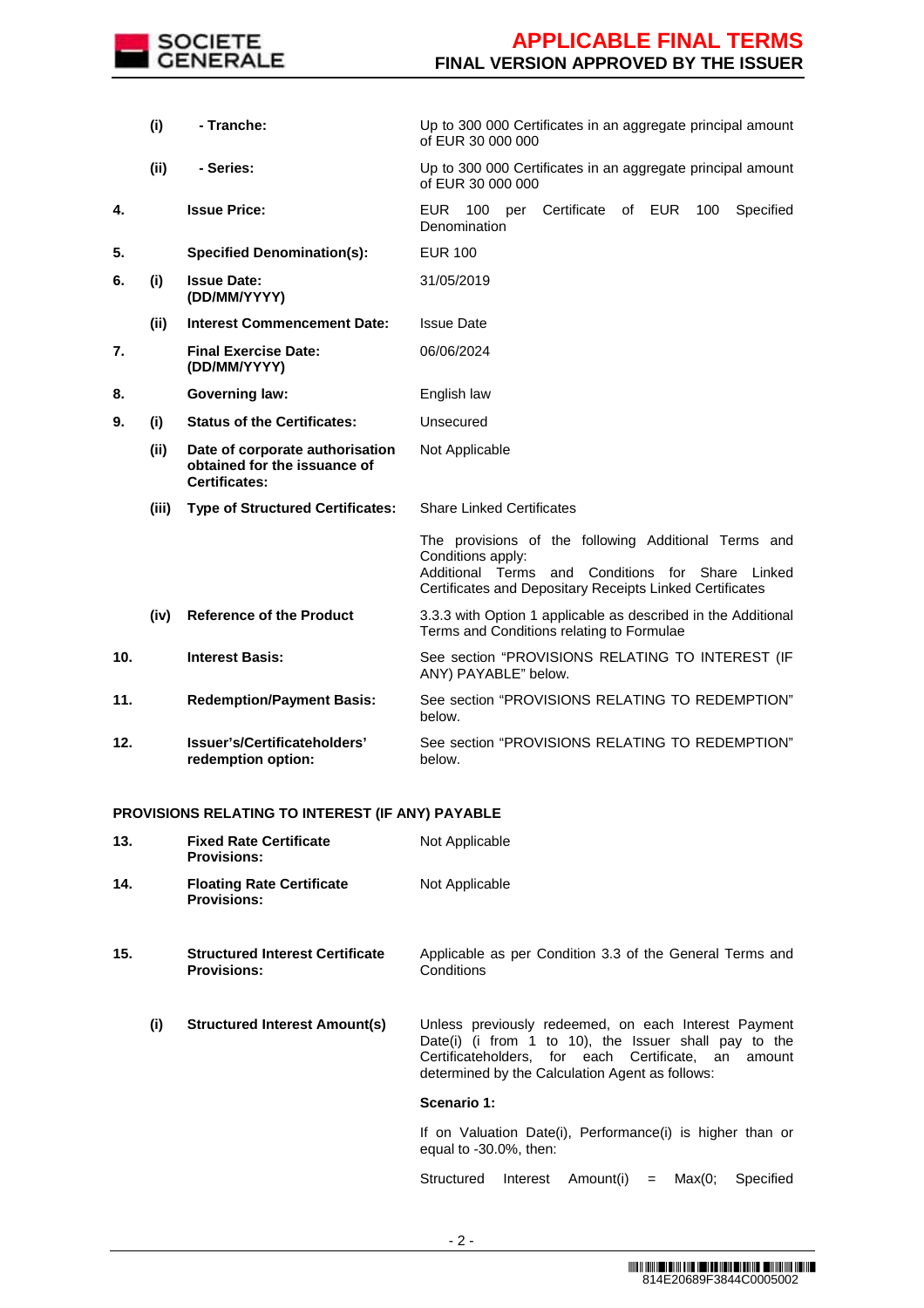

Denomination x (i x 3.5%) - SumCouponsPaid(i-1))

#### **Scenario 2:**

If on Valuation Date(i), Performance(i) is lower than -30.0%, then:

Structured Interest Amount(i) = 0 (zero)

 Definitions relating to the Structured Interest Amount are set out in paragraph 27(ii) "Definitions relating to the Product"

- **(ii) Specified Period(s)/Interest Payment Date(s):**  Interest Payment Date(i) (i from 1 to 9): 5 Business Days after Valuation Date(i); Interest Payment Date(10): the Final Exercise Date
- **(iii) Business Day Convention:** Following Business Day Convention (unadjusted)
- **(iv) Day Count Fraction:** Not Applicable
- **(v) Business Centre(s):** Not Applicable
- **16. Zero Coupon Certificate Provisions:** Not Applicable

### **PROVISIONS RELATING TO REDEMPTION**

| 17. |                                                        | Redemption at the option of the<br>Not Applicable<br>Issuer: |                                                                                                                                                                                                                                                                                                |  |  |
|-----|--------------------------------------------------------|--------------------------------------------------------------|------------------------------------------------------------------------------------------------------------------------------------------------------------------------------------------------------------------------------------------------------------------------------------------------|--|--|
| 18. | Redemption at the option of the<br>Certificateholders: |                                                              | Not Applicable                                                                                                                                                                                                                                                                                 |  |  |
| 19. |                                                        | <b>Automatic Early Redemption:</b>                           | Applicable as per Condition 5.10 of the General Terms and<br>Conditions                                                                                                                                                                                                                        |  |  |
|     | (i)                                                    | <b>Automatic Early Redemption</b><br>Amount(s):              | Unless previously redeemed, if an Automatic<br>Early<br>Redemption Event has occurred, then the Issuer shall<br>redeem early the Certificates<br>Automatic<br>Early<br>on<br>Redemption Date(i) (i from 2 to 9) in accordance with the<br>following provisions in respect of each Certificate: |  |  |
|     |                                                        |                                                              | Automatic Early Redemption Amount(i) = Specified<br>Denomination x (100%)                                                                                                                                                                                                                      |  |  |
|     |                                                        |                                                              | Definitions relating to the Automatic Early Redemption<br>Amount are set out in paragraph 27(ii) "Definitions relating<br>to the Product".                                                                                                                                                     |  |  |
|     | (ii)                                                   | <b>Automatic Early Redemption</b><br>Date(s):                | Automatic Early Redemption Date(i) (i from 2 to 9): 5<br>Business Days after the Valuation Date(i) on which an<br>Automatic Early Redemption Event is deemed to have<br>occurred.                                                                                                              |  |  |
|     | (iii)                                                  | <b>Automatic Early Redemption</b><br>Event:                  | is deemed to have occurred, as determined by the<br>Calculation Agent, if on a Valuation Date(i) (i from 2 to 9),<br>Performance(i) is higher than or equal to 0%                                                                                                                              |  |  |
| 20. |                                                        | <b>Final Exercise Amount:</b>                                | Unless previously redeemed, the Issuer shall redeem the<br>Certificates on the Final Exercise Date, in accordance with<br>the following provisions in respect of each Certificate:                                                                                                             |  |  |
|     |                                                        |                                                              | Scenario 1:                                                                                                                                                                                                                                                                                    |  |  |
|     |                                                        |                                                              | If on Valuation Date(10), Performance(10) is higher than or<br>equal to -30.0%, then:                                                                                                                                                                                                          |  |  |

Final Exercise Amount = Specified Denomination x [100% ]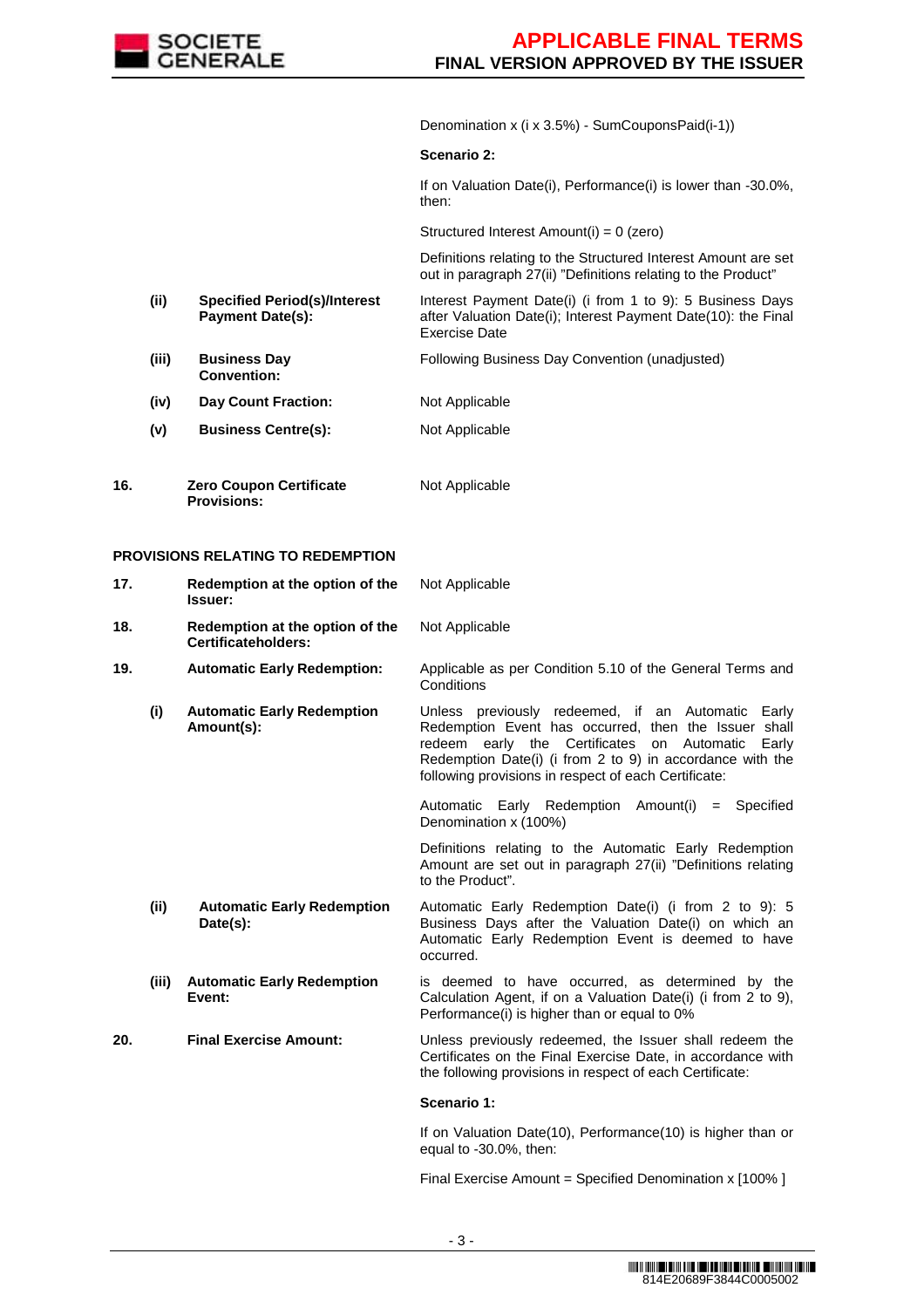

### **Scenario 2:**

If on Valuation Date(10), Performance(10) is lower than - 30.0%, then: Final Exercise Amount = Specified Denomination x (100% + Performance(10)) Definitions relating to the Final Exercise Amount are set out in paragraph 27(ii) "Definitions relating to the Product". **21. Physical Delivery Certificates Provisions:** Not Applicable **22. Credit Linked Certificates Provisions:** Not Applicable **23. Bond Linked Certificates Provisions:** Not Applicable **24. Trigger redemption at the option of the Issuer:** Not Applicable **25. Early Redemption for tax reasons, special tax reasons, regulatory reasons, Force Majeure Event, Event of Default, or at the option of the Calculation Agent pursuant to the Additional Terms and Conditions:** Early Redemption Amount: Market Value

#### **PROVISIONS APPLICABLE TO THE UNDERLYING(S) IF ANY**

**26. (i) Underlying(s):** The following Share as defined below:

|       | Company                                                                                                                   | <b>Bloomberg Ticker</b> |                                                                                                                                                                  | <b>Exchange</b>                                  | <b>Website</b>                                                                                                                                                                                                                                                                                         |  |
|-------|---------------------------------------------------------------------------------------------------------------------------|-------------------------|------------------------------------------------------------------------------------------------------------------------------------------------------------------|--------------------------------------------------|--------------------------------------------------------------------------------------------------------------------------------------------------------------------------------------------------------------------------------------------------------------------------------------------------------|--|
|       | <b>BNP Paribas SA</b>                                                                                                     | <b>BNP FP</b>           |                                                                                                                                                                  | <b>Euronext Paris</b>                            | www.bnpparibas.com                                                                                                                                                                                                                                                                                     |  |
| (ii)  | Information relating to the past<br>and future performances of the<br>Underlying(s) and volatility:                       |                         | The information relating to the past and future performances<br>of the Underlying(s) and volatility are available on the<br>source specified in the table above. |                                                  |                                                                                                                                                                                                                                                                                                        |  |
| (iii) | Provisions relating, amongst<br>others, to the Market Disruption<br>Event(s) and/or Extraordinary                         |                         | Conditions apply:                                                                                                                                                |                                                  | The provisions of the following Additional Terms and                                                                                                                                                                                                                                                   |  |
|       | Event(s) and/or any additional<br>disruption event(s) as described<br>in the relevant Additional Terms<br>and Conditions: |                         |                                                                                                                                                                  | Additional Terms and Conditions for Share Linked | Certificates and Depositary Receipts Linked Certificates                                                                                                                                                                                                                                               |  |
| (iv)  | Other information relating to<br>the Underlying(s):                                                                       |                         | available information.                                                                                                                                           |                                                  | Information or summaries of information included herein<br>with respect to the Underlying(s), has been extracted from<br>general databases released publicly or by any other                                                                                                                           |  |
|       |                                                                                                                           |                         |                                                                                                                                                                  |                                                  | Each of the Issuer and the Guarantor confirms that such<br>information has been accurately reproduced and that, so far<br>as it is aware and is able to ascertain from information<br>published, no facts have been omitted which would render<br>the reproduced information inaccurate or misleading. |  |

### **DEFINITIONS APPLICABLE TO INTEREST (IF ANY), REDEMPTION AND THE UNDERLYING(S) IF ANY**

**27. (i) Definitions relating to date(s):** Applicable **Valuation Date(0):** 30/05/2019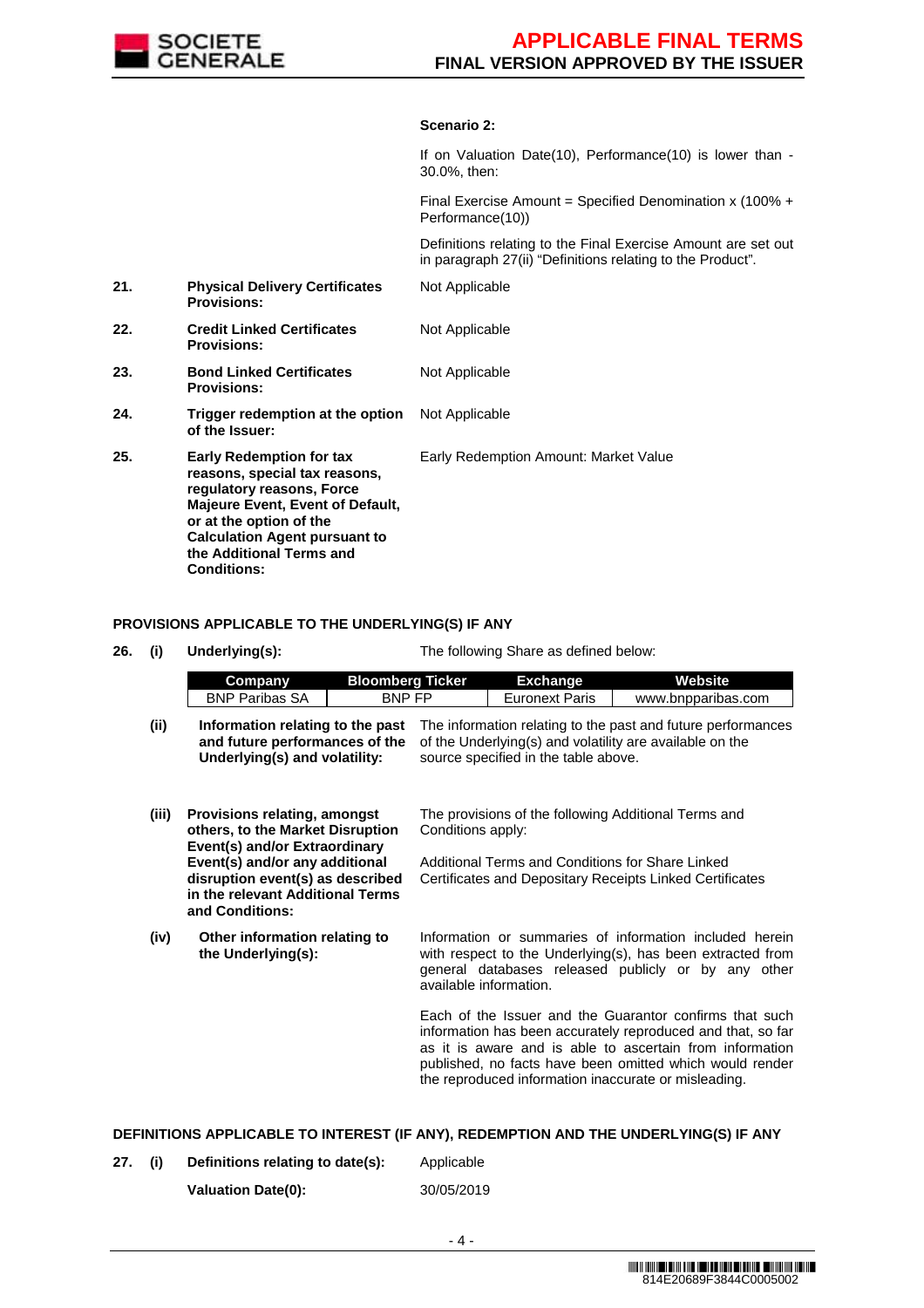

|     | (DD/MM/YYYY)                                        |                                                                                                                                                |  |  |  |  |
|-----|-----------------------------------------------------|------------------------------------------------------------------------------------------------------------------------------------------------|--|--|--|--|
|     | Valuation Date(i); (i from 1 to 10)<br>(DD/MM/YYYY) | 02/12/2019;<br>01/06/2020:<br>30/11/2020;<br>31/05/2021:<br>30/05/2022:<br>30/11/2022;<br>30/05/2023;<br>30/11/2021;<br>30/11/2023; 30/05/2024 |  |  |  |  |
| (i) | Definitions relating to the<br><b>Product:</b>      | Applicable, subject to the provisions of Condition 4 of the<br>Additional Terms and Conditions relating to Formulae                            |  |  |  |  |
|     | SumCouponsPaid(i-1)<br>(i from 2 to 10)             | SumCouponsPaid(i-2)<br>Structured<br>Interest<br>$+$<br>means<br>Amount(i-1)                                                                   |  |  |  |  |
|     |                                                     | With:                                                                                                                                          |  |  |  |  |
|     |                                                     | $SumCouponsPaid(0) = 0$ (zero)                                                                                                                 |  |  |  |  |
|     | Performance(i)<br>(i from 1 to 10)                  | means $(S(i) / S(0)) - 100\%$                                                                                                                  |  |  |  |  |
|     |                                                     |                                                                                                                                                |  |  |  |  |

 **S(i) (i from 0 to 10)**  means in respect of any Valuation Date(i) the Closing Price of the Underlying

## **PROVISIONS RELATING TO SECURED CERTIFICATES**

**28. Secured Certificates Provisions:** Not Applicable

## **GENERAL PROVISIONS APPLICABLE TO THE CERTIFICATES**

| 29. |      | Provisions applicable to payment<br>date(s):                                                                  |                                                                                                                               |
|-----|------|---------------------------------------------------------------------------------------------------------------|-------------------------------------------------------------------------------------------------------------------------------|
|     |      | - Payment Business Day:                                                                                       | <b>Following Payment Business Day</b>                                                                                         |
|     |      | - Financial Centre(s):                                                                                        | Not Applicable                                                                                                                |
| 30. |      | Form of the Certificates:                                                                                     |                                                                                                                               |
|     | (i)  | Form:                                                                                                         | Non-US Registered Global Note registered in the name of a<br>nominee for a common depositary for Euroclear and<br>Clearstream |
|     | (ii) | New Global Note (NGN – bearer No<br>notes) / New Safekeeping<br><b>Structure (NSS - registered</b><br>notes): |                                                                                                                               |
| 31. |      | <b>Redenomination:</b>                                                                                        | Not Applicable                                                                                                                |
| 32. |      | <b>Consolidation:</b>                                                                                         | Applicable as per Condition 14.2 of the General Terms and<br>Conditions                                                       |
| 33. |      | <b>Partly Paid Certificates</b><br><b>Provisions:</b>                                                         | Not Applicable                                                                                                                |
| 34. |      | <b>Instalment Certificates</b><br><b>Provisions:</b>                                                          | Not Applicable                                                                                                                |
| 35. |      | Masse:                                                                                                        | Not Applicable                                                                                                                |
| 36. |      | <b>Dual Currency Certificate</b><br><b>Provisions:</b>                                                        | Not Applicable                                                                                                                |
| 37. |      | <b>Additional Amount Provisions</b><br>for Italian Certificates:                                              | Not Applicable                                                                                                                |
| 38. |      | Interest Amount and/or the<br><b>Redemption Amount switch at</b>                                              | Not Applicable                                                                                                                |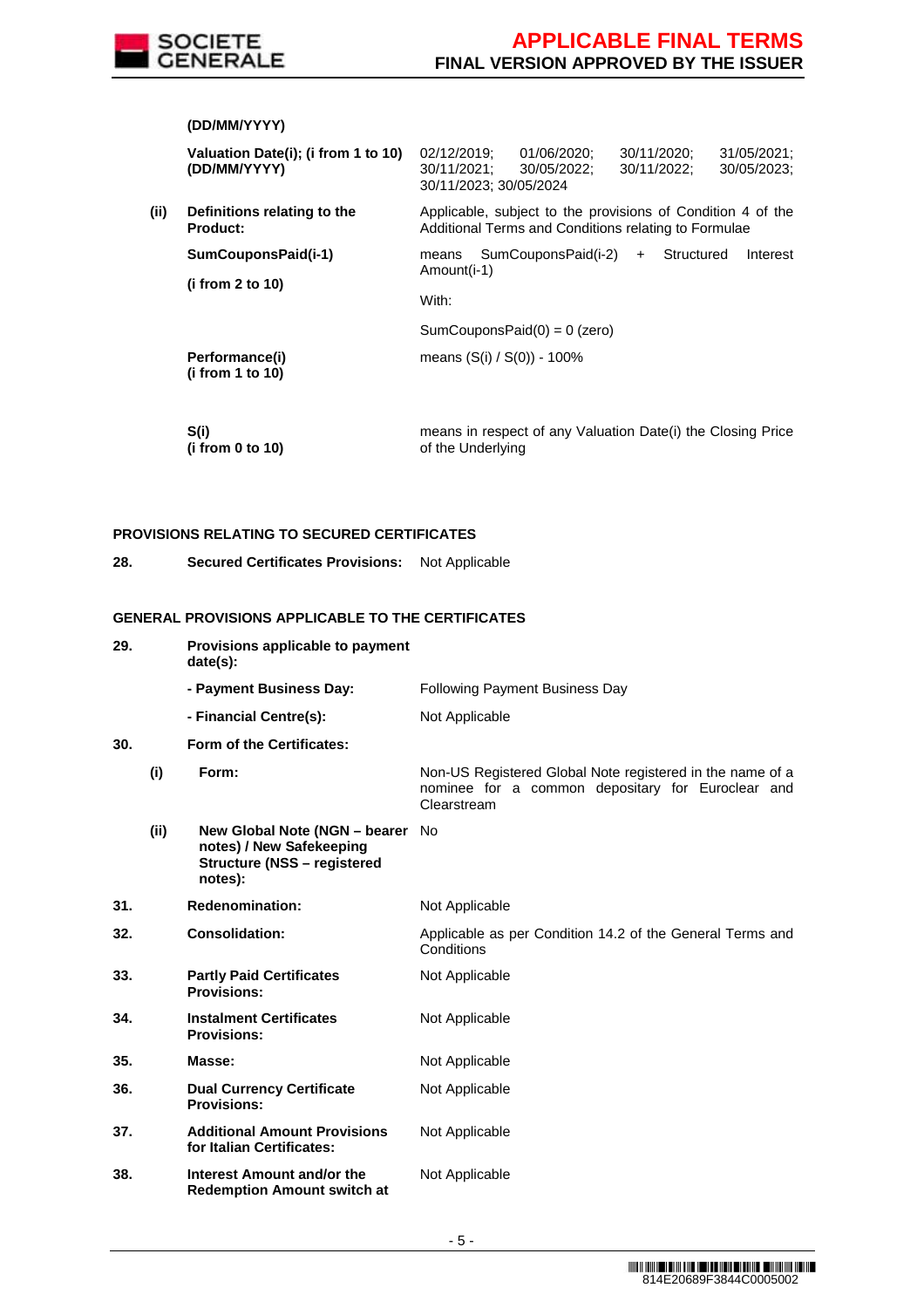

**the option of the Issuer:**

**39. Portfolio Linked Certificates Provisions:**

Not Applicable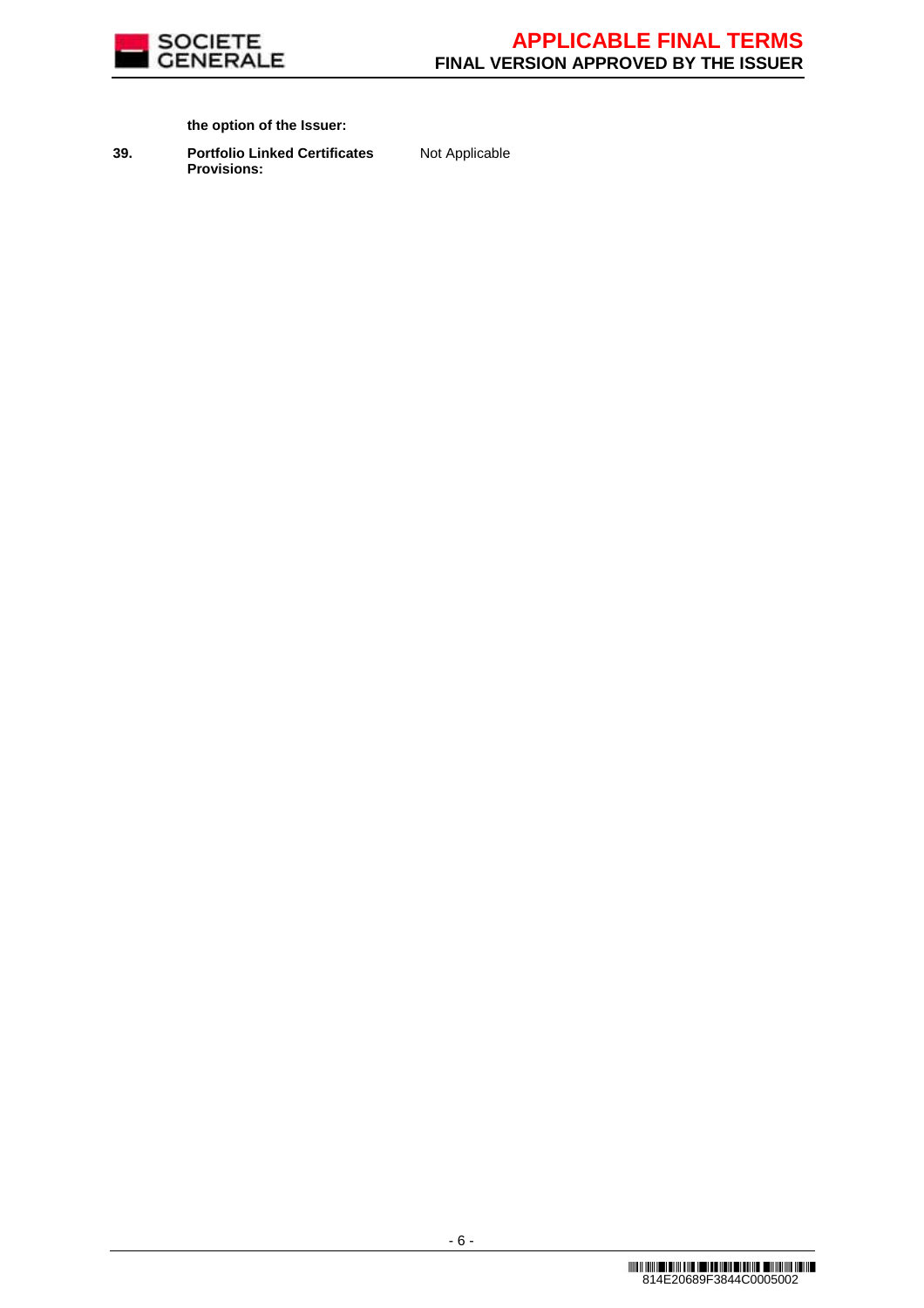

## **PART B – OTHER INFORMATION**

## **1. LISTING AND ADMISSION TO TRADING**

- **(i) Listing:** None
- **(ii) Admission to trading:** Application shall be made for the Certificates to be admitted to trading on the Multilateral Trading Facility ("MTF") named EuroTLX organized and managed by EuroTLX Sim S.p.A. with effect from or as soon as practicable after the Issue Date. Société Générale, directly or through a third party appointed by it, will act as specialist for the Certificates, in accordance with the rules and regulations of EuroTLX.

 **There can be no assurance that the listing and trading of the Certificates will be approved with effect on the Issue Date or at all, provided that if EuroTLX Sim S.p.A. does not release its decision of admission to trading within the day immediately preceding the Issue Date, Section 10 – paragraph "Conditions to which the offer is subject" of these Final Terms shall apply.**

**(iii) Estimate of total expenses related to admission to trading:** Not Applicable **(iv) Information required for Certificates to be listed on SIX Swiss Exchange:** Not Applicable

## **2. RATINGS**

The Certificates to be issued have not been rated.

#### **3. INTERESTS OF NATURAL AND LEGAL PERSONS INVOLVED IN THE ISSUE/OFFER**

 Save for fees, if any, payable to the Dealer, and so far as the Issuer is aware, no person involved in the issue of the Certificates has an interest material to the offer.

The Dealer and its affiliates have engaged, and may in the future engage, in investment banking and/or commercial banking transactions with, and may perform other services for, the Issuer and its affiliates in the ordinary course of business.

 Société Générale will ensure the roles of provider of hedging instruments to the Issuer of the Certificates and Calculation Agent of the Certificates.

 The possibility of conflicts of interest between the different roles of Société Générale on one hand, and between those of Société Générale in these roles and those of the Certificateholders on the other hand cannot be excluded.

 Furthermore, given the banking activities of Société Générale, conflicts may arise between the interests of Société Générale acting in these capacities (including business relationship with the issuers of the financial instruments being underlyings of the Certificates or possession of non public information in relation with them) and those of the Certificateholders. Finally, the activities of Société Générale on the underlying financial instrument(s), on its proprietary account or on behalf of its customers, or the establishment of hedging transactions, may also have an impact on the price of these instruments and their liquidity, and thus may be in conflict with the interests of the Certificateholders.

#### **4. REASONS FOR THE OFFER AND USE OF PROCEEDS**

| (i) | Reasons for the offer and | The net proceeds from each issue of Certificates will be  |
|-----|---------------------------|-----------------------------------------------------------|
|     | use of proceeds:          | applied for the general financing purposes of the Société |
|     |                           | Générale Group, which include making a profit.            |

**(ii) Estimated net proceeds:** Not Applicable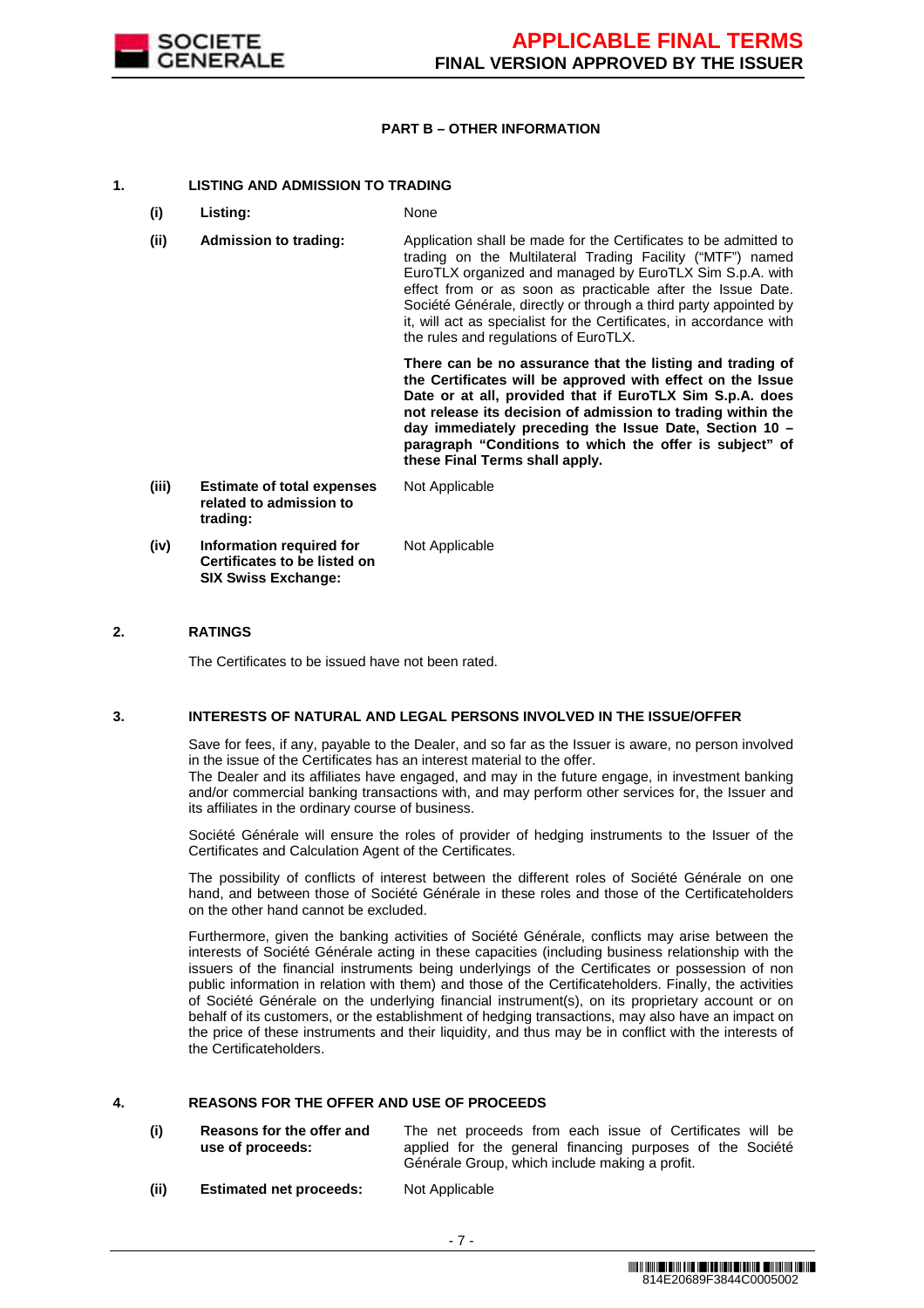

### **(iii) Estimated total expenses:** Not Applicable

- **5. INDICATION OF YIELD** (Fixed Rate Certificates only) Not Applicable
- **6. HISTORIC INTEREST RATES** (Floating Rate Certificates only)

Not Applicable

### **7. PERFORMANCE AND EFFECT ON VALUE OF INVESTMENT**

#### **(i) PERFORMANCE OF FORMULA, EXPLANATION OF EFFECT ON VALUE OF INVESTMENT**  (Structured Certificates only)

 The value of the Certificates, the payment of a coupon amount on a relevant interest payment date to a Certificateholder, the payment of an automatic early redemption amount on a relevant automatic early redemption date, and the payment of a redemption amount to a Certificateholder on the final exercise date will depend on the performance of the underlying asset(s), on the relevant valuation date(s).

 The value of the Certificates is linked to the positive or negative performance of the underlying instrument. The amount(s) to be paid is/are determined on the basis of the condition which is satisfied (or not) if the performance of the underlying instrument is higher than or equal to a predefined barrier performance.

 The Certificates may provide for an automatic early redemption linked to a specific event. Therefore, this may prevent the Certificateholders from benefitting from the performance of the underlying instrument(s) over the whole period initially envisaged.

 The terms and conditions of the Certificates may include provisions under which upon the occurrence of certain market disruptions delays in the settlement of the Certificates may be incurred or certain modifications be made. Moreover, in case of occurrence of events affecting the underlying instrument(s), the terms and conditions of the Certificates allow the Issuer to substitute the underlying instrument(s) by new underlying instrument(s), cease the exposure to the underlying asset(s) and apply a reference rate to the proceeds so obtained until the final exercise date of the Certificates, postpone the final exercise date of the Certificates, early redeem the Certificates on the basis of the market value of these Certificates, or deduct from any due amount the increased cost of hedging, and in each case without the consent of the Certificateholders.

Payments (whether in respect of principal and/or interest and whether at final exercise or otherwise) on the Certificates are calculated by reference to certain underlying(s), the return of the Certificates is based on changes in the value of the underlying(s), which may fluctuate. Prospective investors should be aware that these Certificates may be volatile and that they may receive no interest and may lose all or a substantial portion of their principal.

 During the lifetime of the Certificates, the market value of these Certificates may be lower than the invested capital. Furthermore, an insolvency of the Issuer and/or the Guarantor may cause a total loss of the invested capital.

**The attention of the investors is drawn to the fact that they could sustain an entire or a partial loss of their investment.**

**(ii) PERFORMANCE OF RATE(S) OF EXCHANGE AND EXPLANATION OF EFFECT ON VALUE OF INVESTMENT** (Dual Currency Certificates only)

Not Applicable

## **8. OPERATIONAL INFORMATION**

**(i) Security identification code(s):**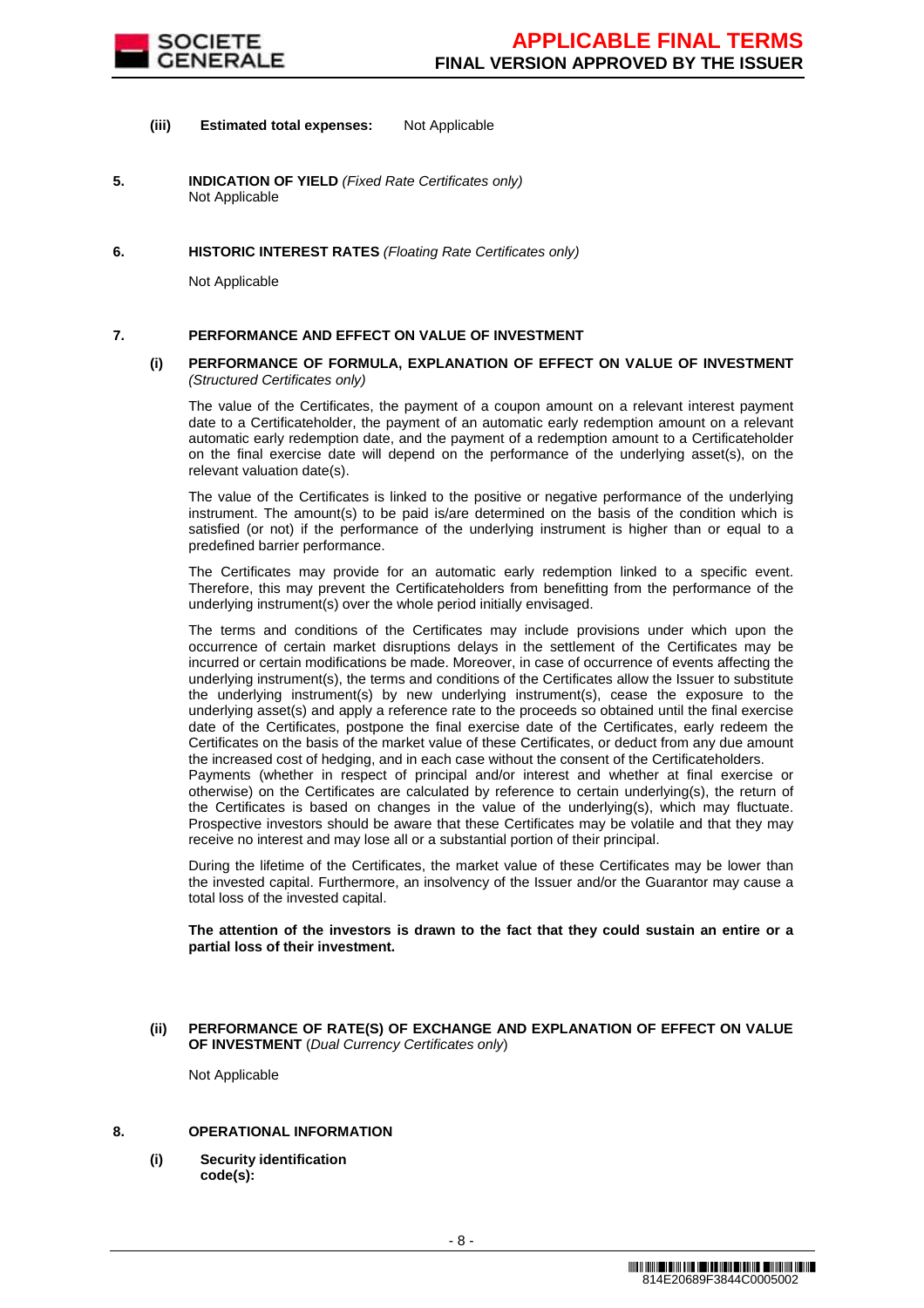

|    |       | - ISIN code:                                                                                                                                           | XS1968764727                                                                                                                                                                                                                                                                                                                                                                                                                                                                     |
|----|-------|--------------------------------------------------------------------------------------------------------------------------------------------------------|----------------------------------------------------------------------------------------------------------------------------------------------------------------------------------------------------------------------------------------------------------------------------------------------------------------------------------------------------------------------------------------------------------------------------------------------------------------------------------|
|    |       | - Common code:                                                                                                                                         | 196876472                                                                                                                                                                                                                                                                                                                                                                                                                                                                        |
|    | (ii)  | <b>Clearing System(s):</b>                                                                                                                             | Euroclear Bank S.A/N.V. (Euroclear) / Clearstream Banking<br>société anonyme (Clearstream, Luxembourg)                                                                                                                                                                                                                                                                                                                                                                           |
|    | (iii) | <b>Delivery of the Certificates:</b>                                                                                                                   | Delivery against payment                                                                                                                                                                                                                                                                                                                                                                                                                                                         |
|    | (iv)  | <b>Calculation Agent:</b>                                                                                                                              | Société Générale<br>Tour Société Générale<br>17 Cours Valmy<br>92987 Paris La Défense Cedex<br>France                                                                                                                                                                                                                                                                                                                                                                            |
|    | (v)   | Paying Agent(s):                                                                                                                                       | Société Générale Bank&Trust<br>11, avenue Emile Reuter<br>2420 Luxembourg<br>Luxembourg                                                                                                                                                                                                                                                                                                                                                                                          |
|    | (vi)  | Eurosystem eligibility of the<br><b>Certificates:</b>                                                                                                  | No                                                                                                                                                                                                                                                                                                                                                                                                                                                                               |
|    |       | (vii) Address and contact details of Société Générale<br>Société Générale for all<br>administrative<br>communications relating to<br>the Certificates: | Tour Société Générale<br>17 Cours Valmy<br>92987 Paris La Défense Cedex<br>France<br>Name: Sales Support Services - Derivatives<br>Tel: +33 1 57 29 12 12 (Hotline)<br>Email: clientsupport-deai@sgcib.com                                                                                                                                                                                                                                                                       |
| 9. |       | <b>DISTRIBUTION</b>                                                                                                                                    |                                                                                                                                                                                                                                                                                                                                                                                                                                                                                  |
|    | (i)   | <b>Method of distribution:</b>                                                                                                                         | Non-syndicated                                                                                                                                                                                                                                                                                                                                                                                                                                                                   |
|    |       | - Dealer(s):                                                                                                                                           | Société Générale<br>Tour Société Générale<br>17 Cours Valmy<br>92987 Paris La Défense Cedex<br>France                                                                                                                                                                                                                                                                                                                                                                            |
|    | (ii)  | <b>Total commission and</b><br>concession:                                                                                                             | There is no commission and/or concession paid by the Issuer<br>to the Dealer or the Managers.                                                                                                                                                                                                                                                                                                                                                                                    |
|    |       |                                                                                                                                                        | Société Générale shall pay to Deutsche Bank SpA (the<br>Distributor) an upfront remuneration of up to 4.00% of the<br>nominal amount of Certificates effectively placed by such<br>Distributor as of the Issue Date.                                                                                                                                                                                                                                                             |
|    | (iii) | <b>TEFRA rules:</b>                                                                                                                                    | Not Applicable                                                                                                                                                                                                                                                                                                                                                                                                                                                                   |
|    | (iv)  | Non-exempt Offer:                                                                                                                                      | A Non-exempt offer of the Certificates may be made by the<br>Dealer and any Initial Authorised Offeror below mentioned,<br>any Additional Authorised Offeror, the name and address of<br>whom will be published on the website of the Issuer<br>(http://prospectus.socgen.com) in the public offer jurisdiction(s)<br>(Public Offer Jurisdiction(s)) during the offer period (Offer<br>Period) as specified in the paragraph "Public Offers in<br>European Economic Area" below. |
|    |       | - Individual Consent / Name(s)<br>and address(es) of any Initial<br><b>Authorised Offeror:</b>                                                         | Applicable / Deutsche Bank SpA, Piazza del Calendario, 3,<br>20126 Milano                                                                                                                                                                                                                                                                                                                                                                                                        |
|    |       | - General Consent/ Other<br>conditions to consent:                                                                                                     | Not Applicable                                                                                                                                                                                                                                                                                                                                                                                                                                                                   |
|    | (v)   | U.S. federal income tax<br>considerations:                                                                                                             | The Certificates are not Specified Certificates for purposes of<br>the Section 871(m) Regulations.                                                                                                                                                                                                                                                                                                                                                                               |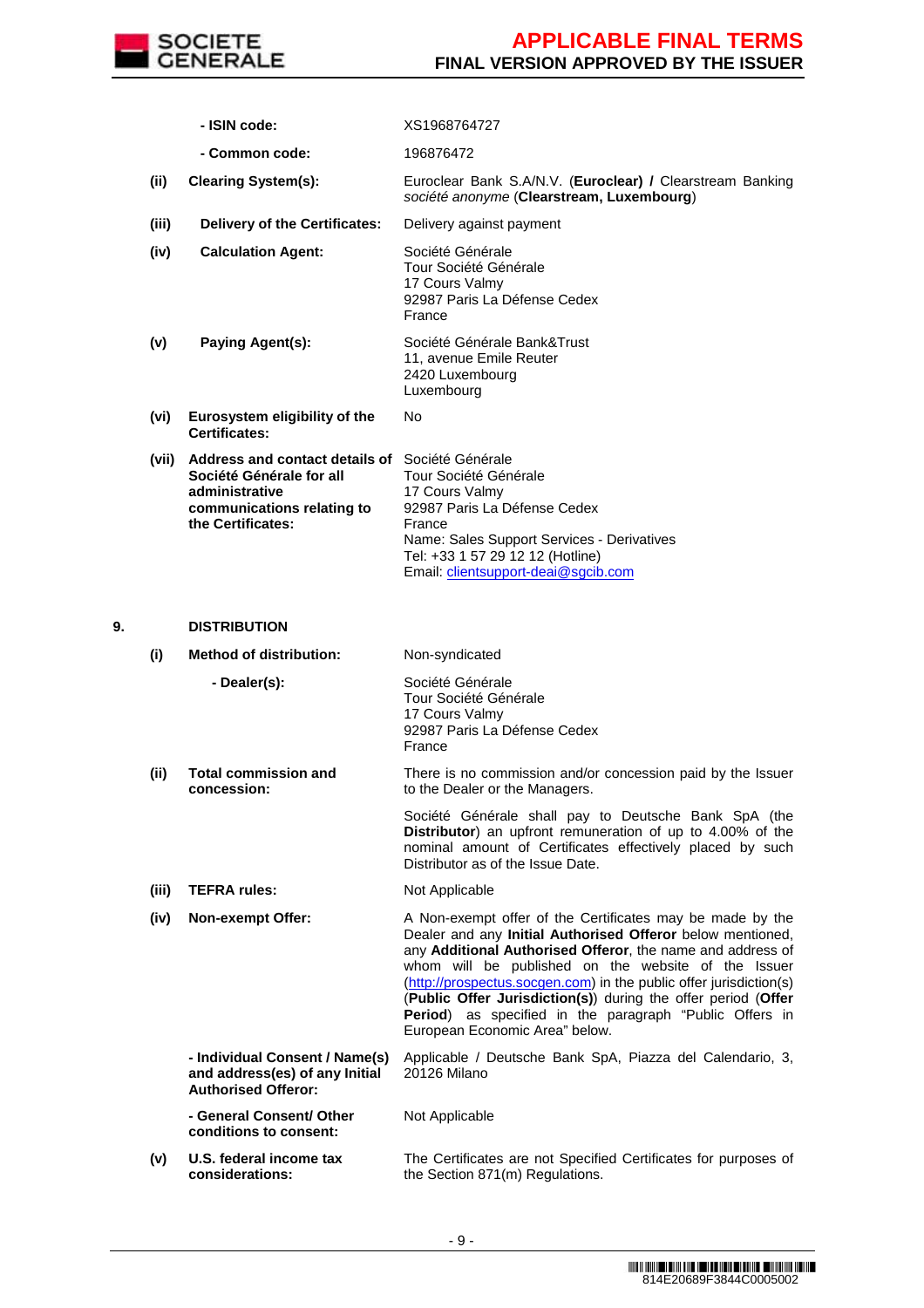

**(vi) Prohibition of Sales to EEA Retail Investors:** Not Applicable

### **10. PUBLIC OFFERS IN EUROPEAN ECONOMIC AREA**

- **Public Offer Jurisdiction(s):** Italy
	- Offer Period: From and including April 29, 2019 at 9.00 a.m. Central European Time (CET) to and including May 28, 2019 at 4.00 p.m. CET, subject to any early closing of the Offer Period as described under clause (iii) below.

The Certificates will be distributed:

(a) within the premises of the Distributors (at their offices and branches);

(b) through door-to-door selling (fuori sede) pursuant to Articles 30 and 31 of the Italian Legislative Decree No. 58 of 24<sup>th</sup> February 1998, as amended from time to time (the **"Italian Financial Services Act"**) from and including April 29, 2019 at 9.00 a.m. Central European Time (CET) to and including May 23, 2019 at 4.00 p.m. CET; and

subject to any early closing of the Offer Period as described below.

Distributors intending to distribute Certificates through door-todoor selling (fuori sede) pursuant to article 30 of the Italian Financial Services Act will collect the acceptance forms - other than directly at their branches and offices - through financial advisors for door-to-door selling (consulenti finanziari abilitati all'offerta fuori sede) pursuant to Article 31 of the Italian Financial Services Act.

Pursuant to Article 30, paragraph 6, of the Italian Financial Services Act, the validity and enforceability of contracts entered into through door-to-door selling (fuori sede) is suspended for a period of 7 (seven) days from the date of subscription of the acceptance form by the relevant investor.

Within such period investors may notify the relevant Distributor of their withdrawal without payment of any charge or commission.

 **- Offer Price:** The Certificates will be offered at the Issue Price of which up to a maximum of 4.00% is represented by distribution fee payable upfront by the Issuer to the Distributor.

 **- Conditions to which the offer is subject:** Offers of the Certificates are conditional on their issue and, on any additional conditions set out in the standard terms of business of the financial intermediaries, notified to investors by such relevant financial intermediaries.

> The Issuer reserves the right to close the Offer Period prior to its stated expiry for any reason. The Issuer reserves the right to withdraw the offer and cancel the issuance of the Certificates for any reason at any time on or prior to the Issue Date. For the avoidance of doubt, if any application has been made by a potential investor and the Issuer exercises such right, no potential investor shall be entitled to subscribe or otherwise acquire the Certificates. In each case, a notice to the investors on the early termination or the withdrawal, as applicable, will be published on the website of the Issuer (http://prospectus.socgen.com).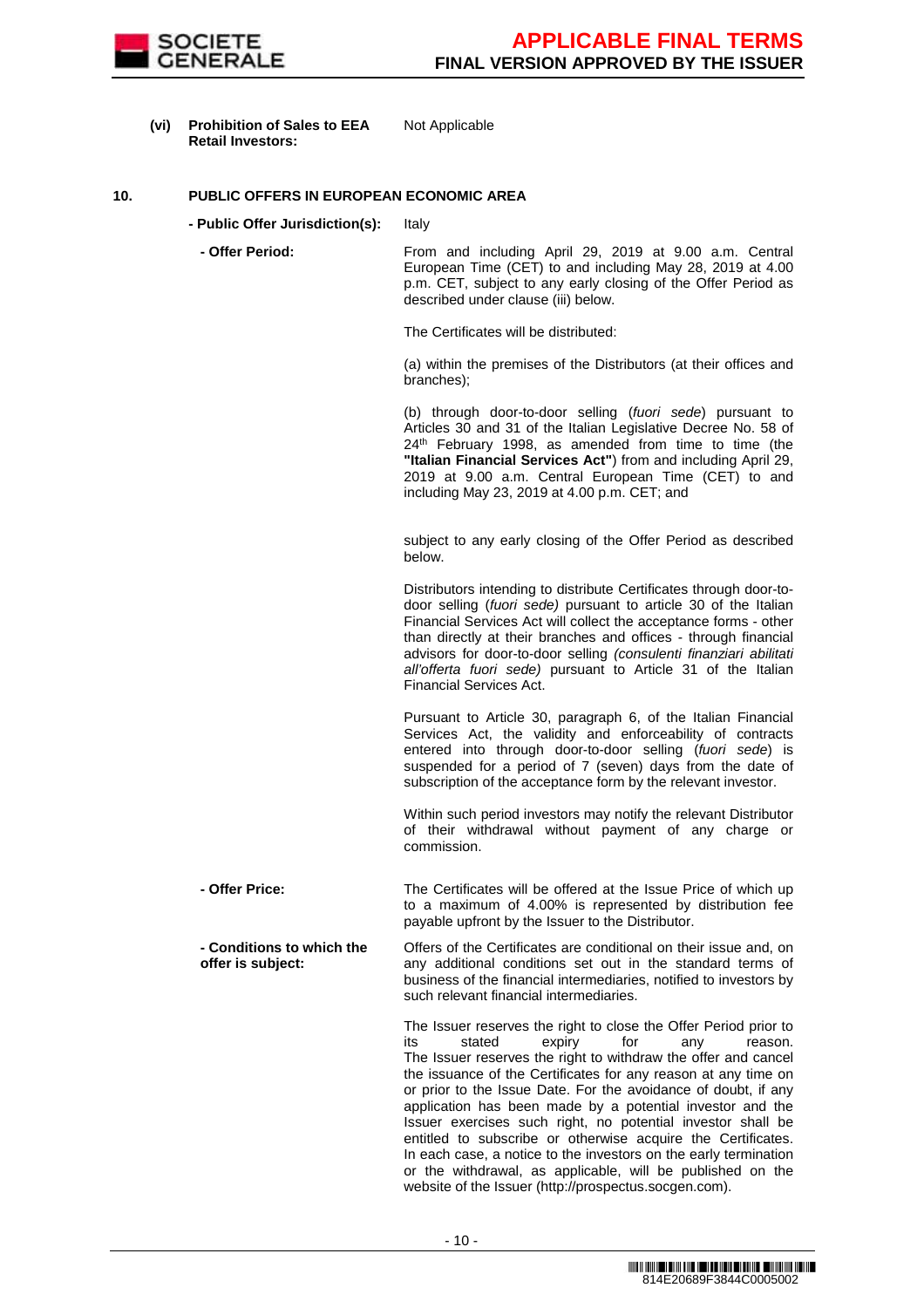

|                                                                                                                                                               | The validity of the offer is subject to the condition that the<br>decision of admission to trading on EuroTLX is released by<br>EuroTLX Sim S.p.A. by not later than on the day immediately<br>preceding the Issue Date; otherwise, the offer will be deemed<br>withdrawn and the issuance cancelled. The Issuer undertakes<br>to file the relevant application with EuroTLX Sim S.p.A. in due<br>time to allow EuroTLX Sim S.p.A. to release a decision,<br>according to its rules, within the day immediately preceding the<br><b>Issue Date.</b> |
|---------------------------------------------------------------------------------------------------------------------------------------------------------------|-----------------------------------------------------------------------------------------------------------------------------------------------------------------------------------------------------------------------------------------------------------------------------------------------------------------------------------------------------------------------------------------------------------------------------------------------------------------------------------------------------------------------------------------------------|
| - Description of the<br>application process:                                                                                                                  | The distribution activity will be carried out in accordance with<br>the financial intermediary's usual procedures. Prospective<br>investors will not be required to enter into any contractual<br>arrangements directly with the Issuer in relation to the<br>subscription of the Certificates.                                                                                                                                                                                                                                                     |
| - Description of possibility to<br>reduce subscriptions and<br>manner for refunding excess<br>amount paid by applicants:                                      | Not Applicable                                                                                                                                                                                                                                                                                                                                                                                                                                                                                                                                      |
| - Details of the minimum<br>and/or maximum amount of<br>application:                                                                                          | Minimum amount of application : EUR 100 (i.e. 1 Certificate)                                                                                                                                                                                                                                                                                                                                                                                                                                                                                        |
| - Details of the method and<br>time limits for paying up and<br>delivering the Certificates:                                                                  | The Certificates will be issued on the Issue Date against<br>payment to the Issuer of the net subscription moneys.<br>However, the settlement and delivery of the Certificates will be<br>executed through the Dealer mentioned above. Investors will<br>be notified by the relevant financial intermediary of their<br>allocations of Certificates and the settlement arrangements in<br>respect thereof.                                                                                                                                          |
|                                                                                                                                                               | The settlement and the delivery of the securities will be<br>executed through the Dealer mentioned above only for<br>technical reasons. However, the Issuer will be the only offeror<br>and as such will assume all the responsibilities in connection<br>with the information contained in the Final Terms together with<br>the Base Prospectus.                                                                                                                                                                                                   |
| - Manner and date in which<br>results of the offer are to be<br>made public:                                                                                  | Publication<br>website<br>the<br>the<br>οf<br>Issuer<br>on<br>(http://prospectus.socgen.com) and in a daily newspaper of<br>general circulation in the relevant place(s) of listing and/or<br>public offer at the end of the subscription period if required by<br>local regulation.                                                                                                                                                                                                                                                                |
| - Procedure for exercise of<br>any right of pre-emption,<br>negotiability of subscription<br>rights and treatment of<br>subscription rights not<br>exercised: | Not Applicable                                                                                                                                                                                                                                                                                                                                                                                                                                                                                                                                      |
| - Whether tranche(s)<br>has/have been reserved for<br>certain countries:                                                                                      | Not Applicable                                                                                                                                                                                                                                                                                                                                                                                                                                                                                                                                      |
| - Process for notification to<br>applicants of the amount<br>allotted and the indication<br>whether dealing may begin<br>before notification is made:         | Not Applicable                                                                                                                                                                                                                                                                                                                                                                                                                                                                                                                                      |
| - Amount of any expenses<br>and taxes specifically<br>charged to the subscriber or<br>purchaser:                                                              | Taxes charged in connection with the subscription, transfer,<br>purchase or holding of the Certificates must be paid by the<br>Certificateholders and neither the Issuer nor the Guarantor<br>shall have any obligation in relation thereto; in that respect,<br>Certificateholders shall consult professional tax advisers to<br>determine the tax regime applicable to their own situation. The<br>Certificateholders shall also consult the Taxation section in the                                                                              |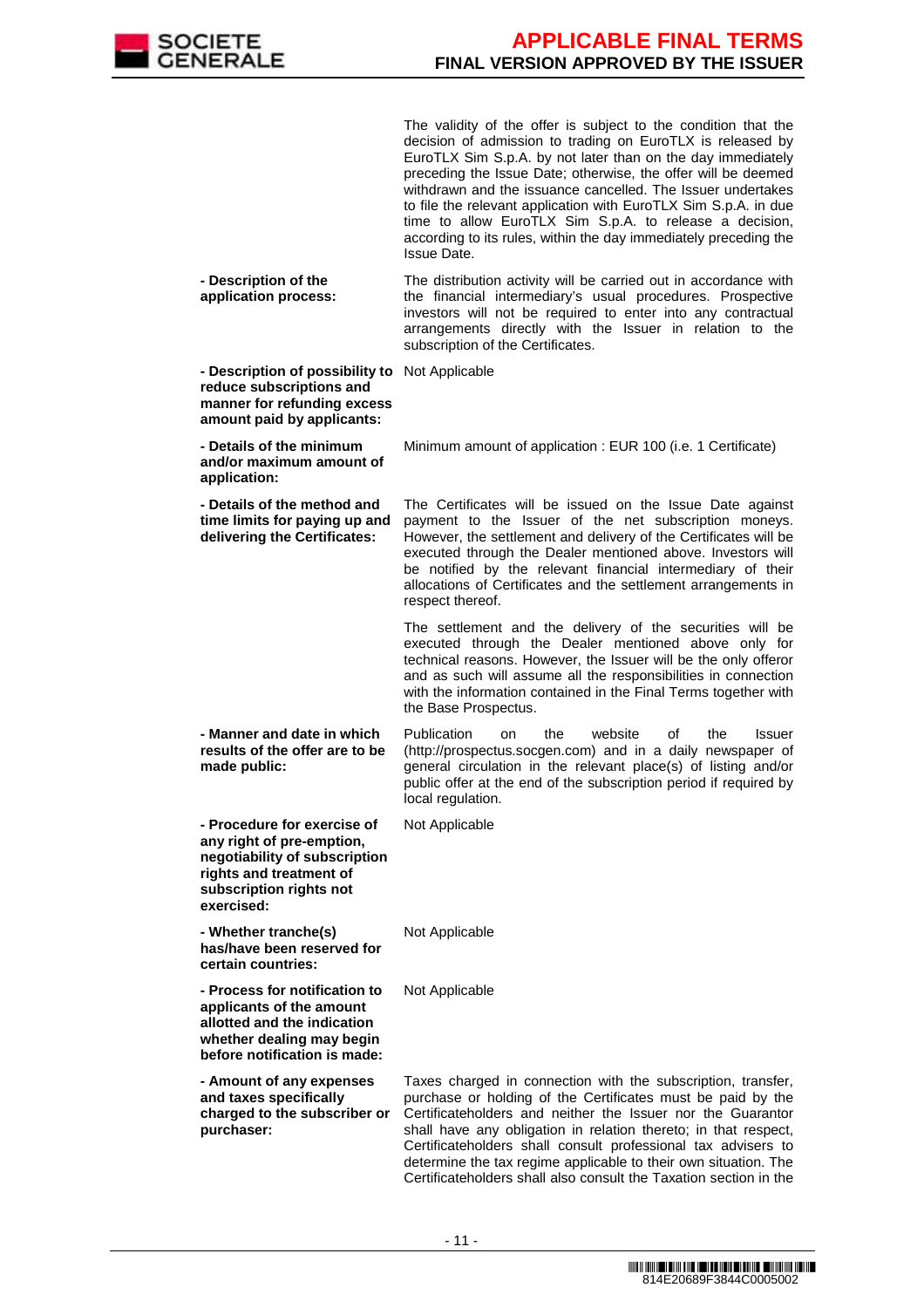

Base Prospectus.

Subscription fees or purchases fees: None

### **11. ADDITIONAL INFORMATION**

| - Minimum investment in the<br><b>Certificates:</b>                                                                        | EUR 100 (i.e. 1 Certificate)                              |
|----------------------------------------------------------------------------------------------------------------------------|-----------------------------------------------------------|
| - Minimum Trading Lot:                                                                                                     | EUR 100 (i.e. 1 Certificate)                              |
| - Location where the<br><b>Prospectus, any Supplements</b><br>thereto and the Final Terms<br>can be collected or inspected | Société Générale,<br>Via Olona n.2, 20123 Milano<br>Italy |

## **12. PUBLIC OFFERS IN OR FROM SWITZERLAND**

Not Applicable

## **13. BENCHMARK REGULATION**

**free of charge in Italy:**

Not Applicable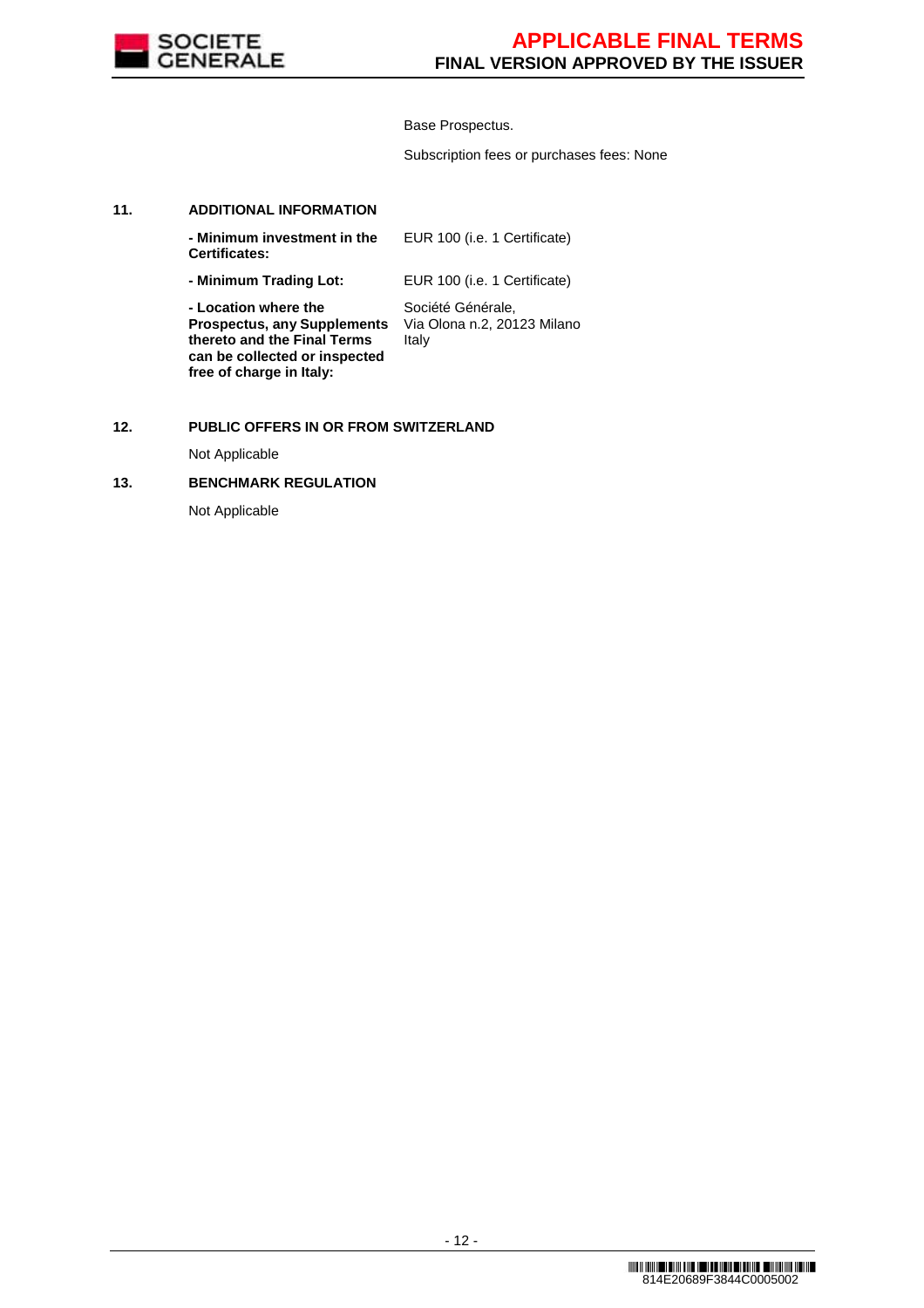

## **ISSUE SPECIFIC SUMMARY**

Summaries are made up of disclosure requirements known as **Elements** the communication of which is required by Annex XXII of the Commission Regulation (EC) No 809/2004 as amended. These elements are numbered in Sections –  $A - E(A.1 - E.7)$ .

This summary contains all the Elements required to be included in a summary for this type of securities and Issuer. Because some Elements are not required to be addressed, there may be gaps in the numbering sequence of the Elements.

Even though an Element may be required to be inserted in the summary because of the type of securities and Issuer, it is possible that no relevant information can be given regarding the Element. In this case, a short description of the Element is included in the summary with the mention of "Not Applicable".

|            | Section A - Introduction and warnings                                |                                                                                                                                                                                                                                                                                                                                                                                                                                                                                                                                                                            |
|------------|----------------------------------------------------------------------|----------------------------------------------------------------------------------------------------------------------------------------------------------------------------------------------------------------------------------------------------------------------------------------------------------------------------------------------------------------------------------------------------------------------------------------------------------------------------------------------------------------------------------------------------------------------------|
| A.1        | Warning                                                              | This summary must be read as an introduction to the Base Prospectus.                                                                                                                                                                                                                                                                                                                                                                                                                                                                                                       |
|            |                                                                      | Any decision to invest in the Certificates should be based on a consideration<br>of the Base Prospectus as a whole by the investor.                                                                                                                                                                                                                                                                                                                                                                                                                                        |
|            |                                                                      | Where a claim relating to the information contained in the Base Prospectus<br>and the applicable Final Terms is brought before a court, the plaintiff<br>investor might, under the national legislation of the Member States, have to<br>bear the costs of translating the Base Prospectus before the legal<br>proceedings are initiated.                                                                                                                                                                                                                                  |
|            |                                                                      | Civil liability attaches only to those persons who have tabled this summary,<br>including any translation thereof, but only if the summary is misleading,<br>inaccurate or inconsistent when read together with the other parts of the<br>Base Prospectus or it does not provide, when read together with the other<br>parts of this Base Prospectus, key information in order to aid investors when<br>considering whether to invest in the Certificates.                                                                                                                 |
| A.2        | Consent to the use of the<br><b>Base Prospectus</b>                  | The Issuer consents to the use of this Base Prospectus in connection with a<br>resale or placement of Certificates in circumstances where a prospectus is<br>required to be published under the Prospectus Directive (a Non-exempt<br>Offer) subject to the following conditions:                                                                                                                                                                                                                                                                                          |
|            |                                                                      | - the consent is only valid during the offer period from 29/04/2019 to<br>28/05/2019 and, in respect of Certificates placed in Italy through "door-to-<br>door selling", from and including 29/04/2019 to and including 23/05/2019<br>(the Offer Period);                                                                                                                                                                                                                                                                                                                  |
|            |                                                                      | - the consent given by the Issuer for the use of the Base Prospectus to<br>make the Non-exempt Offer is an individual consent (an Individual<br>Consent) in respect of Deutsche Bank SpA, Piazza del Calendario, 3,<br>20126 Milano (the Initial Authorised Offeror and Distributor) and if the<br>Issuer appoints any additional financial intermediaries after 25/04/2019 and<br>publishes details of them on its website http://prospectus.socgen.com, each<br>financial intermediary whose details are so published (each an Additional<br><b>Authorised Offeror);</b> |
|            |                                                                      | - the consent only extends to the use of this Base Prospectus to make Non-<br>exempt Offers of the Certificates in Italy.                                                                                                                                                                                                                                                                                                                                                                                                                                                  |
|            |                                                                      | The information relating to the conditions of the Non-exempt Offer<br>shall be provided to the investors by any Initial Authorised Offeror and<br>any Additional Authorised Offeror at the time the offer is made.                                                                                                                                                                                                                                                                                                                                                         |
|            | Section B - Issuer and Guarantor                                     |                                                                                                                                                                                                                                                                                                                                                                                                                                                                                                                                                                            |
| <b>B.1</b> | <b>Legal and commercial</b><br>name of the issuer                    | SG Issuer (or the Issuer)                                                                                                                                                                                                                                                                                                                                                                                                                                                                                                                                                  |
| B.2        | Domicile, legal form,<br>legislation and country<br>of incorporation | Domicile: 16 Boulevard Royal, L-2449 Luxembourg.<br>Legal form: Public limited liability company (société anonyme).                                                                                                                                                                                                                                                                                                                                                                                                                                                        |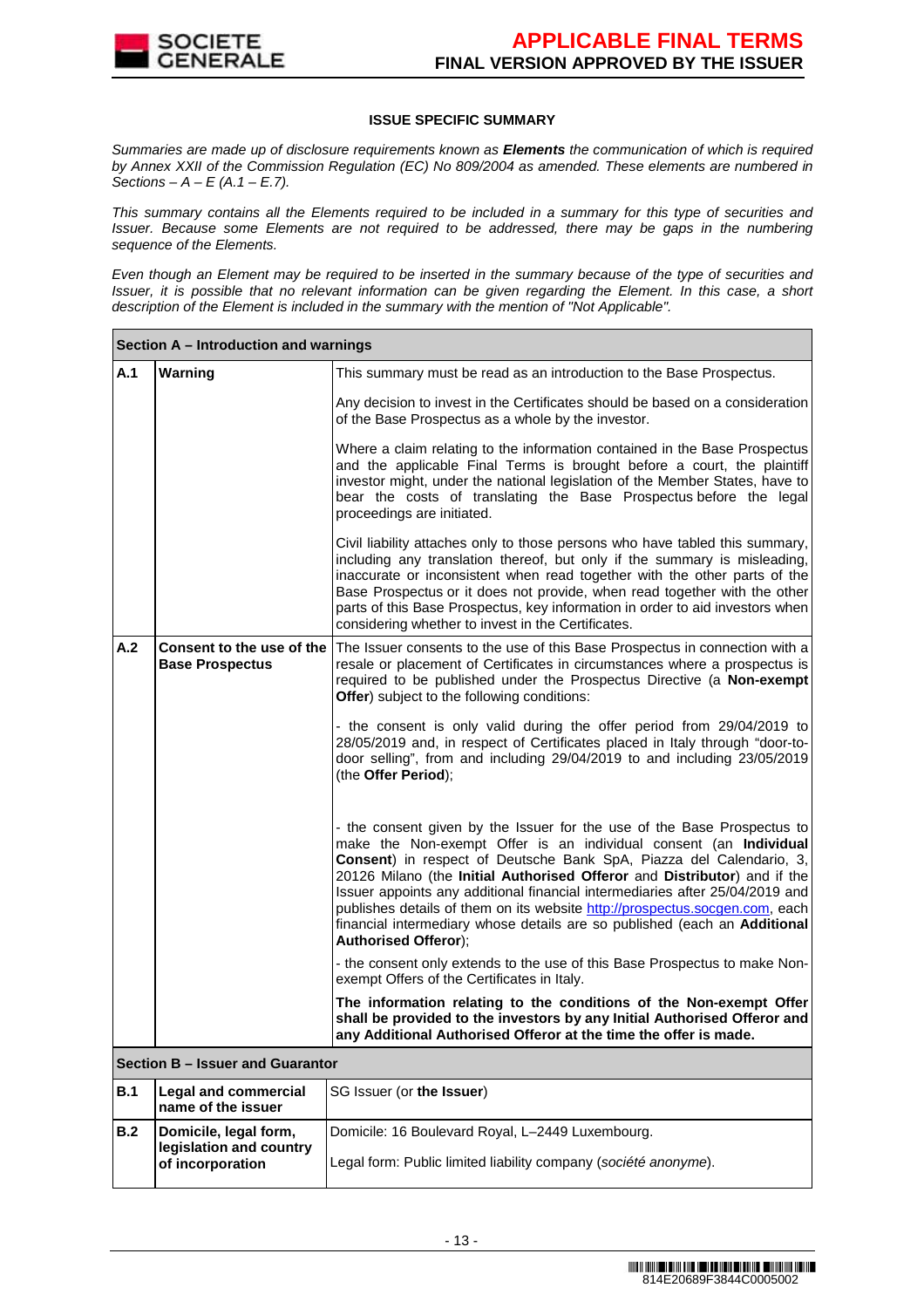

|             |                                                                                                                                                              | Legislation under which the Issuer operates: Luxembourg law.                                                                                                                                                                                                                                                                                                                                                                                                                                                                                     |                                                                                                                  |                          |                         |                         |
|-------------|--------------------------------------------------------------------------------------------------------------------------------------------------------------|--------------------------------------------------------------------------------------------------------------------------------------------------------------------------------------------------------------------------------------------------------------------------------------------------------------------------------------------------------------------------------------------------------------------------------------------------------------------------------------------------------------------------------------------------|------------------------------------------------------------------------------------------------------------------|--------------------------|-------------------------|-------------------------|
|             |                                                                                                                                                              | Country of incorporation: Luxembourg.                                                                                                                                                                                                                                                                                                                                                                                                                                                                                                            |                                                                                                                  |                          |                         |                         |
| B.4b        | Known trends affecting<br>the issuer and the<br>industries in which it<br>operates                                                                           |                                                                                                                                                                                                                                                                                                                                                                                                                                                                                                                                                  | The Issuer expects to continue its activity in accordance with its corporate<br>objects over the course of 2019. |                          |                         |                         |
| B.5         | Description of the<br>issuer's group and the<br>issuer's position within<br>the group                                                                        | The Société Générale group (the Group) offers a wide range of advisory<br>services and tailored financial solutions to individual customers, large<br>corporate and institutional investors. The Group relies on three<br>complementary core businesses:<br>• French Retail Banking;<br>• International Retail Banking, Financial Services and Insurance and<br>• Corporate and Investment Banking, Private Banking, Asset and Wealth<br>Management and Securities Services.<br>The Issuer is a subsidiary of the Group and has no subsidiaries. |                                                                                                                  |                          |                         |                         |
| <b>B.9</b>  | <b>Figure of profit forecast</b><br>or estimate of the issuer                                                                                                | Not applicable. The Issuer does not provide any figure of profit forecast or<br>estimate.                                                                                                                                                                                                                                                                                                                                                                                                                                                        |                                                                                                                  |                          |                         |                         |
| <b>B.10</b> | Nature of any<br>qualifications in the<br>audit report on the<br>historical financial<br>information                                                         | Not Applicable. The audit report does not include any qualification.                                                                                                                                                                                                                                                                                                                                                                                                                                                                             |                                                                                                                  |                          |                         |                         |
| <b>B.12</b> | Selected historical key<br>financial information<br>regarding the issuer                                                                                     | (in K€)                                                                                                                                                                                                                                                                                                                                                                                                                                                                                                                                          | Half year<br>30.06.2018                                                                                          | Year ended<br>31.12.2017 | Half year<br>30.06.2017 | ear ended<br>31.12.2016 |
|             |                                                                                                                                                              |                                                                                                                                                                                                                                                                                                                                                                                                                                                                                                                                                  | (non audited)                                                                                                    | (audited)                | (non audited)           | (audited)               |
|             |                                                                                                                                                              | <b>Total Revenue</b>                                                                                                                                                                                                                                                                                                                                                                                                                                                                                                                             | 29,760                                                                                                           | 92,353                   | 54,641                  | 90,991                  |
|             |                                                                                                                                                              | <b>Profit before tax</b>                                                                                                                                                                                                                                                                                                                                                                                                                                                                                                                         | 148                                                                                                              | 105                      | 21                      | 525                     |
|             |                                                                                                                                                              | <b>Profit for the</b><br>financial<br>period/year                                                                                                                                                                                                                                                                                                                                                                                                                                                                                                | 126                                                                                                              | 78                       | 17                      | 373                     |
|             |                                                                                                                                                              | <b>Total Assets</b>                                                                                                                                                                                                                                                                                                                                                                                                                                                                                                                              | 49,149,860                                                                                                       | 48,026,909               |                         | 52,864,50853,309,975    |
|             | Statement as no<br>in the prospects of the<br>issuer since the date of<br>its last published<br>audited financial<br><b>statements</b>                       | There has been no material adverse change in the prospects of the Issuer<br>material adverse change since 31 December 2017.                                                                                                                                                                                                                                                                                                                                                                                                                      |                                                                                                                  |                          |                         |                         |
|             | Significant changes in<br>the issuer's financial or<br>trading position<br>subsequent to the<br>period covered by the<br>historical financial<br>information | Not Applicable. There has been no significant change in the financial or<br>trading position of the Issuer since 30 June 2018.                                                                                                                                                                                                                                                                                                                                                                                                                   |                                                                                                                  |                          |                         |                         |
| <b>B.13</b> | <b>Recent events particular</b><br>to the issuer which are<br>to a material extent<br>relevant to the<br>evaluation of the<br><b>Issuer's solvency</b>       | Not Applicable. There have been no recent events particular to the Issuer<br>which are to a material extent relevant to the evaluation of the Issuer's<br>solvency.                                                                                                                                                                                                                                                                                                                                                                              |                                                                                                                  |                          |                         |                         |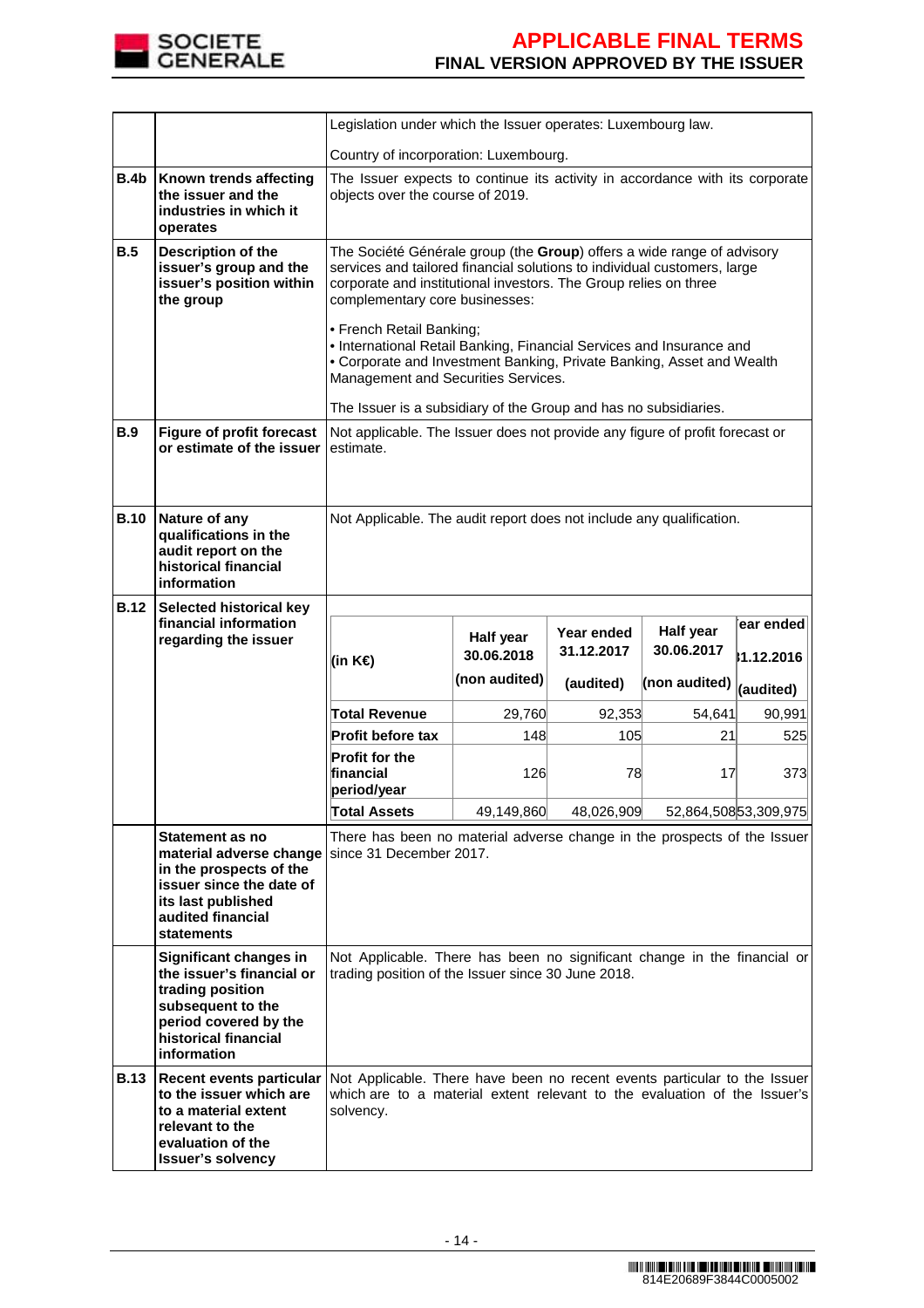

| <b>B.14</b> | Statement as to whether<br>the issuer is dependent                                                                                                                                  | See Element B.5 above for the Issuers' position within the Group.                                                                                                                                                                                                                                                                                                                                                                                                                                                      |  |
|-------------|-------------------------------------------------------------------------------------------------------------------------------------------------------------------------------------|------------------------------------------------------------------------------------------------------------------------------------------------------------------------------------------------------------------------------------------------------------------------------------------------------------------------------------------------------------------------------------------------------------------------------------------------------------------------------------------------------------------------|--|
|             | upon other entities<br>within the group                                                                                                                                             | SG Issuer is dependent upon Société Générale Bank & Trust within the<br>Group.                                                                                                                                                                                                                                                                                                                                                                                                                                         |  |
| <b>B.15</b> | <b>Description of the</b><br>issuer's principal<br>activities                                                                                                                       | The principal activity of SG Issuer is raising finance by the issuance of<br>warrants as well as debt securities designed to be placed to institutional<br>customers or retail customers through the distributors associated with<br>Société Générale. The financing obtained through the issuance of such debt<br>securities is then lent to Société Générale and to other members of the<br>Group.                                                                                                                   |  |
| <b>B.16</b> | To the extent known to<br>the issuer, whether the<br>issuer is directly or<br>indirectly owned or<br>controlled and by<br>whom, and description<br>of the nature of such<br>control | SG Issuer is a 100 per cent. owned subsidiary of Société Générale Bank &<br>Trust S.A. which is itself a 100 per cent. owned subsidiary of Société<br>Générale and is a fully consolidated company.                                                                                                                                                                                                                                                                                                                    |  |
| <b>B.18</b> | Nature and scope of the<br>guarantee                                                                                                                                                | The Certificates are unconditionally and irrevocably guaranteed by Société<br>Générale (the Guarantor) pursuant to the guarantee made as of 20 June<br>2018 (the Guarantee).                                                                                                                                                                                                                                                                                                                                           |  |
|             |                                                                                                                                                                                     | The Guarantee obligations constitutes a direct, unconditional, unsecured and<br>unsubordinated obligations of the Guarantor ranking as senior preferred<br>obligations, as provided for in Article L. 613-30-3-I-3° of the Code and will<br>rank at least pari passu with all other existing and future direct, unconditional,<br>unsecured senior preferred obligations of the Guarantor, including those in<br>respect of deposits.                                                                                  |  |
|             |                                                                                                                                                                                     | Any references to sums or amounts payable by the Issuer which are<br>guaranteed by the Guarantor under the Guarantee shall be to such sums<br>and/or amounts as directly reduced, and/or in the case of conversion into<br>equity, as reduced by the amount of such conversion, and/or otherwise<br>modified from time to time resulting from the application of a bail-in power by<br>any relevant authority pursuant to directive 2014/59/EU of the European<br>Parliament and of the Council of the European Union. |  |
| <b>B.19</b> | Information about the<br>guarantor as if it were<br>the issuer of the same<br>type of security that is<br>subject of the guarantee                                                  | The information about Société Générale as if it were the Issuer of the same<br>type of Certificates that is subject of the Guarantee is set out in accordance<br>with Elements B.19 / B.1, B.19 / B.2, B.19 / B.4b, B.19 / B.5, B.19 / B.9, B.19<br>/ B.10, B.19 / B.12, B.19 / B.13, B.19 / B.14, B.19 / B.15, B.19 / B.16 below,<br>respectively:                                                                                                                                                                    |  |
|             |                                                                                                                                                                                     | B.19/B.1: Legal and commercial name of the guarantor                                                                                                                                                                                                                                                                                                                                                                                                                                                                   |  |
|             |                                                                                                                                                                                     | Société Générale                                                                                                                                                                                                                                                                                                                                                                                                                                                                                                       |  |
|             |                                                                                                                                                                                     | B.19/B.2: Domicile, legal form, legislation and country of incorporation                                                                                                                                                                                                                                                                                                                                                                                                                                               |  |
|             |                                                                                                                                                                                     | Domicile: 29, boulevard Haussmann, 75009 Paris, France. Legal form: Public<br>limited liability company (société anonyme).                                                                                                                                                                                                                                                                                                                                                                                             |  |
|             |                                                                                                                                                                                     | Legislation under which the Issuer operates: French law. Country of<br>incorporation: France.                                                                                                                                                                                                                                                                                                                                                                                                                          |  |
|             |                                                                                                                                                                                     | B.19/B.4b: Known trends affecting the guarantor and the industries in<br>which it operates                                                                                                                                                                                                                                                                                                                                                                                                                             |  |
|             |                                                                                                                                                                                     | Société Générale continues to be subject to the usual risks and the risks<br>inherent to its business. More specifically, the Group could be affected by:                                                                                                                                                                                                                                                                                                                                                              |  |
|             |                                                                                                                                                                                     | - The risks to global growth have ramped up owing to the high level of<br>political uncertainty. The markets will continue to dwell on the negotiations<br>between the US and China. The risk of new obstacles stemming from world<br>trade tensions, no Brexit deal and euro zone policy, notably the European<br>Parliament elections at the end of May, remains high. And this applies<br>against the backdrop of high debt levels and unstable financial markets.                                                  |  |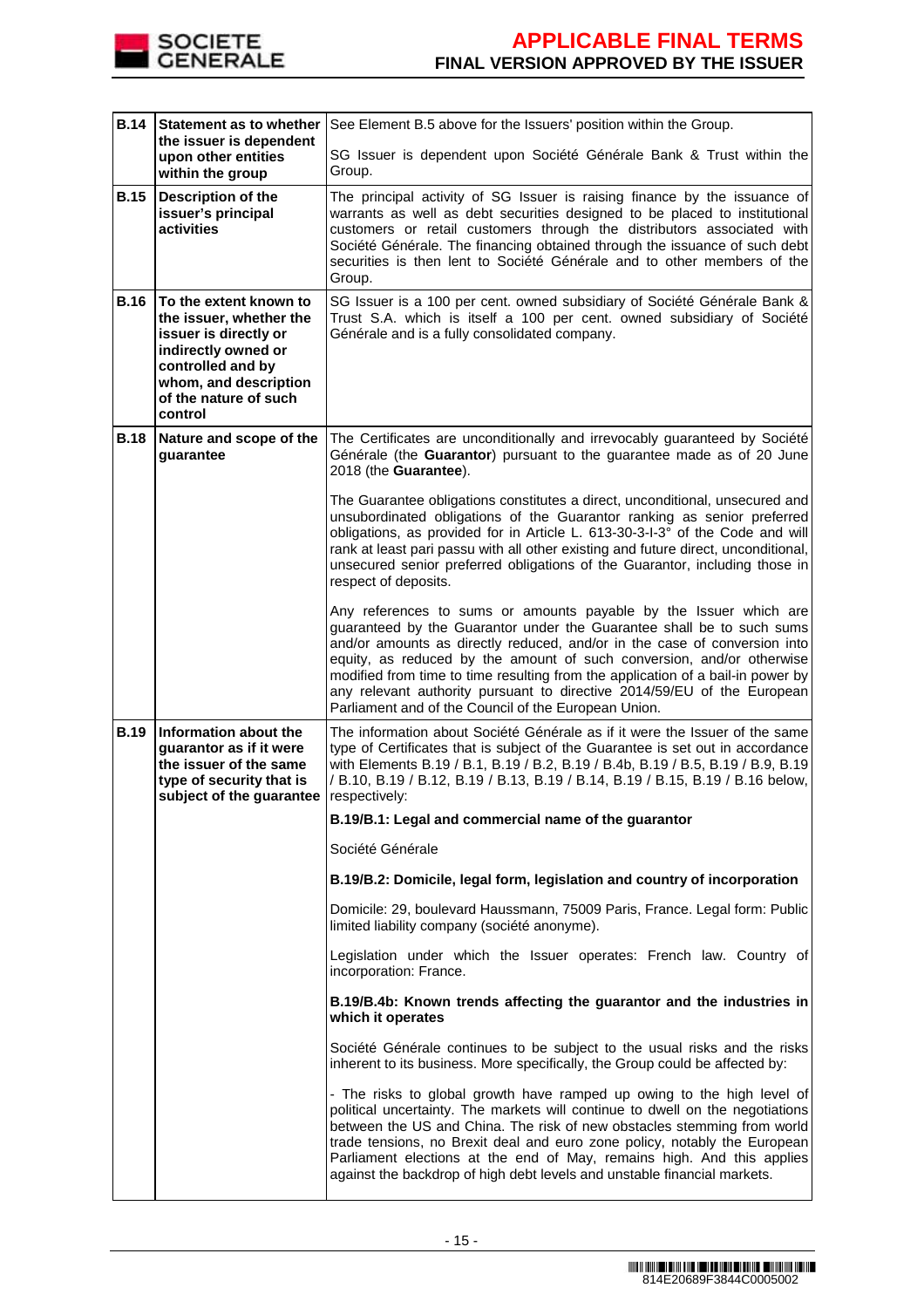

|  | - Business seems to be losing pace in the approach to 2019 on emerging<br>markets, undercut by the decline in world demand and by the tightening of<br>world financial conditions. Emerging Asia remains the strongest growth<br>region. Central and eastern Europe are also showing resilience in the face of<br>the loss of pace in the euro zone.                                                                                                      |
|--|-----------------------------------------------------------------------------------------------------------------------------------------------------------------------------------------------------------------------------------------------------------------------------------------------------------------------------------------------------------------------------------------------------------------------------------------------------------|
|  | - In Russia, the economy should resist the impact of sanctions in the short<br>term and the underlying financial situation is still sound. In Brazil, the new<br>administration will have to undertake pension reforms, essential to correct<br>the fiscal base.                                                                                                                                                                                          |
|  | - In terms of shift in central bank monetary policies:                                                                                                                                                                                                                                                                                                                                                                                                    |
|  | The Federal Reserve is determined to scale down its balance<br>٠<br>sheet and is likely to raise rates in 2019. However, the recent<br>increase in volatility on financial markets and the global revaluation<br>of risk premiums could prompt the Fed to pause its monetary<br>tightening.                                                                                                                                                               |
|  | The ECB has confirmed that it will have put an end to its net asset<br>$\bullet$<br>purchases as of January 2019. It is unlikely to raise interest rates<br>before the end of the summer 2019. The situation is unclear given<br>the euro zone slowdown that has set in since the end of 2018.                                                                                                                                                            |
|  | - 2019 will also be characterised by geopolitical uncertainty, in prolongation<br>of a number of events over the last two years.                                                                                                                                                                                                                                                                                                                          |
|  | - For 2019, the regulatory timetable is likely to loom large in the European<br>legislative process with regard to the set of texts on sustainable finance<br>(taxonomy, disclosures and benchmarks), in continuation of the third target<br>for the Paris agreements (reorientation of financial flows towards<br>decarbonised businesses), plus the revision to prudential rules applicable to<br>investment companies (Investment Firms Review - IFR). |
|  | Against this backdrop, and to generate responsible and profitable growth, the<br>Group's main priorities in 2019 will be to:                                                                                                                                                                                                                                                                                                                              |
|  | - growth via implementation of the Group's key revenues initiatives;                                                                                                                                                                                                                                                                                                                                                                                      |
|  | - accelerate transformation of all businesses and functions, notably for the<br>French retail relationship model, and adapt the Global Markets strategy;                                                                                                                                                                                                                                                                                                  |
|  | - deliver on costs (notably an additional EUR 500m cost reduction in Global<br>Banking and Investor Solutions) and maintain strict control of risks and<br>selective capital allocation;                                                                                                                                                                                                                                                                  |
|  | - continue its refocusing, via the disposal or closure of businesses lacking<br>critical size or not offering sufficient synergies, with a target raised from 50-<br>60bp to 80-90bp of impact on the CET 1 ratio by the end of 2020;                                                                                                                                                                                                                     |
|  | - foster responsibility via ongoing deployment of the Culture & Conduct<br>programme and further integration of the CSR strategy.                                                                                                                                                                                                                                                                                                                         |
|  | B.19/B.5: Description of the guarantor's group and the guarantor's<br>position within the group                                                                                                                                                                                                                                                                                                                                                           |
|  | The Group offers a wide range of advisory services and tailored financial<br>solutions to individual customers, large corporate and institutional investors.<br>The Group relies on three complementary core businesses:                                                                                                                                                                                                                                  |
|  | French Retail Banking;<br>International Retail Banking, Financial Services and Insurance and<br>$\bullet$<br>Corporate and Investment Banking, Private Banking, Asset and<br>$\bullet$<br>Wealth Management and Securities Services.                                                                                                                                                                                                                      |
|  | Société Générale is the parent company of the Société Générale Group.                                                                                                                                                                                                                                                                                                                                                                                     |
|  | B.19/ B.9: Figure of profit forecast or estimate of the guarantor                                                                                                                                                                                                                                                                                                                                                                                         |
|  | Not Applicable. The Guarantordoes not provide any figure of profit forecast or                                                                                                                                                                                                                                                                                                                                                                            |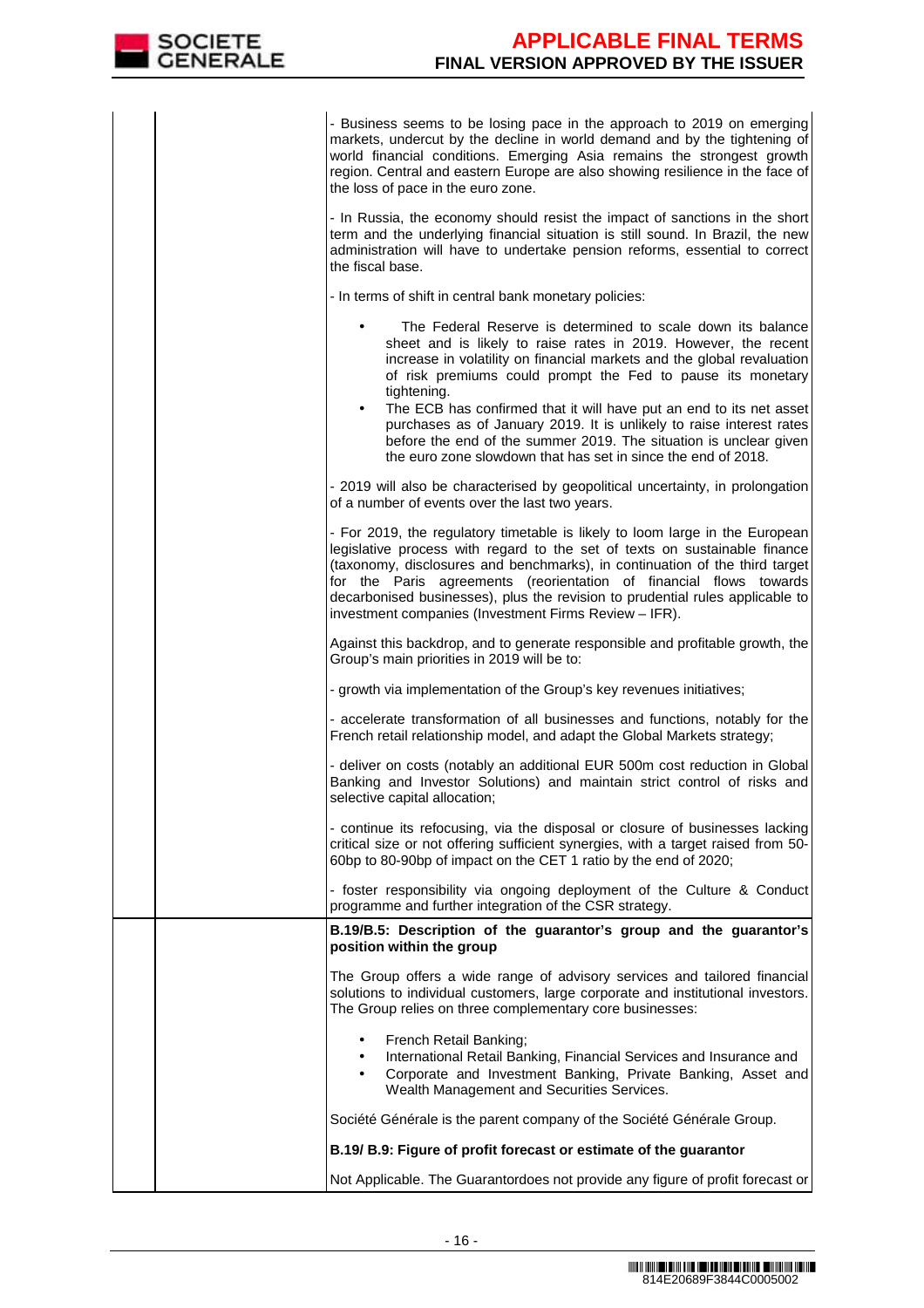

|  | estimate.                                                                                                                                                                                                                                                                                                                              |           |                       |
|--|----------------------------------------------------------------------------------------------------------------------------------------------------------------------------------------------------------------------------------------------------------------------------------------------------------------------------------------|-----------|-----------------------|
|  | B.19/B.10: Nature of any qualifications in the audit report on the<br>historical financial information                                                                                                                                                                                                                                 |           |                       |
|  | Not Applicable. The audit report does not include any qualification.                                                                                                                                                                                                                                                                   |           |                       |
|  | B.19/B.12: Selected historical key financial information regarding the<br>quarantor                                                                                                                                                                                                                                                    |           |                       |
|  |                                                                                                                                                                                                                                                                                                                                        | Year      | Year                  |
|  |                                                                                                                                                                                                                                                                                                                                        |           |                       |
|  |                                                                                                                                                                                                                                                                                                                                        |           | 31.12.2018 31.12.2017 |
|  |                                                                                                                                                                                                                                                                                                                                        | (audited) | (audited)             |
|  | Results (in millions of euros)                                                                                                                                                                                                                                                                                                         |           |                       |
|  | Net Banking Income                                                                                                                                                                                                                                                                                                                     | 25,205    | 23,954                |
|  | Operating income                                                                                                                                                                                                                                                                                                                       | 6,269     | 4,767                 |
|  | Underlying Group Net income (1)                                                                                                                                                                                                                                                                                                        | 4,468     | 4,491                 |
|  | Reported Group Net income                                                                                                                                                                                                                                                                                                              | 3,864     | 2,806                 |
|  | French retail Banking                                                                                                                                                                                                                                                                                                                  | 1,237     | 1,059                 |
|  | International Retail Banking & Financial Services                                                                                                                                                                                                                                                                                      | 2,065     | 1,939                 |
|  | <b>Global Banking and Investor Solutions</b>                                                                                                                                                                                                                                                                                           | 1,197     | 1,593                 |
|  | Corporate Centre                                                                                                                                                                                                                                                                                                                       | (635)     | (1,785)               |
|  | Net cost of risk                                                                                                                                                                                                                                                                                                                       | (1,005)   | (1, 349)              |
|  | Underlying ROTE <sup>** (2)</sup>                                                                                                                                                                                                                                                                                                      | $9.7\%$   | 9.6%                  |
|  | Tier 1 Ratio **                                                                                                                                                                                                                                                                                                                        | 13.4%     | 13.8%                 |
|  | Activity (in billions of euros)                                                                                                                                                                                                                                                                                                        |           |                       |
|  | Total assets and liabilities                                                                                                                                                                                                                                                                                                           | 1,309.4   | $ 1,274.2*$           |
|  | Customer loans at amortised costs                                                                                                                                                                                                                                                                                                      | 447.2     | 417.4*                |
|  | Customer deposits                                                                                                                                                                                                                                                                                                                      | 416.8     | 410.6*                |
|  | Equity (in billions of euros)                                                                                                                                                                                                                                                                                                          |           |                       |
|  | Shareholders' equity, Group Share                                                                                                                                                                                                                                                                                                      | 61.0      | 59.9*                 |
|  | Non-controlling interests                                                                                                                                                                                                                                                                                                              | 4.8       | $4.5*$                |
|  | Cash flow statements (in millions of euros)<br>Net inflow (outflow) in cash and cash equivalent                                                                                                                                                                                                                                        | (17, 617) | 18,023                |
|  | * as at 1st January 2018 (audited). The consolidated balance sheet totalled<br>EUR 1,309 billion at 31st December 2018 (EUR 1,274 billion at 1st January<br>2018, EUR 1,275 billion at 31st December 2017). Balances at 1st January<br>2018 after first-time application of IFRS 9 except for subsidiaries in the<br>insurance sector. |           |                       |
|  | ** These financial ratios are neither audited nor subjected to a limited review.                                                                                                                                                                                                                                                       |           |                       |
|  | (1) Adjusted for non-economic and exceptional items, and for IFRIC 21.                                                                                                                                                                                                                                                                 |           |                       |
|  | (2) Adjusted for non-economic items (in 2017) and exceptional items.                                                                                                                                                                                                                                                                   |           |                       |
|  | Statement as no material adverse change in the prospects of the<br>guarantor since the date of its last published audited financial<br>statements:                                                                                                                                                                                     |           |                       |
|  | There has been no material adverse change in the prospects of Société<br>Générale since 31 December 2018.                                                                                                                                                                                                                              |           |                       |
|  | Significant changes in the guarantor's financial or trading position<br>subsequent to the period covered by the historical financial<br>information:                                                                                                                                                                                   |           |                       |
|  | Not Applicable. There has been no significant change in the financial or<br>trading position of Société Générale since 31 December 2018.                                                                                                                                                                                               |           |                       |
|  | B.19/B.13: Recent events particular to the guarantor which are to a<br>material extent relevant to the evaluation of the guarantor's solvency                                                                                                                                                                                          |           |                       |
|  | Not Applicable. There have been no recent events particular to Société<br>Générale which are to a material extent relevant to the evaluation of its                                                                                                                                                                                    |           |                       |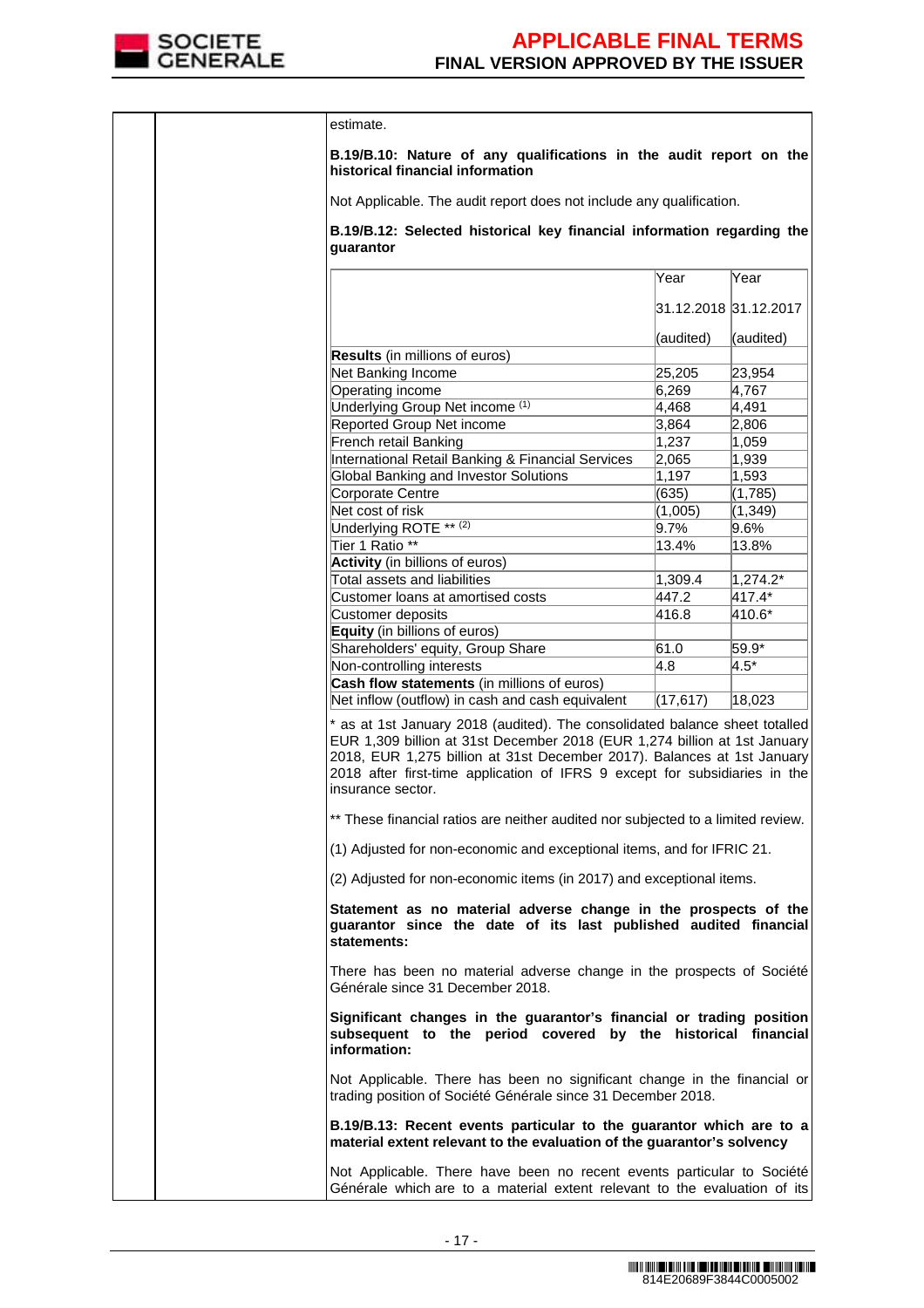

|  | solvency.                                                                                                                                                                                         |
|--|---------------------------------------------------------------------------------------------------------------------------------------------------------------------------------------------------|
|  | B.19/B.14: Statement as to whether the guarantor is dependent upon<br>other entities within the group                                                                                             |
|  | See Element B.5 above for the Société Générale's position within the Group.                                                                                                                       |
|  | Société Générale is the ultimate holding company of the Group. However,<br>Société Générale operates its own business; it does not act as a simple<br>holding company vis-à-vis its subsidiaries. |
|  | B.19/B.15: Description of the quarantor's principal activities                                                                                                                                    |
|  | See Element B.19/B.5 above                                                                                                                                                                        |
|  | B.19/B.16: To the extent known to the guarantor, whether the guarantor<br>is directly or indirectly owned or controlled and by whom, and<br>description of the nature of such control             |
|  | Not Applicable. To its knowledge, Société Générale is not owned or<br>controlled, directly or indirectly (under French law) by another entity.                                                    |

```
Section C – Securities
```

| C.1                                                                                                  | Type and class of the<br>securities being offered<br>and/or admitted to<br>trading, including any<br>security identification | The certificates are derivative instruments (the <b>Certificates</b> )                                                                                                                                                                                                                                       |
|------------------------------------------------------------------------------------------------------|------------------------------------------------------------------------------------------------------------------------------|--------------------------------------------------------------------------------------------------------------------------------------------------------------------------------------------------------------------------------------------------------------------------------------------------------------|
|                                                                                                      |                                                                                                                              | The ISIN Code is: XS1968764727                                                                                                                                                                                                                                                                               |
|                                                                                                      |                                                                                                                              | The Common Code is: 196876472                                                                                                                                                                                                                                                                                |
|                                                                                                      | number                                                                                                                       |                                                                                                                                                                                                                                                                                                              |
| C.2                                                                                                  | <b>Currency of the</b><br>securities issue                                                                                   | <b>EUR</b>                                                                                                                                                                                                                                                                                                   |
| C.5<br><b>Description of any</b><br>restrictions on the free<br>transferability of the<br>securities |                                                                                                                              | Not Applicable. There is no restriction on the free transferability of the<br>Certificates, subject to selling and transfer restrictions which may apply in<br>certain jurisdictions including restrictions applicable to the offer and sale to,<br>or for the account or benefit of, Permitted Transferees. |
|                                                                                                      |                                                                                                                              | A Permitted Transferee means any person who (i) is not a U.S. person as<br>defined pursuant to Regulation S; and (ii) is not a person who comes within<br>any definition of U.S. person for the purposes of the CEA or any CFTC Rule,<br>guidance or order proposed or issued under the CEA.                 |
| C.8                                                                                                  | <b>Rights attached to the</b><br>securities, including<br>ranking and limitations<br>to those rights                         | <b>Rights attached to the securities:</b>                                                                                                                                                                                                                                                                    |
|                                                                                                      |                                                                                                                              | Unless the Certificates are previously redeemed, the Certificates will entitle<br>each holder of the Certificates (a Certificateholder) to receive a redemption<br>amount which may be lower than, equal to or higher than the amount initially<br>invested (see Element C.18).                              |
|                                                                                                      |                                                                                                                              | A Certificateholder will be entitled to claim the immediate and due payment<br>of any sum in case:                                                                                                                                                                                                           |
|                                                                                                      |                                                                                                                              | - the Issuer fails to pay or to perform its other obligations under the<br>Certificates                                                                                                                                                                                                                      |
|                                                                                                      |                                                                                                                              | - the Guarantor fails to perform its obligations under the Guarantee or in the<br>event that the guarantee of the Guarantor stops being valid; or                                                                                                                                                            |
|                                                                                                      |                                                                                                                              | - of insolvency or bankruptcy proceeding(s) affecting the Issuer.                                                                                                                                                                                                                                            |
|                                                                                                      |                                                                                                                              | The Certificateholders' consent shall have to be obtained to amend the<br>contractual terms of the Certificates pursuant to the provisions of an agency<br>agreement, made available to a Certificateholder upon request to the Issuer.                                                                      |
|                                                                                                      |                                                                                                                              | <b>Waiver of Set-off rights:</b>                                                                                                                                                                                                                                                                             |
|                                                                                                      |                                                                                                                              | The Certificateholders waive any right of set-off, compensation and retention                                                                                                                                                                                                                                |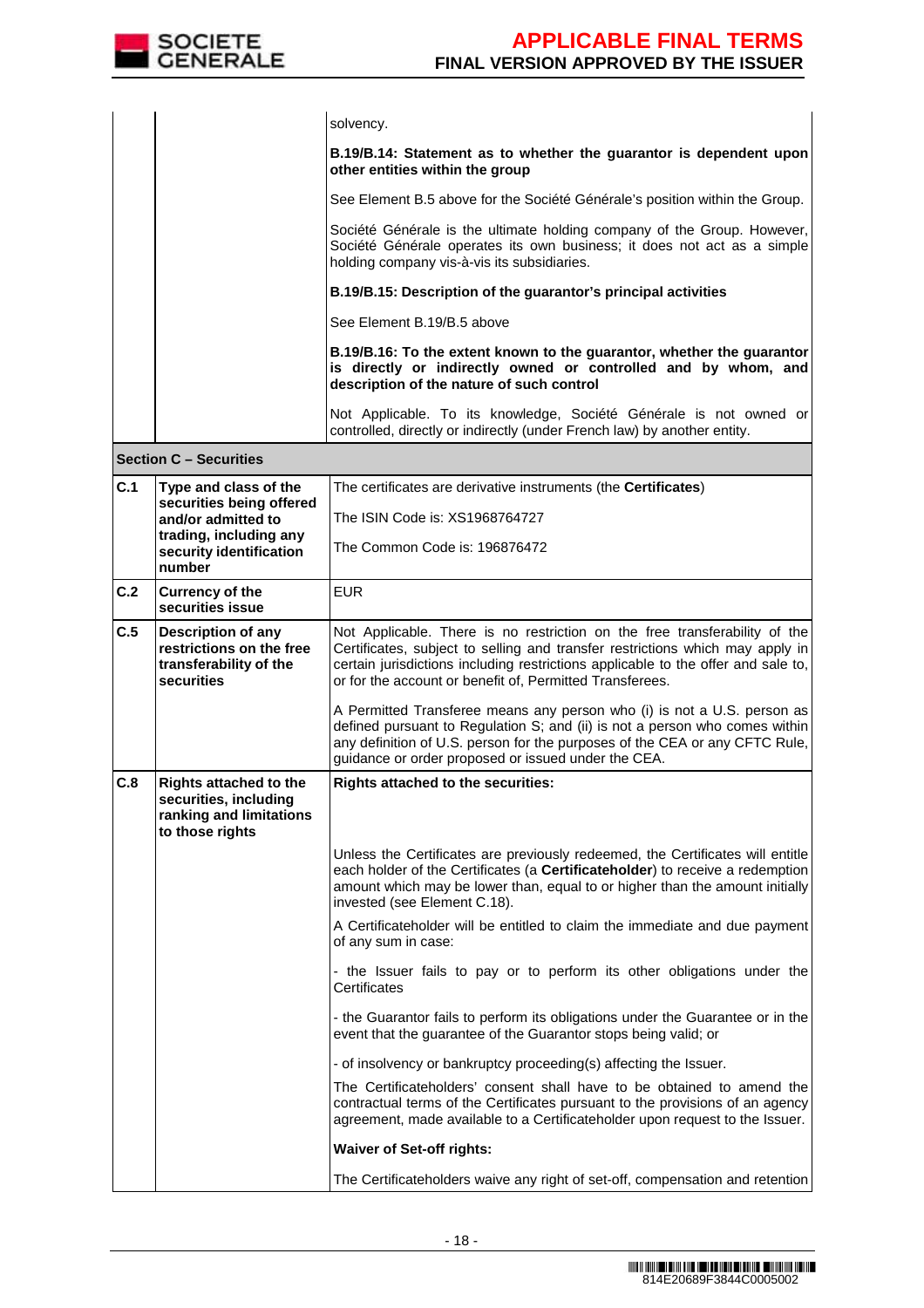

|  | in relation to the Certificates, to the extent permitted by law.                                                                                                                                                                                                                                                                                                                                                                                                                                                                                                                                                                       |
|--|----------------------------------------------------------------------------------------------------------------------------------------------------------------------------------------------------------------------------------------------------------------------------------------------------------------------------------------------------------------------------------------------------------------------------------------------------------------------------------------------------------------------------------------------------------------------------------------------------------------------------------------|
|  | <b>Governing law:</b>                                                                                                                                                                                                                                                                                                                                                                                                                                                                                                                                                                                                                  |
|  | The Certificates and any non-contractual obligations arising out of or in<br>connection with the Certificates will be governed by, and shall be construed<br>in accordance with English law.                                                                                                                                                                                                                                                                                                                                                                                                                                           |
|  | The Issuer accepts the competence of the courts of England in relation to<br>any dispute against the Issuer but accepts that such Certificateholders may<br>bring their action before any other competent court.                                                                                                                                                                                                                                                                                                                                                                                                                       |
|  | Ranking:<br>The Certificates will be direct, unconditional, unsecured and unsubordinated<br>obligations of the Issuer and will rank at least pari passu with all other<br>outstanding direct, unconditional, unsecured and unsubordinated obligations<br>of the Issuer, present and future.                                                                                                                                                                                                                                                                                                                                            |
|  | Limitations<br>to<br>attached<br>the<br>securities:<br>rights<br>to<br>- The Issuer may redeem the Certificates early on the basis of the market<br>value of these Certificates for tax or regulatory reasons, force majeure event<br>or in the case of occurrence of extraordinary events affecting the underlying<br>instrument(s) or in the case of occurrence of additional disruption event(s).                                                                                                                                                                                                                                   |
|  | - The Issuer may adjust the financial terms in case of adjustment events<br>affecting the underlying instrument(s), and, in the case of occurrence of<br>extraordinary events affecting the underlying instrument(s) or in the case of<br>occurrence of additional disruption event(s), the Issuer may substitute the<br>underlying instrument(s) by new underlying instrument(s) or deduct from any<br>due amount the increased cost of hedging, and in each case without the<br>consent of the Certificateholders.                                                                                                                   |
|  | - The Issuer may monetise all or part of the due amounts until the Final<br>Exercise Date of the Certificates in the case of occurrence of extraordinary<br>events affecting the underlying or in the case of occurrence of additional<br>disruption event(s).                                                                                                                                                                                                                                                                                                                                                                         |
|  | - the rights to payment of principal and interest will be prescribed within a<br>period of ten years (in the case of principal) and five years (in the case of<br>interest) from the date on which the payment of these amounts has become<br>due for the first time and has remained unpaid.                                                                                                                                                                                                                                                                                                                                          |
|  | - In the case of a payment default by the Issuer, Certificateholders shall not<br>institute any proceedings, judicial or otherwise, or otherwise assert a claim<br>against the Issuer. Nevertheless, Certificateholders will continue to be able<br>to claim against the Guarantor in respect of any unpaid amount.                                                                                                                                                                                                                                                                                                                    |
|  | <b>Taxation:</b>                                                                                                                                                                                                                                                                                                                                                                                                                                                                                                                                                                                                                       |
|  | All payments in respect of Certificates, Receipts and Coupons or under the<br>Guarantee shall be made free and clear of, and without withholding or<br>deduction for or on account of, any present or future taxes, duties,<br>assessments or governmental charges of whatever nature imposed, levied,<br>collected, withheld or assessed by or on behalf of any Tax Jurisdiction<br>unless such withholding or deduction is required by law.                                                                                                                                                                                          |
|  | In the event that any amounts are required to be deducted or withheld for, or<br>on behalf of, any Tax Jurisdiction, the relevant Issuer or, as the case may<br>be, the Guarantor shall (except in certain circumstances), to the fullest<br>extent permitted by law, pay such additional amount as may be necessary,<br>in order that each Certificateholder, Receiptholder or Couponholder, after<br>deduction or such withholding of such taxes, duties, assessments or<br>governmental charges or deduction, will receive the full amount then due<br>and payable.                                                                 |
|  | Notwithstanding the provisions above, in no event will the Issuer or, as the<br>case may be, the Guarantor, be required to pay any additional amounts in<br>respect of the Certificates, Receipts or Coupons for, or on account of, any<br>withholding or deduction (i) required pursuant to an agreement described in<br>Section 1471(b) of the U.S. Internal Revenue Code of 1986 (the "Code") or<br>otherwise imposed pursuant to Sections 1471 through 1474 of the Code,<br>any regulations or agreements thereunder, or any official interpretations<br>thereof, or any law implementing an intergovernmental approach thereto or |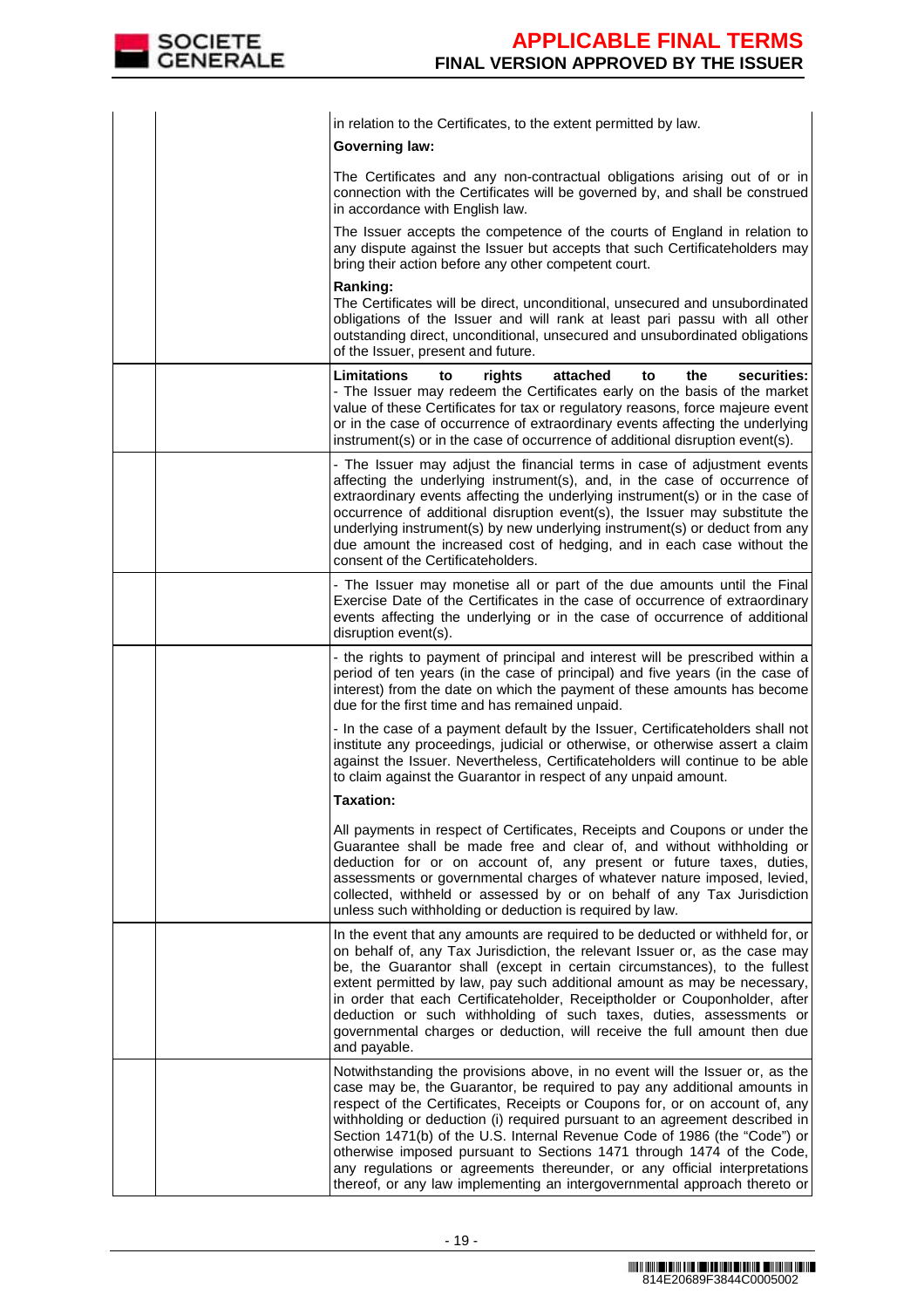

|      | (ii) imposed pursuant to Section 871(m) of the Code.                                                                                                                                                                                                           |                                                                                                                                                                                                                                                                                                                                                                                                                                                                                                                                                                                                                                                                                                                                                                                   |                                                                                                                                                                                                                                     |  |
|------|----------------------------------------------------------------------------------------------------------------------------------------------------------------------------------------------------------------------------------------------------------------|-----------------------------------------------------------------------------------------------------------------------------------------------------------------------------------------------------------------------------------------------------------------------------------------------------------------------------------------------------------------------------------------------------------------------------------------------------------------------------------------------------------------------------------------------------------------------------------------------------------------------------------------------------------------------------------------------------------------------------------------------------------------------------------|-------------------------------------------------------------------------------------------------------------------------------------------------------------------------------------------------------------------------------------|--|
|      |                                                                                                                                                                                                                                                                | Where                                                                                                                                                                                                                                                                                                                                                                                                                                                                                                                                                                                                                                                                                                                                                                             |                                                                                                                                                                                                                                     |  |
|      |                                                                                                                                                                                                                                                                | authority thereof or therein having power to tax.                                                                                                                                                                                                                                                                                                                                                                                                                                                                                                                                                                                                                                                                                                                                 | Tax Jurisdiction means Luxembourg or any political subdivision or any                                                                                                                                                               |  |
| C.11 | Whether the securities<br>offered are or will be the<br>object of an application<br>for admission to trading,<br>with a view to their<br>distribution in a<br>regulated market or<br>other equivalent markets<br>with indication of the<br>markets in question | Application will be made for the Certificates to be admitted to trading on<br>EuroTLX, a Multilateral Trading Facility organized and managed by EuroTLX<br>Sim S.p.A                                                                                                                                                                                                                                                                                                                                                                                                                                                                                                                                                                                                              |                                                                                                                                                                                                                                     |  |
| C.15 | How the value of the<br>investment is affected by<br>the value of the<br>underlying instrument(s)                                                                                                                                                              | The value of the Certificates, the payment of a coupon amount on a<br>relevant interest payment date to a Certificateholder, the payment of an<br>automatic early redemption amount on a relevant automatic early<br>redemption date, and the payment of a redemption amount to a<br>Certificateholder on the Final Exercise Date will depend on the<br>performance of the underlying asset(s), on the relevant valuation date(s).<br>The value of the Certificates is linked to the positive or negative<br>performance of the underlying instrument. The amount(s) to be paid is/are<br>determined on the basis of the condition which is satisfied (or not) if the<br>performance of the underlying instrument is higher than or equal to a<br>predefined barrier performance. |                                                                                                                                                                                                                                     |  |
| C.16 | The final exercise date<br>and the final reference<br>date                                                                                                                                                                                                     |                                                                                                                                                                                                                                                                                                                                                                                                                                                                                                                                                                                                                                                                                                                                                                                   | The final exercise date of the Certificates will be 06/06/2024 (the Final<br>Exercise Date), and the final reference date will be the last valuation date.<br>The Final Exercise Date may be modified pursuant to the provisions of |  |
|      |                                                                                                                                                                                                                                                                | Element C.8 above and Element C.18 below.                                                                                                                                                                                                                                                                                                                                                                                                                                                                                                                                                                                                                                                                                                                                         |                                                                                                                                                                                                                                     |  |
| C.17 | Settlement procedure of<br>the derivative securities                                                                                                                                                                                                           | Cash delivery                                                                                                                                                                                                                                                                                                                                                                                                                                                                                                                                                                                                                                                                                                                                                                     |                                                                                                                                                                                                                                     |  |
| C.18 | How the return on<br>derivative securities<br>takes place                                                                                                                                                                                                      | The issue date of the Certificates is 31/05/2019 (the Issue Date) and each<br>Certificate will have a specified denomination of EUR 100 (the Specified<br>Denomination).                                                                                                                                                                                                                                                                                                                                                                                                                                                                                                                                                                                                          |                                                                                                                                                                                                                                     |  |
|      |                                                                                                                                                                                                                                                                | <b>Structured Interest</b><br>Amount(s)                                                                                                                                                                                                                                                                                                                                                                                                                                                                                                                                                                                                                                                                                                                                           | Unless previously redeemed, on each<br>Interest Payment Date(i) (i from 1 to 10), the<br>Issuer shall pay to the Certificateholders, for<br>each Certificate, an amount determined by<br>the Calculation Agent as follows:          |  |
|      |                                                                                                                                                                                                                                                                |                                                                                                                                                                                                                                                                                                                                                                                                                                                                                                                                                                                                                                                                                                                                                                                   | Scenario 1:                                                                                                                                                                                                                         |  |
|      |                                                                                                                                                                                                                                                                |                                                                                                                                                                                                                                                                                                                                                                                                                                                                                                                                                                                                                                                                                                                                                                                   | If on Valuation Date(i), Performance(i) is<br>higher than or equal to -30.0%, then:                                                                                                                                                 |  |
|      |                                                                                                                                                                                                                                                                |                                                                                                                                                                                                                                                                                                                                                                                                                                                                                                                                                                                                                                                                                                                                                                                   | Structured Interest Amount(i) = Max(0;<br>Specified Denomination x (i x 3.5%) -<br>SumCouponsPaid(i-1))                                                                                                                             |  |
|      |                                                                                                                                                                                                                                                                |                                                                                                                                                                                                                                                                                                                                                                                                                                                                                                                                                                                                                                                                                                                                                                                   | Scenario 2:                                                                                                                                                                                                                         |  |
|      |                                                                                                                                                                                                                                                                |                                                                                                                                                                                                                                                                                                                                                                                                                                                                                                                                                                                                                                                                                                                                                                                   | If on Valuation Date(i), Performance(i) is<br>lower than -30.0%, then:                                                                                                                                                              |  |
|      |                                                                                                                                                                                                                                                                |                                                                                                                                                                                                                                                                                                                                                                                                                                                                                                                                                                                                                                                                                                                                                                                   | Structured Interest Amount(i) = 0 (zero)                                                                                                                                                                                            |  |
|      |                                                                                                                                                                                                                                                                |                                                                                                                                                                                                                                                                                                                                                                                                                                                                                                                                                                                                                                                                                                                                                                                   | Specified Period(s)/Interest Interest Payment Date(i) (i from 1 to 9): 5                                                                                                                                                            |  |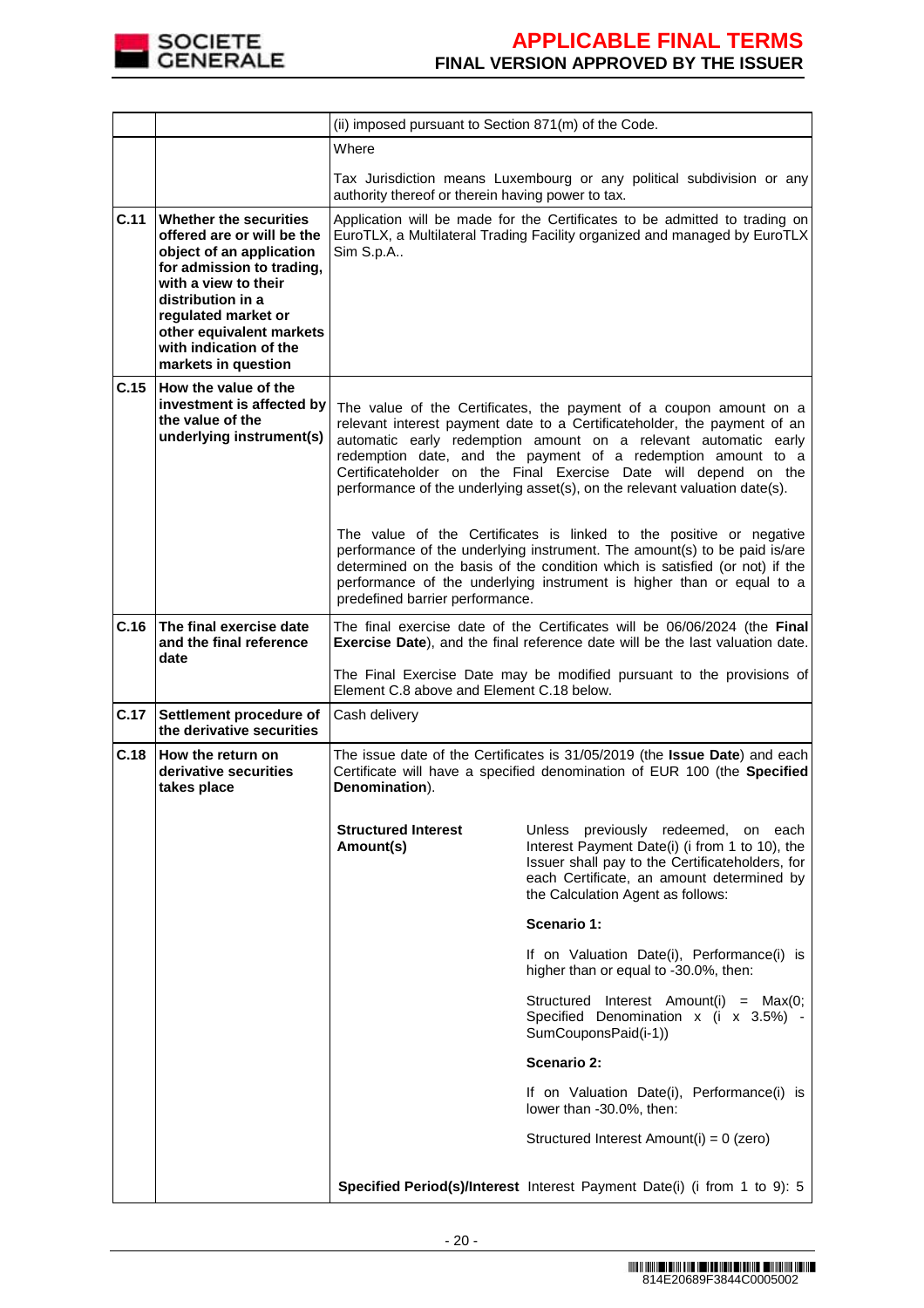

|  | <b>Payment Date(s):</b>                                | Business Days after Valuation Date(i);<br>Interest Payment Date(10): the Final<br><b>Exercise Date</b>                                                                                                                                                                                |
|--|--------------------------------------------------------|---------------------------------------------------------------------------------------------------------------------------------------------------------------------------------------------------------------------------------------------------------------------------------------|
|  | <b>Automatic Early</b><br><b>Redemption Amount(s):</b> | Unless previously redeemed, if an Automatic<br>Early Redemption Event has occurred, then<br>the Issuer shall redeem early the Certificates<br>on Automatic Early Redemption Date(i) (i<br>from 2 to 9) in accordance with the following<br>provisions in respect of each Certificate: |
|  |                                                        | Automatic Early Redemption Amount(i) =<br>Specified Denomination x (100%)                                                                                                                                                                                                             |
|  | <b>Automatic Early</b><br><b>Redemption Date(s):</b>   | Automatic Early Redemption Date(i) (i from<br>2 to 9): 5 Business Days after the Valuation<br>Date(i) on which an Automatic Early<br>Redemption Event is deemed to have<br>occurred.                                                                                                  |
|  | <b>Automatic Early</b><br><b>Redemption Event:</b>     | is deemed to have occurred, as determined<br>by the Calculation Agent, if on a Valuation<br>Date(i) (i from 2 to 9), Performance(i) is<br>higher than or equal to 0%                                                                                                                  |
|  | <b>Final Exercise Amount:</b>                          | Unless previously redeemed, the Issuer shall<br>redeem the Certificates on the Final<br>Exercise Date, in accordance with the<br>following provisions in respect of each<br>Certificate:                                                                                              |
|  |                                                        | Scenario 1:                                                                                                                                                                                                                                                                           |
|  |                                                        | If on Valuation Date(10), Performance(10) is<br>higher than or equal to -30.0%, then:                                                                                                                                                                                                 |
|  |                                                        | Final<br>Exercise<br>Specified<br>Amount<br>$=$<br>Denomination x [100%]                                                                                                                                                                                                              |
|  |                                                        | Scenario 2:                                                                                                                                                                                                                                                                           |
|  |                                                        | If on Valuation Date(10), Performance(10) is<br>lower than -30.0%, then:                                                                                                                                                                                                              |
|  |                                                        | Exercise<br>Final<br>Amount<br>Specified<br>$=$<br>Denomination x (100% + Performance(10))                                                                                                                                                                                            |
|  | Definitions relating to date(s): Applicable            |                                                                                                                                                                                                                                                                                       |
|  | <b>Valuation Date(0):</b><br>(DD/MM/YYYY)              | 30/05/2019                                                                                                                                                                                                                                                                            |
|  | Valuation Date(i); (i from 1<br>to 10)<br>(DD/MM/YYYY) | 30/11/2020;<br>02/12/2019;<br>01/06/2020;<br>31/05/2021;<br>30/11/2021;<br>30/05/2022;<br>30/11/2023;<br>30/11/2022;<br>30/05/2023;<br>30/05/2024                                                                                                                                     |
|  | Definitions relating to the<br>Product:                | Applicable, subject to the provisions of the<br>Condition 4 of the Additional Terms and<br>Conditions relating to Formulae                                                                                                                                                            |
|  |                                                        |                                                                                                                                                                                                                                                                                       |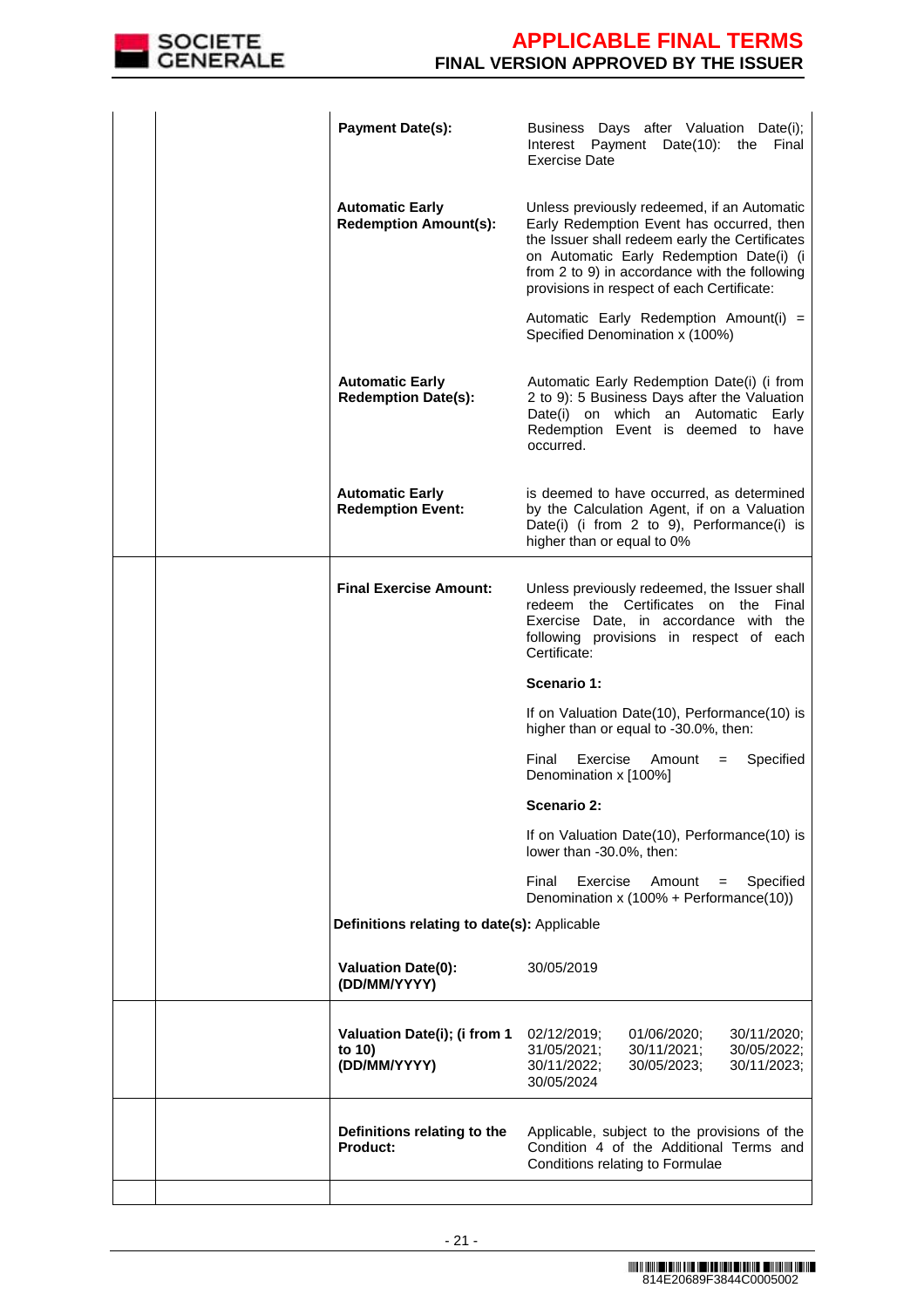

|      |                                                                                | SumCouponsPaid(i-1)                                                                                                                                                                                                    | means SumCouponsPaid(i-2) + Structured<br>Interest Amount(i-1)                                                                                                                                                                                                                                                                                                                                                                                                                                                                                                                                                                                                                                                |
|------|--------------------------------------------------------------------------------|------------------------------------------------------------------------------------------------------------------------------------------------------------------------------------------------------------------------|---------------------------------------------------------------------------------------------------------------------------------------------------------------------------------------------------------------------------------------------------------------------------------------------------------------------------------------------------------------------------------------------------------------------------------------------------------------------------------------------------------------------------------------------------------------------------------------------------------------------------------------------------------------------------------------------------------------|
|      |                                                                                | (i from 2 to 10)                                                                                                                                                                                                       | With:                                                                                                                                                                                                                                                                                                                                                                                                                                                                                                                                                                                                                                                                                                         |
|      |                                                                                |                                                                                                                                                                                                                        | SumCouponsPaid $(0) = 0$ (zero)                                                                                                                                                                                                                                                                                                                                                                                                                                                                                                                                                                                                                                                                               |
|      |                                                                                |                                                                                                                                                                                                                        |                                                                                                                                                                                                                                                                                                                                                                                                                                                                                                                                                                                                                                                                                                               |
|      |                                                                                | Performance(i)<br>(i from 1 to 10)                                                                                                                                                                                     | means (S(i) / S(0)) - 100%                                                                                                                                                                                                                                                                                                                                                                                                                                                                                                                                                                                                                                                                                    |
|      |                                                                                | S(i)<br>(i from 0 to 10)                                                                                                                                                                                               | means in respect of any Valuation Date(i)<br>the Closing Price of the Underlying                                                                                                                                                                                                                                                                                                                                                                                                                                                                                                                                                                                                                              |
| C.19 | The final reference price                                                      | See Element C.18 above.                                                                                                                                                                                                |                                                                                                                                                                                                                                                                                                                                                                                                                                                                                                                                                                                                                                                                                                               |
|      | of the underlying                                                              | instrument(s).                                                                                                                                                                                                         | Final reference price: the value of the underlying instrument(s) on the<br>relevant valuation date(s) for the redemption, subject to the occurrence of<br>certain extraordinary events and adjustments affecting such underlying                                                                                                                                                                                                                                                                                                                                                                                                                                                                              |
| C.20 | Type of the underlying<br>and where the                                        | The type of underlying is: share.                                                                                                                                                                                      |                                                                                                                                                                                                                                                                                                                                                                                                                                                                                                                                                                                                                                                                                                               |
|      | information on the<br>underlying can be found                                  | screen page(s).                                                                                                                                                                                                        | Information about the underlying is available on the following website(s) or                                                                                                                                                                                                                                                                                                                                                                                                                                                                                                                                                                                                                                  |
|      |                                                                                | Company<br><b>Bloomberg Ticker</b><br><b>BNP Paribas SA</b><br><b>BNP FP</b>                                                                                                                                           | <b>Exchange</b><br><b>Website</b><br>Euronext Paris   www.bnpparibas.com                                                                                                                                                                                                                                                                                                                                                                                                                                                                                                                                                                                                                                      |
|      | <b>Section D - Risks</b>                                                       |                                                                                                                                                                                                                        |                                                                                                                                                                                                                                                                                                                                                                                                                                                                                                                                                                                                                                                                                                               |
| D.2  | Key information on the<br>key risks that are specific<br>to the issuer and the | An investment in the Certificates involves certain risks which should be<br>assessed prior to any investment decision. In particular, the Group is<br>exposed to the risks inherent in its core businesses, including: |                                                                                                                                                                                                                                                                                                                                                                                                                                                                                                                                                                                                                                                                                                               |
|      | guarantor                                                                      | environments                                                                                                                                                                                                           | . Risks related to the macroeconomic, market and regulatory                                                                                                                                                                                                                                                                                                                                                                                                                                                                                                                                                                                                                                                   |
|      |                                                                                |                                                                                                                                                                                                                        | The global economy and financial markets continue to display high levels of<br>uncertainty, which may materially and adversely affect the Group's<br>business, financial position and results of operations. The Group's results<br>may be adversely affected by regional market exposures. Brexit and its<br>impact on financial markets and the economic environment could have an                                                                                                                                                                                                                                                                                                                          |
|      |                                                                                | businesses during market downturns.                                                                                                                                                                                    | adverse impact on the Group's activities and results of operations Increased<br>competition, by both banking and non-banking actors, is likely to have an<br>adverse effect on the Group's businesses and results, both in its domestic<br>French market and internationally. The Group is subject to an extensive<br>supervisory and regulatory framework in each of the countries in which it<br>operates and changes in this regulatory framework could have a significant<br>effect on the Group's businesses, position, costs, as well as on the financial<br>and economic environment in which it operates. The Group may generate<br>lower revenues from brokerage and other commission- and fee-based |
|      |                                                                                | • Credit Risks                                                                                                                                                                                                         |                                                                                                                                                                                                                                                                                                                                                                                                                                                                                                                                                                                                                                                                                                               |
|      |                                                                                |                                                                                                                                                                                                                        | The Group is exposed to counterparty and concentration risks, which may<br>have a material adverse effect on the Group's business, results of<br>operations and financial position. The financial soundness and conduct of<br>other financial institutions and market participants could adversely affect the<br>Group. The Group's results of operations and financial position could be<br>adversely affected by a late or insufficient provisioning of credit exposures.                                                                                                                                                                                                                                   |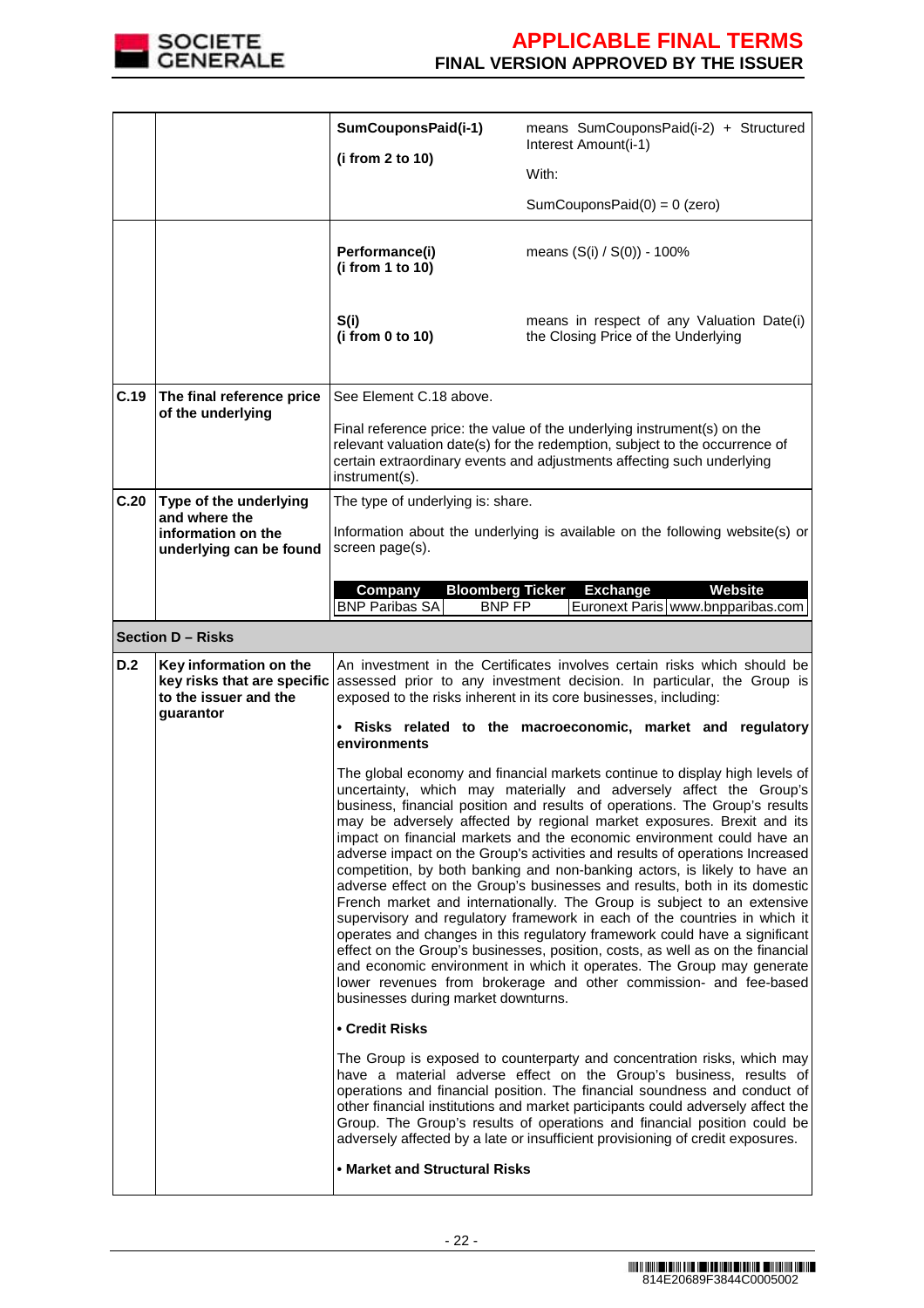

|     |                                                                                                                                                                                                  | The volatility of the financial markets may cause the Group to suffer<br>significant losses on its trading and investment activities. Changes in<br>interest rates may adversely affect the Group's Banking and Asset<br>Management businesses. Fluctuations in exchange rates could adversely<br>affect the Group's results. The protracted decline of financial markets or<br>reduced liquidity in such markets may make it harder to sell assets or<br>manoeuvre trade positions and could lead to material losses for certain<br>activities of the Group. The Group's hedging strategies may not prevent all<br>risk of losses. |  |
|-----|--------------------------------------------------------------------------------------------------------------------------------------------------------------------------------------------------|-------------------------------------------------------------------------------------------------------------------------------------------------------------------------------------------------------------------------------------------------------------------------------------------------------------------------------------------------------------------------------------------------------------------------------------------------------------------------------------------------------------------------------------------------------------------------------------------------------------------------------------|--|
|     |                                                                                                                                                                                                  | • Operational Risks                                                                                                                                                                                                                                                                                                                                                                                                                                                                                                                                                                                                                 |  |
|     |                                                                                                                                                                                                  | Operational failure, termination or capacity constraints affecting institutions<br>the Group does business with, or failure or breach of the Group's<br>information technology systems, could result in losses and damages to the<br>reputation of the Group. The Group may incur losses as a result of<br>unforeseen or catastrophic events, including terrorist attacks or natural<br>disasters. The Group is exposed to legal risks that could negatively affect its<br>financial position or results of operations. Reputational damage could harm<br>the Group's competitive position.                                         |  |
|     |                                                                                                                                                                                                  | • Model Risks                                                                                                                                                                                                                                                                                                                                                                                                                                                                                                                                                                                                                       |  |
|     |                                                                                                                                                                                                  | The Group's risk management system, based notably on models, may not<br>be effective and may expose the Group to unidentified or unanticipated<br>risks, which could lead to significant losses.                                                                                                                                                                                                                                                                                                                                                                                                                                    |  |
|     |                                                                                                                                                                                                  | • Funding Risks                                                                                                                                                                                                                                                                                                                                                                                                                                                                                                                                                                                                                     |  |
|     |                                                                                                                                                                                                  | A number of exceptional measures taken by governments, central banks<br>and regulators could have a material adverse effect on the Group's<br>business, results of operations and financial position. The Group's<br>dependence on its access to financing and its liquidity constraints may have<br>a material adverse effect on the Group's business, financial position and<br>results of operations.                                                                                                                                                                                                                            |  |
|     |                                                                                                                                                                                                  | • Strategic and business risks                                                                                                                                                                                                                                                                                                                                                                                                                                                                                                                                                                                                      |  |
|     |                                                                                                                                                                                                  | Risks related to the implementation of the Group's strategic plan. To<br>prepare its consolidated financial statements in accordance with IFRS as<br>adopted by the European Union, the Group relies on assumptions and<br>estimates which, if incorrect, could have a significant adverse impact on its<br>financial statements.                                                                                                                                                                                                                                                                                                   |  |
|     |                                                                                                                                                                                                  | If the Group makes an acquisition, it may be unable to manage the<br>integration process in a cost-effective manner or achieve the expected<br>benefits. The Group's inability to attract and retain qualified employees, as<br>well as significant changes in the regulatory framework related to human<br>resources management processes and compensation, may adversely affect<br>its performance.                                                                                                                                                                                                                               |  |
|     |                                                                                                                                                                                                  | Since the Issuer is part of the Group, these risk factors are applicable to the<br>Issuer.                                                                                                                                                                                                                                                                                                                                                                                                                                                                                                                                          |  |
| D.6 | Key information on the<br>key risks that are specific<br>to the securities and risk<br>warning to the effect that<br>investors may lose the<br>value of their entire<br>investment or part of it |                                                                                                                                                                                                                                                                                                                                                                                                                                                                                                                                                                                                                                     |  |
|     |                                                                                                                                                                                                  | The Certificates may provide for an automatic early redemption linked to a<br>specific event. Therefore, this may prevent the Certificateholders from<br>benefitting from the performance of the underlying instrument(s) over the<br>whole period initially envisaged.                                                                                                                                                                                                                                                                                                                                                             |  |
|     |                                                                                                                                                                                                  | The terms and conditions of the Certificates may include provisions under<br>which upon the occurrence of certain market disruptions delays in the<br>settlement of the Certificates may be incurred or certain modifications be                                                                                                                                                                                                                                                                                                                                                                                                    |  |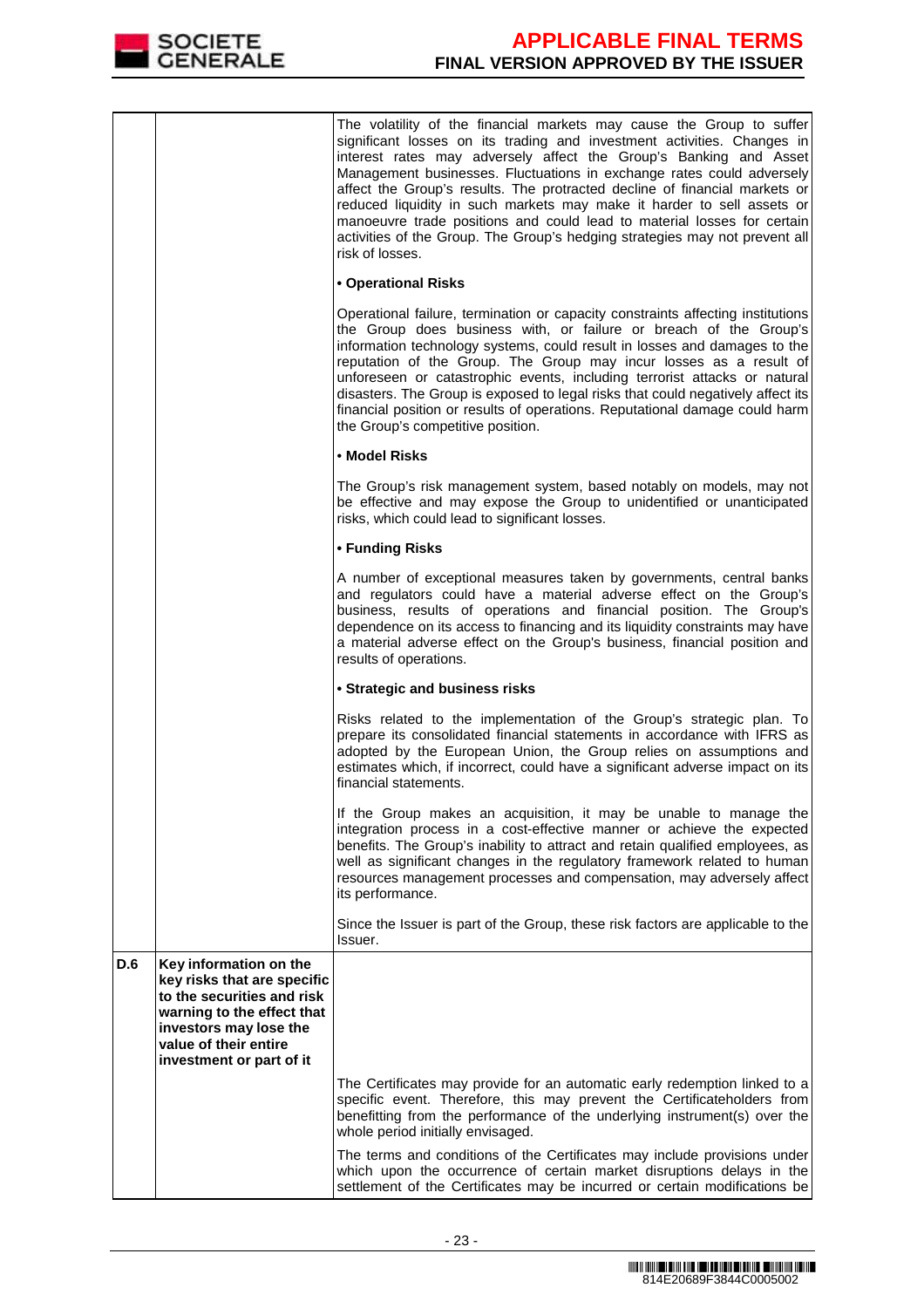made. Moreover, in case of occurrence of events affecting the underlying instrument(s), the terms and conditions of the Certificates allow the Issuer to substitute the underlying instrument(s) by new underlying instrument(s), cease the exposure to the underlying asset(s) and apply a reference rate to the proceeds so obtained until the Final Exercise Date of the Certificates, postpone the Final Exercise Date of the Certificates, early redeem the Certificates on the basis of the market value of these Certificates or deduct from any due amount the increased cost of hedging, and in each case without the prior consent of the Certificateholders.

Payments (whether in respect of principal and/or interest and whether at final exercise or otherwise) on the Certificates are calculated by reference to certain underlying(s), the return of the Certificates is based on changes in the value of the underlying(s), which may fluctuate. Prospective investors should be aware that these Certificates may be volatile and that they may receive no interest and may lose all or a substantial portion of their principal.

 The Guarantee constitutes a general and unsecured contractual obligation of the Guarantor and no other person. Any payments on the Certificates are also dependent on the creditworthiness of the Guarantor.

Prospective investors in Certificates benefiting from the Guarantee should note that in case of payment default of an Issuer the entitlement of the Certificateholder will be limited to the sums obtained by making a claim under the Guarantee, and the relevant provisions of the Guarantee and they shall have no right to institute any proceeding, judicial or otherwise, or otherwise assert a claim against the Issuer.

The Guarantee is a payment quarantee only and not a quarantee of the performance by the relevant Issuer or any of its other obligations under the Certificates benefiting from the Guarantee.

Société Générale will act as issuer under the Programme, as the Guarantor of the Certificates issued by the Issuer and also as provider of hedging instruments to the Issuer. As a result, investors will be exposed not only to the credit risk of the Guarantor but also operational risks arising from the lack of independence of the Guarantor, in assuming its duties and obligations as the Guarantor and provider of the hedging instruments.

The potential conflicts of interests and operational risks arising from such lack of independence are in part intended to be mitigated by the fact that different divisions within the Guarantor will be responsible for implementing the Guarantee and providing the hedging instruments and that each division is run as a separate operational unit, segregated by Chinese walls (information barriers) and run by different management teams.

The Issuer and the Guarantor and any of their subsidiaries and/or their affiliates, in connection with their other business activities, may possess or acquire material information about the underlying assets. Such activities and information may cause consequences adverse to Certificateholders.

The Issuer and the Guarantor and any of their subsidiaries and/or their affiliates may act in other capacities with regard to the Certificates, such as market maker, calculation agent or agent. Therefore, a potential conflict of interests may arise. In connection with the offering of the Certificates, the Issuer and the Guarantor and/or their affiliates may enter into one or more hedging transaction(s) with respect to a reference asset(s) or related derivatives, which may affect the market price, liquidity or value of the Certificates.

 During the lifetime of the Certificates, the market value of these Certificates may be lower than the invested capital. Furthermore, an insolvency of the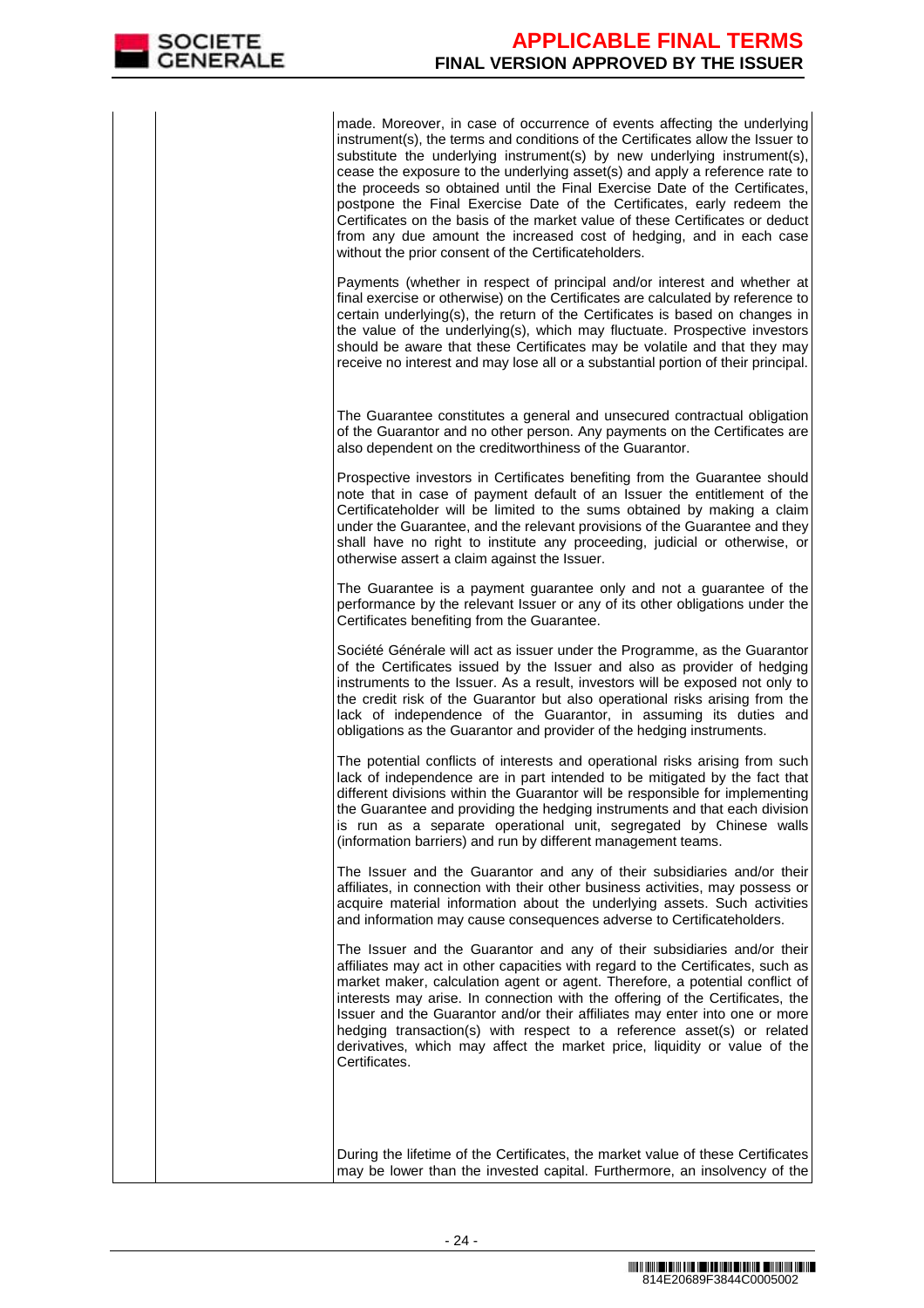

|     |                                                          | Issuer and/or the Guarantor may cause a total loss of the invested capital.                                                                                                                                                                                                                                                                                                                                                                                                                                                                                                                                                                                                                                                                                                                                                                                                                                                       |
|-----|----------------------------------------------------------|-----------------------------------------------------------------------------------------------------------------------------------------------------------------------------------------------------------------------------------------------------------------------------------------------------------------------------------------------------------------------------------------------------------------------------------------------------------------------------------------------------------------------------------------------------------------------------------------------------------------------------------------------------------------------------------------------------------------------------------------------------------------------------------------------------------------------------------------------------------------------------------------------------------------------------------|
|     |                                                          | The attention of the investors is drawn to the fact that they could<br>sustain an entire or a partial loss of their investment.                                                                                                                                                                                                                                                                                                                                                                                                                                                                                                                                                                                                                                                                                                                                                                                                   |
|     | <b>Section E - Offer</b>                                 |                                                                                                                                                                                                                                                                                                                                                                                                                                                                                                                                                                                                                                                                                                                                                                                                                                                                                                                                   |
|     | use of proceeds                                          | <b>E.2.b Reasons for the offer and The net proceeds from each issue of Certificates will be applied for the</b><br>general financing purposes of the Société Générale Group, which include<br>making a profit.                                                                                                                                                                                                                                                                                                                                                                                                                                                                                                                                                                                                                                                                                                                    |
| E.3 | <b>Description of the terms</b><br>and conditions of the | <b>Public</b><br><b>Offer</b><br>Jurisdiction(s):<br>Italy                                                                                                                                                                                                                                                                                                                                                                                                                                                                                                                                                                                                                                                                                                                                                                                                                                                                        |
|     | offer                                                    | <b>Offer Period:</b> From and including April 29, 2019 at 9.00 a.m. Central<br>European Time (CET) to and including May 28, 2019 at 4.00 p.m. CET,<br>subject to any early closing of the Offer Period as described under clause<br>(iii) below.                                                                                                                                                                                                                                                                                                                                                                                                                                                                                                                                                                                                                                                                                  |
|     |                                                          | The Certificates will be distributed:                                                                                                                                                                                                                                                                                                                                                                                                                                                                                                                                                                                                                                                                                                                                                                                                                                                                                             |
|     |                                                          | (a) within the premises of the Distributors (at their offices and branches);                                                                                                                                                                                                                                                                                                                                                                                                                                                                                                                                                                                                                                                                                                                                                                                                                                                      |
|     |                                                          | (b) through door-to-door selling (fuori sede) pursuant to Articles 30 and 31<br>of the Italian Legislative Decree No. 58 of 24th February 1998, as amended<br>from time to time (the "Italian Financial Services Act") from and including<br>April 29, 2019 at 9.00 a.m. Central European Time (CET) to and including<br>May 23, 2019 at 4.00 p.m. CET; and                                                                                                                                                                                                                                                                                                                                                                                                                                                                                                                                                                       |
|     |                                                          | subject to any early closing of the Offer Period as described below.                                                                                                                                                                                                                                                                                                                                                                                                                                                                                                                                                                                                                                                                                                                                                                                                                                                              |
|     |                                                          | Distributors intending to distribute Certificates through door-to-door selling<br>(fuori sede) pursuant to article 30 of the Italian Financial Services Act will<br>collect the acceptance forms - other than directly at their branches and<br>offices - through financial advisors for door-to-door selling (consulenti)<br>finanziari abilitati all'offerta fuori sede) pursuant to Article 31 of the Italian<br><b>Financial Services Act.</b>                                                                                                                                                                                                                                                                                                                                                                                                                                                                                |
|     |                                                          | Pursuant to Article 30, paragraph 6, of the Italian Financial Services Act, the<br>validity and enforceability of contracts entered into through door-to-door<br>selling (fuori sede) is suspended for a period of 7 (seven) days from the<br>date of subscription of the acceptance form by the relevant investor.                                                                                                                                                                                                                                                                                                                                                                                                                                                                                                                                                                                                               |
|     |                                                          | Within such period investors may notify the relevant Distributor of their<br>withdrawal without payment of any charge or commission.                                                                                                                                                                                                                                                                                                                                                                                                                                                                                                                                                                                                                                                                                                                                                                                              |
|     |                                                          | <b>Offer Price:</b> The Certificates will be offered at the Issue Price of which up to<br>a maximum of 4.00% is represented by distribution fee payable upfront by<br>the Issuer to the Distributor.                                                                                                                                                                                                                                                                                                                                                                                                                                                                                                                                                                                                                                                                                                                              |
|     |                                                          | Conditions to which the offer is subject: Offers of the Certificates are<br>conditional on their issue and, on any additional conditions set out in the<br>standard terms of business of the financial intermediaries, notified to<br>such<br>relevant<br>financial<br>intermediaries.<br>investors<br>by                                                                                                                                                                                                                                                                                                                                                                                                                                                                                                                                                                                                                         |
|     |                                                          | The Issuer reserves the right to close the Offer Period prior to its stated<br>for<br>expiry<br>reason.<br>any<br>The Issuer reserves the right to withdraw the offer and cancel the issuance<br>of the Certificates for any reason at any time on or prior to the Issue Date.<br>For the avoidance of doubt, if any application has been made by a potential<br>investor and the Issuer exercises such right, no potential investor shall be<br>entitled<br>subscribe<br>or<br>otherwise<br>Certificates.<br>to<br>acquire<br>the<br>The validity of the offer is subject to the condition that the decision of<br>admission to trading on EuroTLX is released by EuroTLX Sim S.p.A. by not<br>later than on the day immediately preceding the Issue Date; otherwise, the<br>offer will be deemed withdrawn and the issuance cancelled. The Issuer<br>undertakes to file the relevant application with EuroTLX Sim S.p.A. in due |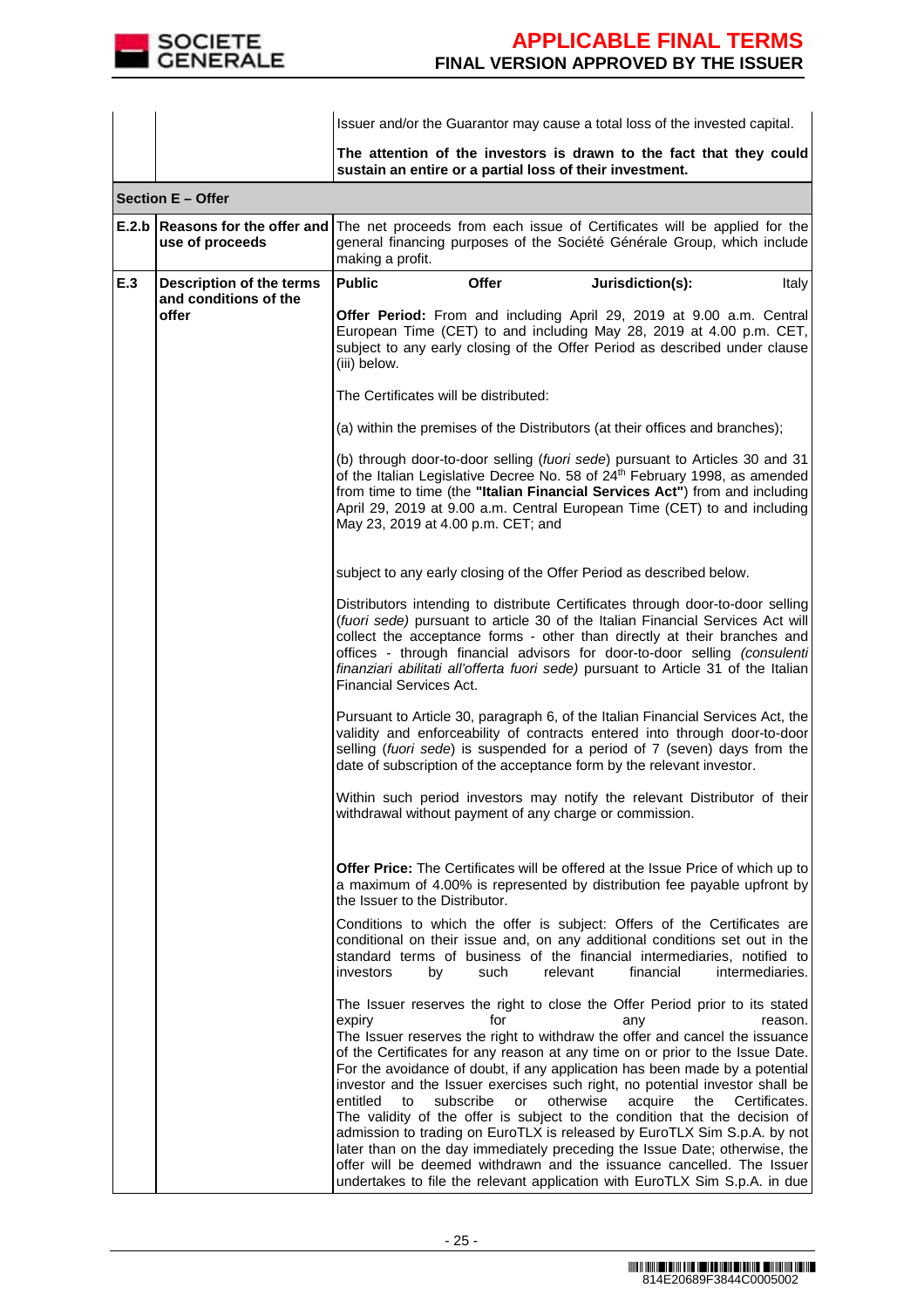

|     |                                                                                                                    | rules, within the<br>(http://prospectus.socgen.com).                                                                                                                                                                                                        | time to allow EuroTLX Sim S.p.A. to release a decision, according to its<br>day immediately preceding the<br>Issue<br>Date.<br>In each case, a notice to the investors on the early termination or the<br>withdrawal, as applicable, will be published on the website of the Issuer                                                                                                                                                                                                                                                                                                                                                                                                                                                   |
|-----|--------------------------------------------------------------------------------------------------------------------|-------------------------------------------------------------------------------------------------------------------------------------------------------------------------------------------------------------------------------------------------------------|---------------------------------------------------------------------------------------------------------------------------------------------------------------------------------------------------------------------------------------------------------------------------------------------------------------------------------------------------------------------------------------------------------------------------------------------------------------------------------------------------------------------------------------------------------------------------------------------------------------------------------------------------------------------------------------------------------------------------------------|
|     |                                                                                                                    | <b>Issue Price:</b>                                                                                                                                                                                                                                         | EUR 100 per Certificate of EUR 100<br>Specified Denomination                                                                                                                                                                                                                                                                                                                                                                                                                                                                                                                                                                                                                                                                          |
| E.4 | <b>Description of any</b><br>interest that is material<br>to the issue/offer<br>including conflicting<br>interests | Save for fees, if any, payable to the Dealer, and so far as the Issuer is<br>aware, no person involved in the issue of the Certificates has an interest<br>material to the offer.                                                                           |                                                                                                                                                                                                                                                                                                                                                                                                                                                                                                                                                                                                                                                                                                                                       |
|     |                                                                                                                    | The Dealer and its affiliates have engaged, and may in the future engage, in<br>investment banking and/or commercial banking transactions with, and may<br>perform other services for, the Issuer and its affiliates in the ordinary course<br>of business. |                                                                                                                                                                                                                                                                                                                                                                                                                                                                                                                                                                                                                                                                                                                                       |
|     |                                                                                                                    |                                                                                                                                                                                                                                                             | Société Générale will ensure the roles of provider of hedging instruments to<br>the Issuer of the Certificates and Calculation Agent of the Certificates.                                                                                                                                                                                                                                                                                                                                                                                                                                                                                                                                                                             |
|     |                                                                                                                    | The possibility of conflicts of interest between the different roles of Société<br>Générale on one hand, and between those of Société Générale in these<br>roles and those of the Certificateholders on the other hand cannot be<br>excluded.               |                                                                                                                                                                                                                                                                                                                                                                                                                                                                                                                                                                                                                                                                                                                                       |
|     |                                                                                                                    | of the Certificateholders.                                                                                                                                                                                                                                  | Furthermore, given the banking activities of Société Générale, conflicts may<br>arise between the interests of Société Générale acting in these capacities<br>(including business relationship with the issuers of the financial instruments<br>being underlyings of the Certificates or possession of non public information<br>in relation with them) and those of the Certificateholders. Finally, the<br>activities of Société Générale on the underlying financial instrument(s), on<br>its proprietary account or on behalf of its customers, or the establishment of<br>hedging transactions, may also have an impact on the price of these<br>instruments and their liquidity, and thus may be in conflict with the interests |
| E.7 | <b>Estimated expenses</b><br>charged to the investor<br>by the Issuer or the<br>offeror                            | the offeror.                                                                                                                                                                                                                                                | Not Applicable. No expenses are charged to the investor by the Issuer or                                                                                                                                                                                                                                                                                                                                                                                                                                                                                                                                                                                                                                                              |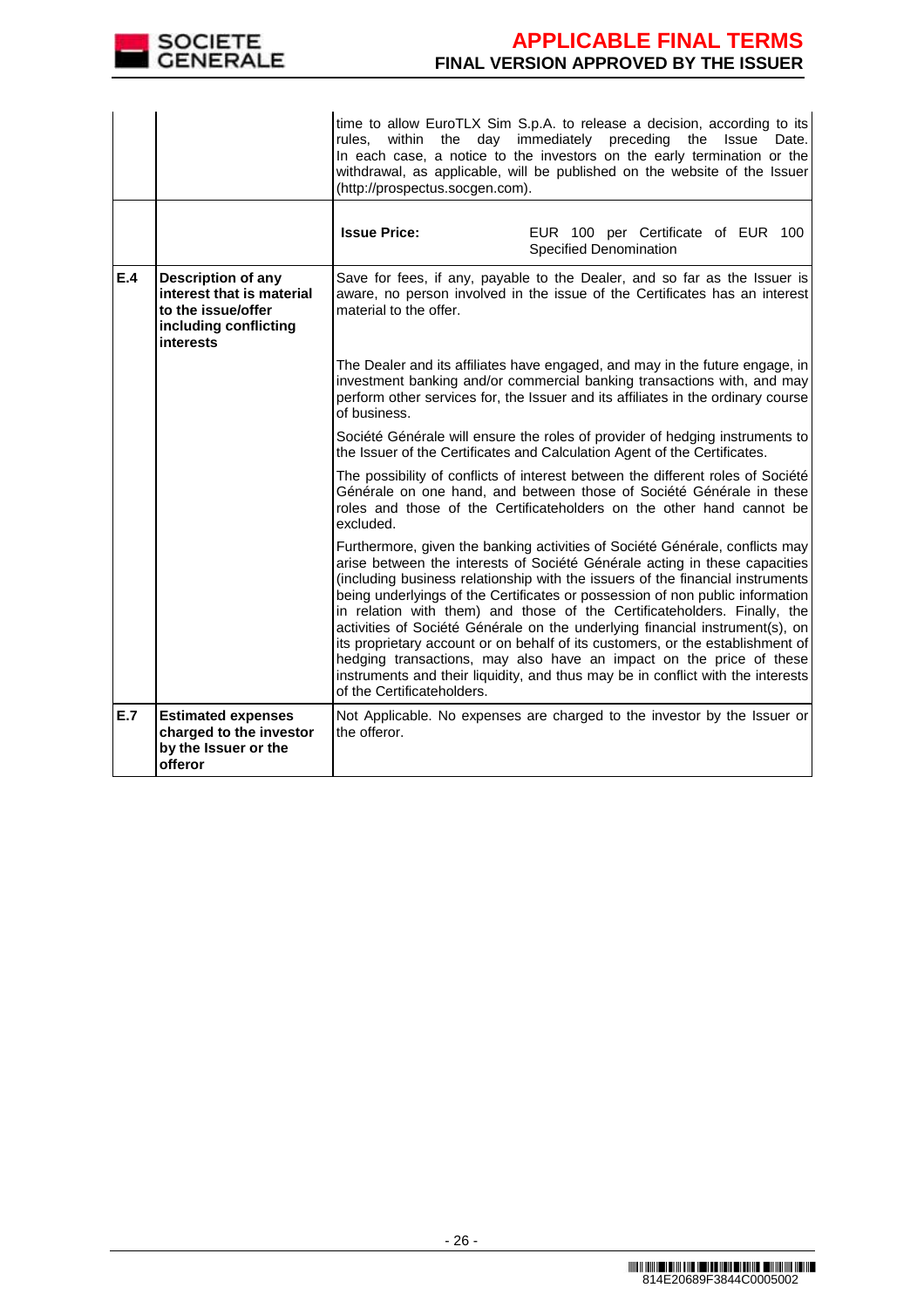

### **NOTA DI SINTESI SPECIFICA PER L'EMISSIONE**

Le Note di Sintesi sono composte da requisiti informativi noti come **Elementi**, la cui comunicazione è prevista dall'Allegato XXII del Regolamento (CE) della Commissione n. 809/2004, come successivamente modificato. Tali elementi sono riportati in successione numerata nelle Sezioni  $A - E(A.1 - E.7)$ .

La presente nota di sintesi contiene tutti gli Elementi che devono essere riportati in una nota di sintesi relativa a questa tipologia di valori mobiliari e di Emittente. Dato che l'inserimento di alcuni Elementi non è obbligatorio, potrebbero verificarsi dei salti nella sequenza numerica degli Elementi.

Anche nel caso in cui un Elemento debba essere inserito nella nota di sintesi in virtù della tipologia di valore mobiliare e di Emittente, è possibile che nessuna informazione rilevante possa essere fornita in relazione a tale Elemento. In tal caso, la nota di sintesi conterrà una breve descrizione dell'Elemento assieme alla dicitura "Non Applicabile".

|     | Sezione A - Introduzione e avvertenze          |                                                                                                                                                                                                                                                                                                                                                                                                                                                                                                                                                                                                                                                    |
|-----|------------------------------------------------|----------------------------------------------------------------------------------------------------------------------------------------------------------------------------------------------------------------------------------------------------------------------------------------------------------------------------------------------------------------------------------------------------------------------------------------------------------------------------------------------------------------------------------------------------------------------------------------------------------------------------------------------------|
| A.1 | Avvertenza                                     | La presente nota di sintesi deve essere letta come introduzione al Prospetto<br>di Base.                                                                                                                                                                                                                                                                                                                                                                                                                                                                                                                                                           |
|     |                                                | Qualsivoglia decisione da parte dell'investitore in merito all'investimento nei<br>Certificati deve basarsi su una valutazione del Prospetto di Base nel suo<br>complesso.                                                                                                                                                                                                                                                                                                                                                                                                                                                                         |
|     |                                                | Qualora sia proposto un ricorso dinanzi all'autorità giudiziaria in merito alle<br>informazioni contenute nel Prospetto di Base e nelle Condizioni Definitive<br>applicabili, il ricorrente potrebbe essere tenuto a sostenere i costi della<br>traduzione del Prospetto di Base prima dell'avvio del procedimento, ai sensi<br>della legislazione nazionale degli Stati Membri.                                                                                                                                                                                                                                                                   |
|     |                                                | Nessun soggetto che ha provveduto alla predisposizione della presente<br>nota di sintesi, compresa l'eventuale traduzione, potrà essere ritenuto<br>responsabile civilmente, salvo che questa risulti fuorviante, imprecisa o<br>incoerente se letta congiuntamente alle altre parti del Prospetto di Base, o<br>non offra, se letta congiuntamente alle altre parti del presente Prospetto di<br>Base, informazioni essenziali volte ad agevolare la decisione dell'investitore<br>di investire nei Certificati.                                                                                                                                  |
| A.2 | Consenso all'utilizzo del<br>Prospetto di Base | L'Emittente acconsente all'utilizzo del presente Prospetto di Base in<br>relazione alla rivendita o al collocamento dei Certificati nel caso in cui sia<br>richiesta la pubblicazione di un prospetto ai sensi delle Direttiva Prospetti<br>(una Offerta Non Esente) subordinatamente alle seguenti condizioni:                                                                                                                                                                                                                                                                                                                                    |
|     |                                                | - il consenso è valido solamente durante il periodo di offerta dal<br>29/04/2019 al 28/05/2019 e, in relazione ai Certificati collocati in Italia<br>attraverso "offerta fuori sede", dal 29/04/2019 al 23/05/2019 (il Periodo<br>d'Offerta);                                                                                                                                                                                                                                                                                                                                                                                                      |
|     |                                                | - il consenso fornito dall'Emittente all'utilizzo del Prospetto di Base ai fini<br>dell'effettuazione dell'Offerta Non Esente è un consenso individuale (un<br>Consenso Individuale) relativo Deutsche Bank SpA, Piazza del<br>Calendario, 3, 20126 Milano (l'Offerente Autorizzato Iniziale e il<br>Collocatore) e, qualora l'Emittente nomini uno o più intermediari finanziari<br>aggiuntivi successivamente al 25/04/2019 pubblicando i loro dati sul suo sito<br>web all'indirizzo http://.prospectus.socgen.com, a ciascun intermediario<br>finanziario i cui dati siano stati pubblicati (ciascuno un Offerente<br>Autorizzato Aggiuntivo); |
|     |                                                | - il consenso si applica esclusivamente all'utilizzo del presente Prospetto di<br>Base ai fini delle Offerte Non Esenti di Certificati in Italia.                                                                                                                                                                                                                                                                                                                                                                                                                                                                                                  |
|     |                                                | Le informazioni relative alle condizioni dell'Offerta Non Esente                                                                                                                                                                                                                                                                                                                                                                                                                                                                                                                                                                                   |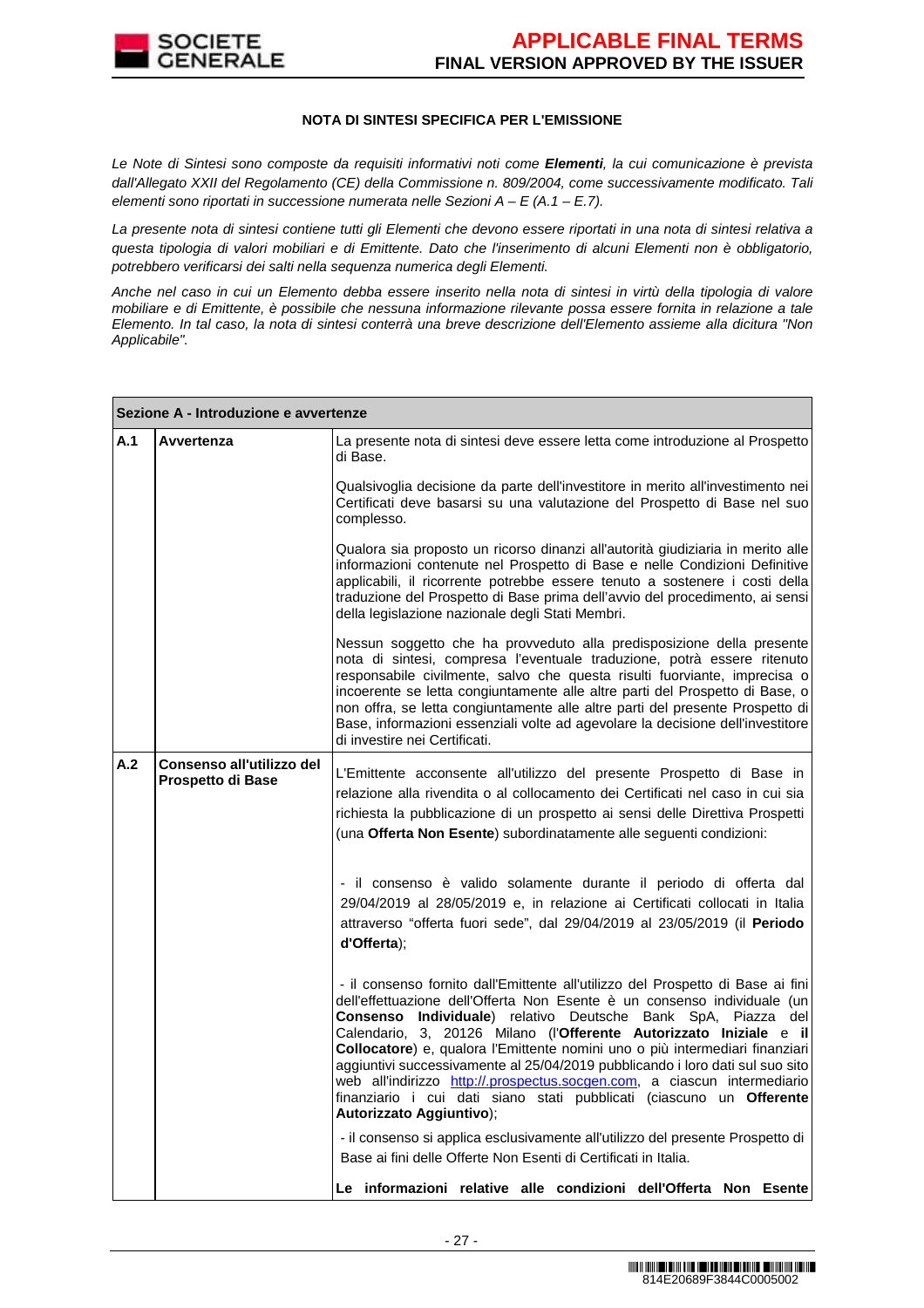

|             |                                                                                                                                                        |                            | saranno fornite agli investitori da qualunque Offerente Autorizzato<br>Iniziale nella giurisdizione in cui sarà effettuata l'offerta.                                                                                                                                                                                                                                                                                                                                                                                                                                           |                                         |                                                               |                                                                |  |
|-------------|--------------------------------------------------------------------------------------------------------------------------------------------------------|----------------------------|---------------------------------------------------------------------------------------------------------------------------------------------------------------------------------------------------------------------------------------------------------------------------------------------------------------------------------------------------------------------------------------------------------------------------------------------------------------------------------------------------------------------------------------------------------------------------------|-----------------------------------------|---------------------------------------------------------------|----------------------------------------------------------------|--|
|             | Sezione B - Emittente e Garante                                                                                                                        |                            |                                                                                                                                                                                                                                                                                                                                                                                                                                                                                                                                                                                 |                                         |                                                               |                                                                |  |
| B.1         | Ragione<br>sociale e<br>denominazi<br>one<br>commercial<br>e<br>dell'emitten<br>te                                                                     |                            | SG Issuer (o l'Emittente)                                                                                                                                                                                                                                                                                                                                                                                                                                                                                                                                                       |                                         |                                                               |                                                                |  |
| B.2         | forma<br>giuridica,<br>legislazione<br>e paese di<br>costituzion<br>e                                                                                  |                            | Sede legale, Domicilio: 16, Boulevard Royal, L-2449, Lussemburgo.<br>Forma giuridica: Società a responsabilità limitata pubblica (société anonyme).<br>Legislazione di riferimento dell'Emittente: Diritto lussemburghese<br>Paese di costituzione: Lussemburgo.                                                                                                                                                                                                                                                                                                                |                                         |                                                               |                                                                |  |
| B.4b        | <b>Tendenze</b><br>note<br>suscettibili<br>di influire<br>sull'emitten<br>te e sui<br>settori in<br>cui opera                                          |                            | Nel corso del 2019, l'Emittente prevede di proseguire la propria attività in conformità al proprio<br>oggetto sociale.                                                                                                                                                                                                                                                                                                                                                                                                                                                          |                                         |                                                               |                                                                |  |
| B.5         | del gruppo<br>e della<br>posizione<br>dell'emitten<br>te<br>all'interno<br>del gruppo                                                                  |                            | Descrizione III Gruppo Société Générale (il Gruppo) offre una vasta gamma di servizi di consulenza e<br>soluzioni finanziarie su misura destinate a clienti privati, grandi aziende e investitori<br>istituzionali. Il Gruppo si basa su tre attività core complementari:<br>• Retail Banking in Francia;<br>. International Retail Banking, Financial Services and Insurance; e<br>• Corporate and Investment Banking, Private Banking, Asset and Wealth Management e<br>Securities Services.<br>L'Emittente è una controllata del Gruppo e non ha alcuna società controllata. |                                         |                                                               |                                                                |  |
| <b>B.9</b>  | stime<br>relative agli<br>utili<br>dell'emitten<br>te                                                                                                  |                            | Previsioni o Non Applicabile. L'Emittente non fornisce alcuna previsione o stima in relazione agli utili.                                                                                                                                                                                                                                                                                                                                                                                                                                                                       |                                         |                                                               |                                                                |  |
| <b>B.10</b> | Natura di<br>eventuali<br>riserve<br>espresse<br>nella<br>relazione<br>della<br>società di<br>revisione in<br>merito ai<br>dati storico-<br>finanziari |                            | Non Applicabile. Le relazioni della società di revisione non contengono alcuna riserva.                                                                                                                                                                                                                                                                                                                                                                                                                                                                                         |                                         |                                                               |                                                                |  |
| <b>B.12</b> | Principali<br>dati storico-<br>finanziari<br>selezionati<br>relativi<br>all'emittente                                                                  | (in<br>migliaia<br>di EUR) | Metà anno<br>30.06.2018 (non<br>sottoposto a<br>revisione)                                                                                                                                                                                                                                                                                                                                                                                                                                                                                                                      | Anno<br>terminat<br>O<br>31.12.20<br>17 | Metà anno<br>30.06.2017<br>(non<br>sottoposto<br>a revisione) | Anno<br>terminato<br>31.12.2016<br>(sottoposto a<br>revisione) |  |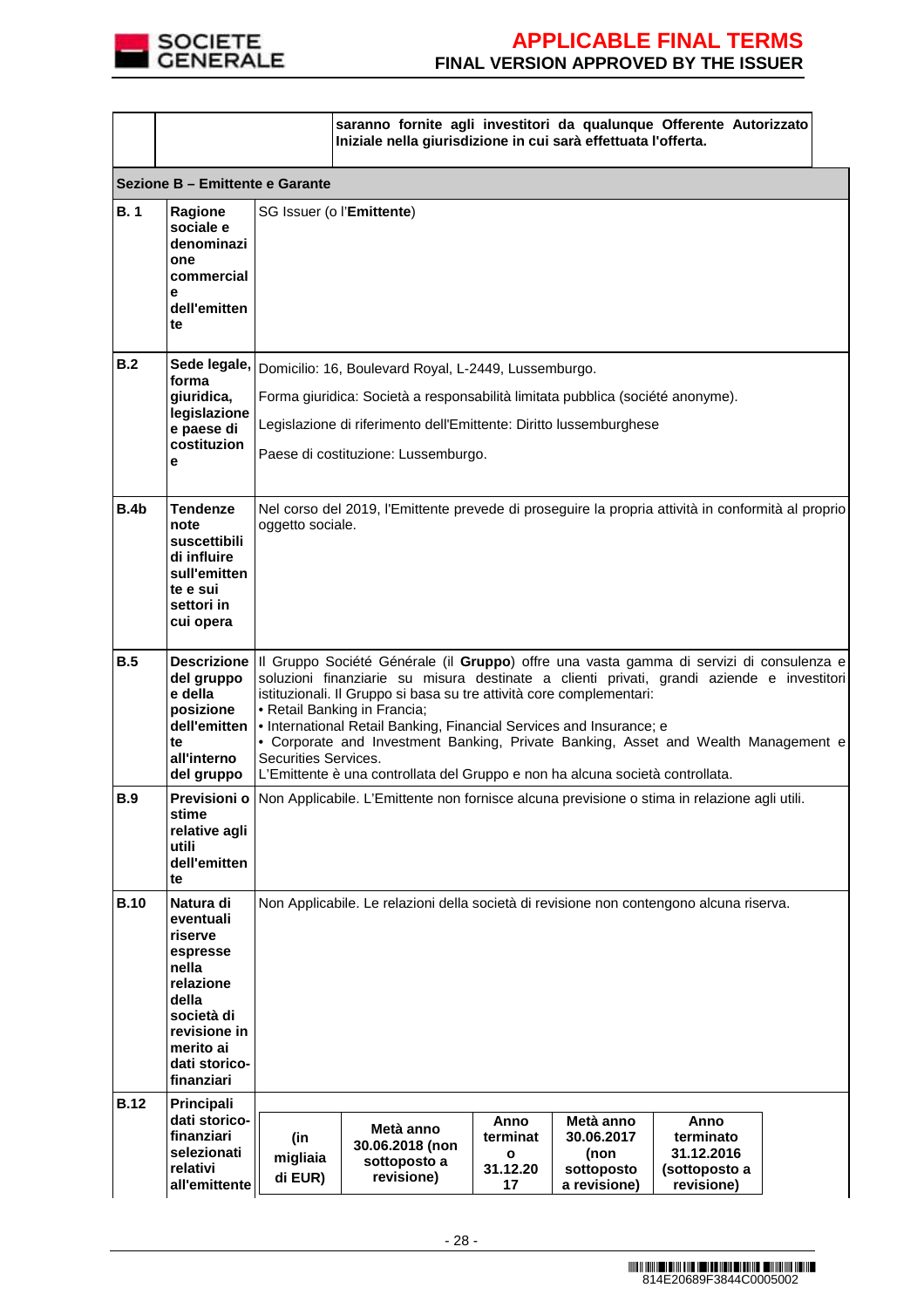

|             |                                                                                                                                                         |                                          |                                                                                                                                                                                   | (sottopo<br>sto a<br>revision<br>e) |            |            |             |
|-------------|---------------------------------------------------------------------------------------------------------------------------------------------------------|------------------------------------------|-----------------------------------------------------------------------------------------------------------------------------------------------------------------------------------|-------------------------------------|------------|------------|-------------|
|             |                                                                                                                                                         | <b>Reddito</b><br><b>Comples</b><br>sivo | 29.760                                                                                                                                                                            | 92.353                              | 54.641     | 90.991     |             |
|             |                                                                                                                                                         | Utile ante<br>imposte                    | 148                                                                                                                                                                               | 105                                 | 21         | 525        |             |
|             |                                                                                                                                                         | <b>Reddito</b><br>di<br>esercizio        | 126                                                                                                                                                                               | 78                                  | 17         | 373        |             |
|             |                                                                                                                                                         | <b>Totale</b><br>attivo                  | 49.149.860                                                                                                                                                                        | 48.026.<br>909                      | 52.864.508 | 53.309.975 |             |
|             | Dichiarazio<br>ne relativa<br>all'assenza                                                                                                               |                                          | Non si sono verificati cambiamenti sostanzialmente pregiudizievoli delle<br>dell'Emittente dalla data del 31 dicembre 2017.                                                       |                                     |            |            | prospettive |
|             | di<br>cambiamen<br>ti                                                                                                                                   |                                          |                                                                                                                                                                                   |                                     |            |            |             |
|             | sostanzial-<br>mente<br>pregiudizie<br>voli delle                                                                                                       |                                          |                                                                                                                                                                                   |                                     |            |            |             |
|             | prospettive<br>dell'emitten<br>te dalla data                                                                                                            |                                          |                                                                                                                                                                                   |                                     |            |            |             |
|             | di<br>pubblicazio<br>ne<br>dell'ultimo                                                                                                                  |                                          |                                                                                                                                                                                   |                                     |            |            |             |
|             | bilancio<br>certificato                                                                                                                                 |                                          |                                                                                                                                                                                   |                                     |            |            |             |
|             | Cambiamen<br>ti<br>significativi<br>relativi alla<br>situazione<br>finanziaria<br>О<br>commercial                                                       |                                          | Non applicabile. Non si è verificato alcun cambiamento rilevante nella posizione finanziaria o di<br>negoziazione dell'Emittente successivamente al 30 giugno 2018.               |                                     |            |            |             |
|             | е<br>dell'Emitten<br>te<br>successivi<br>al periodo<br>cui si<br>riferiscono i<br>dati storico-<br>finanziari                                           |                                          |                                                                                                                                                                                   |                                     |            |            |             |
| <b>B.13</b> | Eventi<br>recenti<br>relativi<br>all'emittente<br>che<br>rilevano, in<br>misura<br>sostanziale,<br>ai fini della<br>valutazione<br>della<br>solvibilità |                                          | Non Applicabile. Non si sono verificati eventi recenti relativi all'Emittente che rilevano, in<br>misura sostanziale, ai fini della valutazione della solvibilità dell'Emittente. |                                     |            |            |             |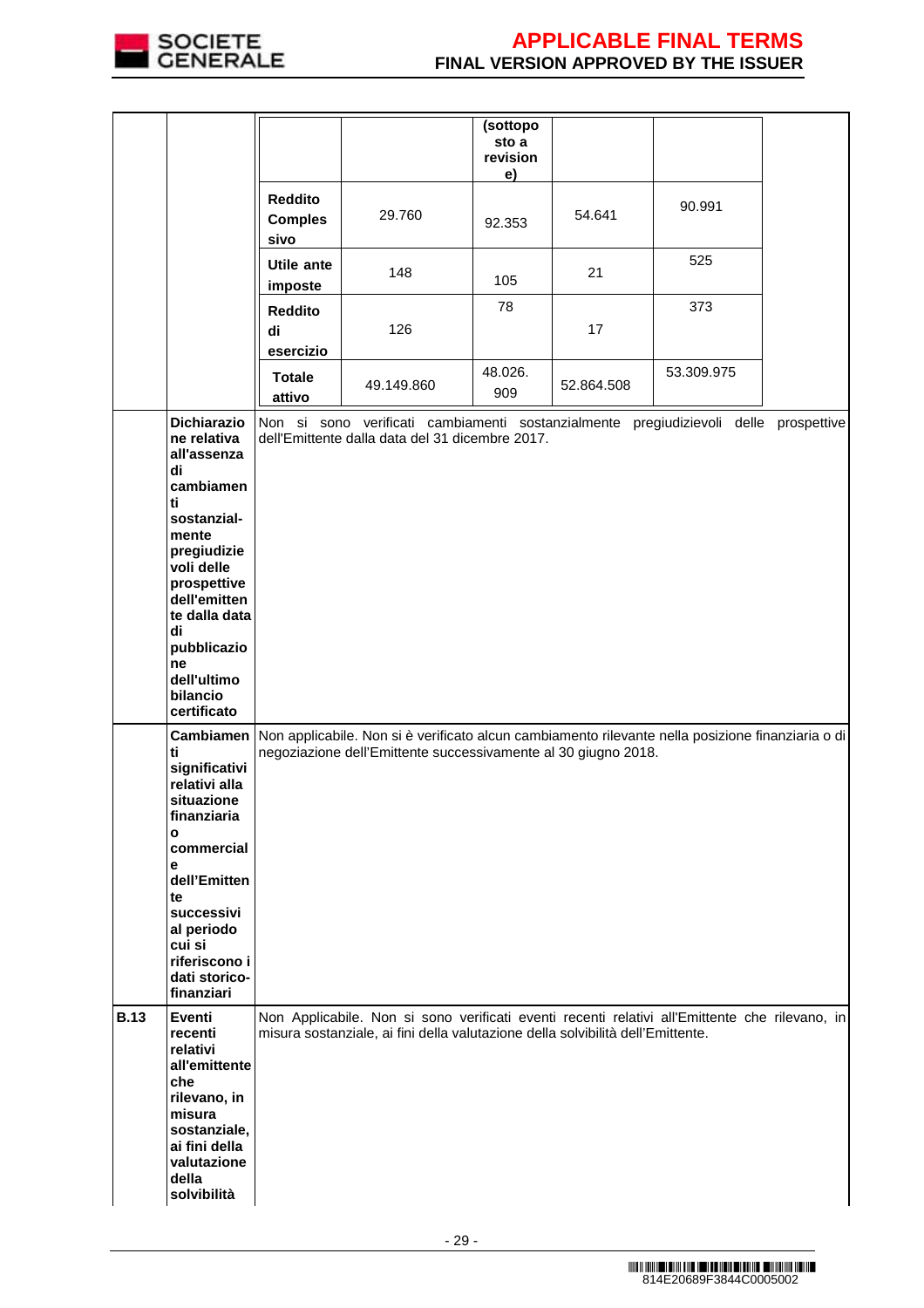

|             | dell'Emitten<br>te                                                                                                                                                                                                                            |                                                                                                                                                                                                                                                                                                                                                                                                                                                                                                                                                                                                                                                                                                                                                                                                                                                                                                                                                                                                                                                                                                                                    |
|-------------|-----------------------------------------------------------------------------------------------------------------------------------------------------------------------------------------------------------------------------------------------|------------------------------------------------------------------------------------------------------------------------------------------------------------------------------------------------------------------------------------------------------------------------------------------------------------------------------------------------------------------------------------------------------------------------------------------------------------------------------------------------------------------------------------------------------------------------------------------------------------------------------------------------------------------------------------------------------------------------------------------------------------------------------------------------------------------------------------------------------------------------------------------------------------------------------------------------------------------------------------------------------------------------------------------------------------------------------------------------------------------------------------|
| <b>B.14</b> | <b>Dichiarazio</b><br>ne in ordine<br>alla                                                                                                                                                                                                    | Per le informazioni sulla posizione dell'Emittente all'interno del Gruppo si rimanda all'Elemento<br>B.5 che precede.<br>All'interno del Gruppo, SG Issuer fa capo a Société Générale Bank & Trust.                                                                                                                                                                                                                                                                                                                                                                                                                                                                                                                                                                                                                                                                                                                                                                                                                                                                                                                                |
|             | dipendenza<br>dell'emitten<br>te da altre<br>entità del<br>gruppo                                                                                                                                                                             |                                                                                                                                                                                                                                                                                                                                                                                                                                                                                                                                                                                                                                                                                                                                                                                                                                                                                                                                                                                                                                                                                                                                    |
| <b>B.15</b> | <b>Descrizioni</b><br>principali<br>dell'emitten<br>te                                                                                                                                                                                        | Le attività principali di SG Issuer sono rappresentate dalla raccolta di fondi tramite l'emissione<br>delle attività di warrant e titoli di debito destinati al collocamento presso clienti istituzionali o retail tramite<br>collocatori associati a Société Générale. I fondi derivanti all'emissione di tali titoli di debito<br>vengono quindi concessi in prestito a Société Générale ed altri membri del Gruppo.                                                                                                                                                                                                                                                                                                                                                                                                                                                                                                                                                                                                                                                                                                             |
| <b>B.16</b> | Per quanto<br>a<br>conoscenza<br>dell'emitten<br>te, soggetto<br>da cui<br>l'emittente è<br>controllato<br>$\mathbf{o}$<br>partecipato,<br>direttament<br>e o<br>indirettame<br>nte, e<br>descrizione<br>della natura<br>di tale<br>controllo | SG Issuer è una società controllata al 100 % da Société Générale Bank & Trust S.A., che è a<br>sua volta un'entità interamente controllata da Société Générale e interamente consolidata.                                                                                                                                                                                                                                                                                                                                                                                                                                                                                                                                                                                                                                                                                                                                                                                                                                                                                                                                          |
| <b>B.18</b> | Natura e<br>ambito<br>della<br>garanzia                                                                                                                                                                                                       | I Certificati sono garantiti incondizionatamente e irrevocabilmente da Société Générale (il<br>Garante) ai sensi della garanzia rilasciata in data 20 giugno 2018 (la Garanzia).<br>La Garanzia costituisce un'obbligazione diretta, incondizionata, non garantita e non<br>subordinata del Garante, con il rango di obbligazione senior preferred di cui all'articolo L. 613-<br>30-3-l-3° del Codice e sarà almeno pari passu rispetto a tutte le altre obbligazioni, esistenti e<br>future, dirette, incondizionate, non garantite e senior preferred del Garante, ivi comprese<br>quelle relative ai depositi.<br>Qualsiasi riferimento a somme o importi pagabili dall'Emittente, garantiti dal Garante ai sensi<br>della Garanzia, dovrà essere rivolto a somme e/o importi direttamente ridotti, e/o in caso di<br>conversione in equity, ridotte dell'importo di tale conversione, e/o altrimenti modificati di volta<br>in volta in seguito all'applicazione del potere di bail-in di qualsivoglia autorità pertinente ai<br>sensi della direttiva 2014/59/UE del Parlamento Europeo e del Consiglio dell'Unione Europea. |
| <b>B.19</b> | <b>Informazion</b><br>i relative al<br>garante<br>come se<br>questi<br>fosse<br>l'emittente<br>del<br>medesimo<br>tipo di titoli<br>oggetto<br>della<br>garanzia                                                                              | Le informazioni in merito a Société Générale come se questa fosse l'Emittente del medesimo<br>tipo di Certificati oggetto della Garanzia sono di seguito riportate in conformità a quanto<br>previsto rispettivamente agli Elementi B.19 / B.1, B.19 / B.2, B.19 / B.4b, B.19 / B.5, B.19 / B.9,<br>B.19 / B.10, B.19 / B.12, B.19 / B.13, B.19 / B.14, B.19 / B.15, B.19 / B.6:<br>B.19/B.1: Ragione sociale e denominazione commerciale del garante                                                                                                                                                                                                                                                                                                                                                                                                                                                                                                                                                                                                                                                                              |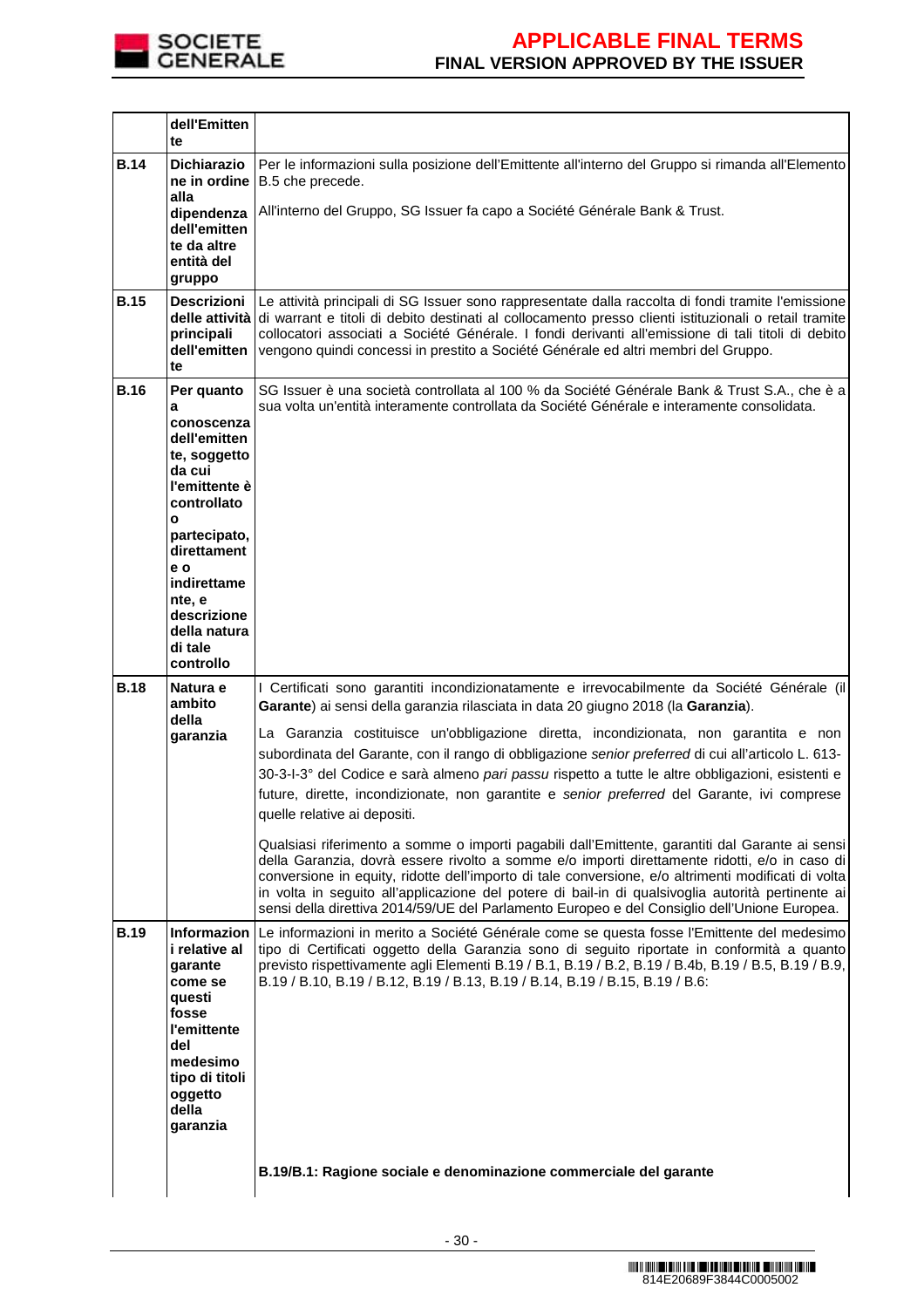Société Générale

### **B.19/B.2: Sede legale, forma giuridica, legislazione e paese di costituzione**

Sede legale: 29, boulevard Haussmann, 75009 Parigi, Francia.

Forma giuridica: Società per azioni a responsabilità limitata pubblica (société anonyme).

Legislazione di riferimento dell'Emittente: diritto francese.

Paese di costituzione: Francia.

#### **B.19/B.4b: Tendenze note suscettibili di influire sul garante e sui settori in cui opera**

Société Générale continua ad essere soggetta ai consueti rischi ed ai rischi inerenti alla propria attività.

In particolare, il Gruppo potrebbe essere influenzato da:

I rischi in materia di crescita globale sono aumentati a causa dell'elevata incertezza politica. I mercati continueranno a focalizzarsi sulle negoziazioni tra US e Cina. Il rischio che si generino nuovi ostacoli in relazione alle tensioni sul commercio mondiale, l'assenza di un accordo sulla Brexit e la politica dell'euro zona, in particolare le elezioni del Parlamento europeo alla fine di maggio, rimane elevato. Tutto ciò in un contesto di alti livelli del debito e di instabilità dei mercati finanziari.

Sembra che l'attività economica nei mercati emergenti stia rallentando in questo avvio del 2019, a causa della riduzione della domanda mondiale e dell'inasprimento delle condizioni finanziarie mondiali. I paesi emergenti dell'Asia rimangono la regione geografica con la crescita maggiore. Anche l'Europa centrale ed orientale mostra una certa tenuta a fronte del rallentamento nella zona euro.

In Russia, l'economia dovrebbe resistere all'mpatto delle sanzioni nel breve periodo e la sua situzione finanziaria è ancora solida. In Brasile, la nuova amministrazione dovrà intraprendere la riforma delle pensioni, essenziale al fine di correggere la base fiscale.

In termini di variazione della politica monetaria delle banche centrali:

o La Federal Reserve è determinata a ridurre il proprio bilancio ed è probabile che aumenti i tassi di interesse nel 2019. Tuttavia, il recente incremento della volatilità nei mercati finanziari e la rivalutazione globale dei premi al rischio potrebbe spingere la Fed a sospendere il processo di inasprimento della politica monetaria.

o La Banca Centrale Europea ha confermato di avere interrotto gli acquisti netti di assets a partire da gennaio 2019. E' improbabile che la BCE aumenti i tassi di interesse prima della fine dell'estate del 2019. La situazione non è chiara a causa del rallentamento che si è verificato nell'eurozona a partire dalla fine del 2018.

anche il 2019 sarà caratterizzato da incertezza geopolitica, per effetto della prosecuzione di una serie di eventi degli ultimi due anni.

Nel 2019, ci si attende che le scadenze regolamentari abbiano rilevanza nel contesto del processo legislativo europeo con riguardo all'insieme di testi sulla finanza sostenibile (tassonomia, informativa e benchmarks), nel perseguimento del terzo obiettivo degli accordi di Parigi (riorientare i flussi finanziari verso attività economiche decarbonizzate), oltre alla revisione delle regole prudenziali applicabili alle società di investimento (Revisione Società di Investimento - Investment Firms Review – IFR).

In tale contesto, e al fine di generare una crescita responsabile e profittevole, le principali priorità del Gruppo nel 2019 saranno di:

- crescere attraverso l'implementazione delle iniziative chiave di generazione di ricavi del Gruppo;

- accelerare la trasformazione di business e funzioni, in particolare con riferimento al modello di relazione retail in Francia, e adeguare la strategia dell'area Global Markets;

realizzare gli obiettivi in materia di costi (in particolare una ulteriore riduzione di costi per 500 milioni di Euro nell'area Global Banking and Investor Solutions) e mantenere un controllo stringente dei rischi e un'allocazione selettiva del capitale;

- proseguire nell'azione di rifocalizzazione delle attività, attraverso la vendita o la chisura di attività che manchino di sufficiente massa critica o che non presentino adeguate sinergie, con un obiettivo che cresce da 50-60bp a 80-90bp in termini di impatto sul rapporto CET 1 entro la fine del 2020;

- accrescere il senso di responsabilità attraverso il continuo sviluppo del programma di Culture & Conduct e un'ulteriore integrazione della propria strategia di CSR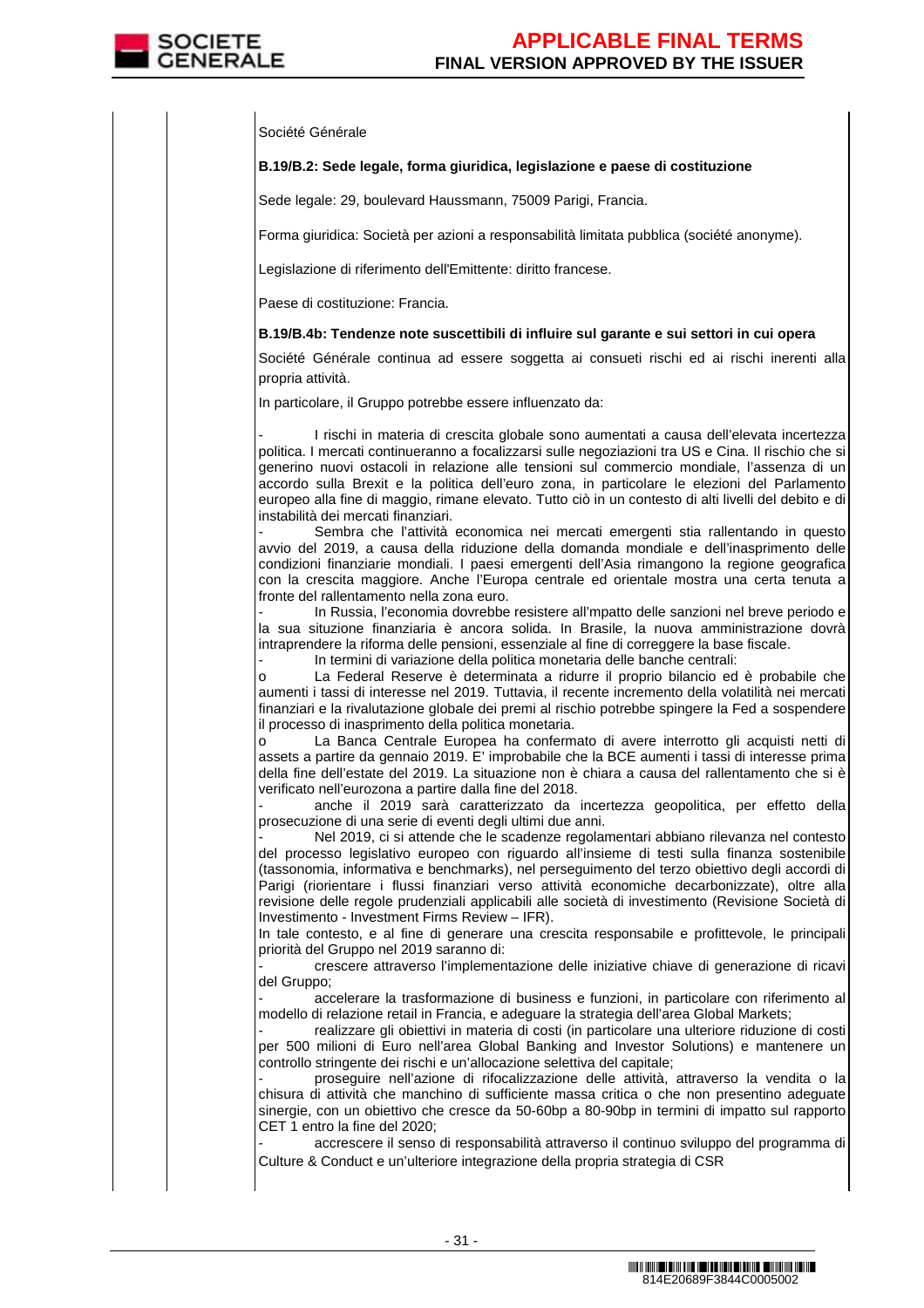

#### **B.19/B.5**: **Descrizione del gruppo e della posizione del garante all'interno del gruppo**

Il Gruppo offre una vasta gamma di servizi di consulenza e soluzioni finanziarie su misura destinate a clienti privati, grandi aziende e investitori istituzionali. Il Gruppo si basa su tre attività core complementari:

• attività di Retail Banking in Francia;

• International Retail Banking, Financial Services and Insurance; e

• Corporate and Investment Banking, Private Banking, Asset and Wealth Management e Securities Services.

Société Générale è la capogruppo del Gruppo Société Générale.

**B.19/B.9: Previsioni o stime relative agli utili del garante** 

Non Applicabile. Il Garante non fornisce alcuna previsione o stima in relazione agli utili.

**B.19/B.10**: **Natura di eventuali riserve espresse nella relazione della società di revisione in merito ai dati storico-finanziari**

Non Applicabile. La relazione della società di revisione non contiene alcuna riserva.

**B.19/B.12: Principali dati storico-finanziari selezionati relativi al garante** 

|                                                                           | Anno 31.12.2018<br>(2)<br>(sottoposto a<br>revisione) | Anno 31.12.2017<br>(sottoposto a<br>revisione) |
|---------------------------------------------------------------------------|-------------------------------------------------------|------------------------------------------------|
| Risultati (in milioni<br>di EUR)                                          |                                                       |                                                |
| Risultato netto delle<br>attività bancarie                                | 25.205                                                | 23.954                                         |
| Reddito Operativo                                                         | 6.269                                                 | 4.767                                          |
| Risultato netto del<br>gruppo sottostante<br>(1)                          | 4.468                                                 | 4.491                                          |
| Risultato<br>netto<br>gruppo riportato                                    | 3.864                                                 | 2.806                                          |
| Retail Banking in<br>Francia                                              | 1.237                                                 | 1.059                                          |
| International Retail<br><b>Banking &amp; Financial</b><br><b>Services</b> | 2.065                                                 | 1.939                                          |
| Global Banking and<br><b>Investor Solutions</b>                           | 1.197                                                 | 1.593                                          |
| Corporate Centre                                                          | (635)                                                 | (1.785)                                        |
| Costo<br>netto<br>del<br>rischio                                          | (1.005)                                               | (1.349)                                        |
| <b>ROTE</b><br>sottostante                                                | 9,7%                                                  | 9,6%                                           |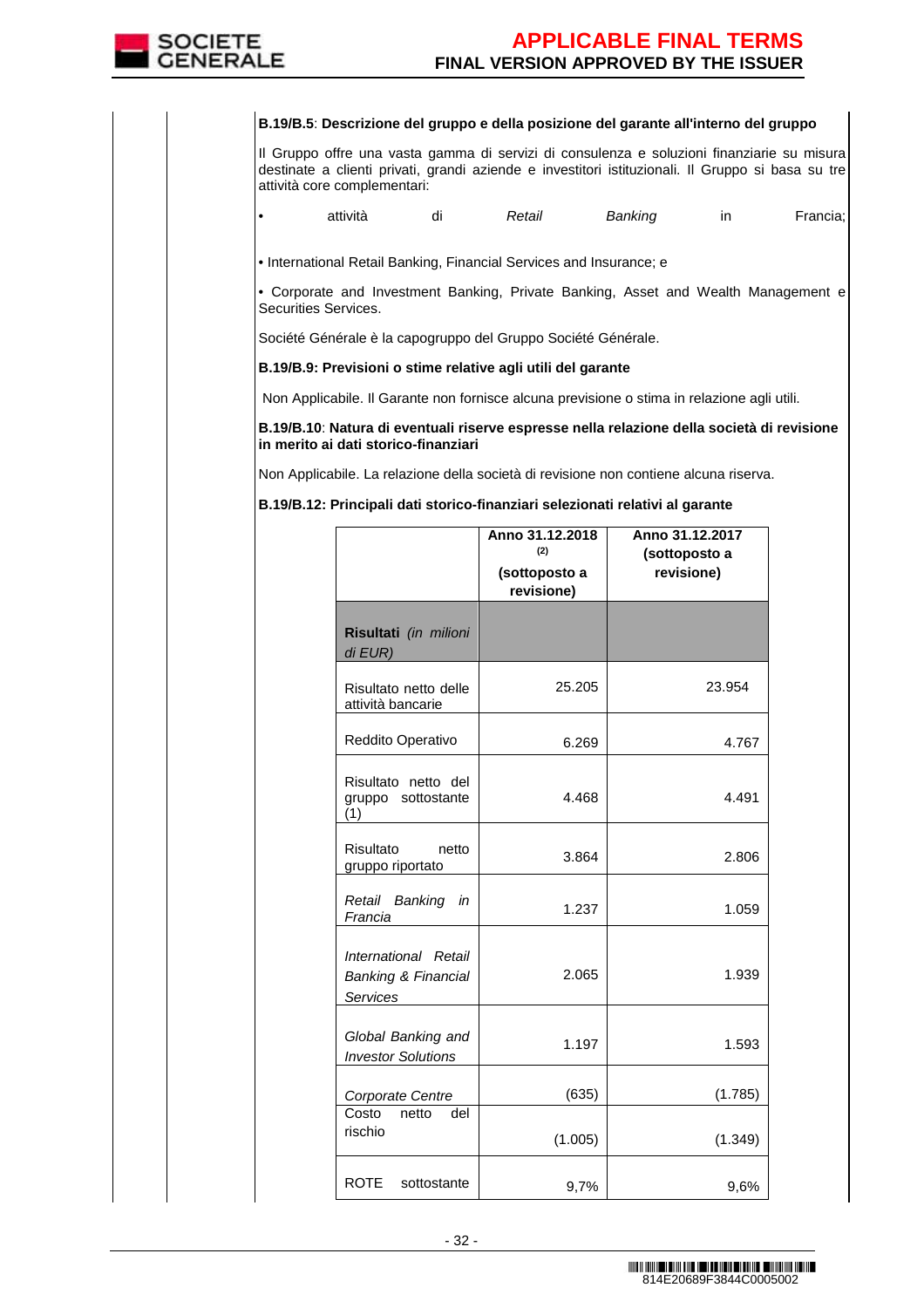

|                                                                                                                                                                                                                                                                                                                                                                                                                                                       | $\overline{\ast\ast}$ (2)                                                                                      |          |                                                                                          |  |  |
|-------------------------------------------------------------------------------------------------------------------------------------------------------------------------------------------------------------------------------------------------------------------------------------------------------------------------------------------------------------------------------------------------------------------------------------------------------|----------------------------------------------------------------------------------------------------------------|----------|------------------------------------------------------------------------------------------|--|--|
|                                                                                                                                                                                                                                                                                                                                                                                                                                                       | Tier 1 Ratio **                                                                                                | 13,4%    | 13,8%                                                                                    |  |  |
|                                                                                                                                                                                                                                                                                                                                                                                                                                                       | Attivo (in miliardi di<br>EUR)                                                                                 |          |                                                                                          |  |  |
|                                                                                                                                                                                                                                                                                                                                                                                                                                                       | Totale<br>attivo<br>е<br>passivo                                                                               | 1.309,4  | $1.274,2*$                                                                               |  |  |
|                                                                                                                                                                                                                                                                                                                                                                                                                                                       | Finanziamenti<br>a<br>costi<br>ammortizzati<br>per i clienti                                                   | 447,2    | $417,4*$                                                                                 |  |  |
|                                                                                                                                                                                                                                                                                                                                                                                                                                                       | Depositi clienti                                                                                               | 416,8    | 410,6*                                                                                   |  |  |
|                                                                                                                                                                                                                                                                                                                                                                                                                                                       | <b>Patrimonio</b><br><b>Netto</b><br>(in miliardi di EUR)                                                      |          |                                                                                          |  |  |
|                                                                                                                                                                                                                                                                                                                                                                                                                                                       | Patrimonio<br>netto,<br>Quota di gruppo                                                                        | 61,0     | 59,9*                                                                                    |  |  |
|                                                                                                                                                                                                                                                                                                                                                                                                                                                       | Partecipazioni<br>di<br>minoranza                                                                              | 4,8      | $4,5*$                                                                                   |  |  |
|                                                                                                                                                                                                                                                                                                                                                                                                                                                       | Rendiconto<br>finanziario<br>(in<br>miliardi di EUR)                                                           |          |                                                                                          |  |  |
|                                                                                                                                                                                                                                                                                                                                                                                                                                                       | Flussi<br>netti<br>in<br>(uscita)<br>entrata<br>delle<br>disponibilità<br>liquide<br>e<br>mezzi<br>equivalenti | (17.617) | 18.023                                                                                   |  |  |
| * Al 1 ° gennaio 2018 (sottoposto a revisione). Il bilancio consolidato ammonta a EUR 1.309<br>miliardi al 31 dicembre 2018 (EUR 1.274 miliardi al 1º gennaio 2018, EUR 1.275 miliardi al 31<br>dicembre 2017). Bilanci al 1 <sup>°</sup> gennaio 2018 dopo la prima applicazione dell'IFRS 9, ad<br>eccezione delle controllate nel settore assicurativo.<br>** Tali rapporti finanziari non sono sottoposti né a revisione né a revisione limitata. |                                                                                                                |          |                                                                                          |  |  |
| Rettificato per elementi non economici e per elementi eccezionali, e linearizzazione di<br>(1)<br>IFRIC 21.                                                                                                                                                                                                                                                                                                                                           |                                                                                                                |          |                                                                                          |  |  |
|                                                                                                                                                                                                                                                                                                                                                                                                                                                       |                                                                                                                |          | Rettificato per voci di natura non economica (nel 2017) e per voci di natura eccezionale |  |  |
| Dichiarazione relativa all'assenza di cambiamenti sostanzialmente pregiudizievoli delle<br>prospettive del garante dalla data di pubblicazione dell'ultimo bilancio certificato                                                                                                                                                                                                                                                                       |                                                                                                                |          |                                                                                          |  |  |
| Non si sono verificati cambiamenti sostanzialmente pregiudizievoli nelle prospettive di Société<br>Générale successivamente alla data del 31 dicembre 2018.                                                                                                                                                                                                                                                                                           |                                                                                                                |          |                                                                                          |  |  |
| Cambiamenti significativi relativi alla situazione finanziaria o commerciale del garante<br>successivi al periodo cui si riferiscono i dati storico-finanziari                                                                                                                                                                                                                                                                                        |                                                                                                                |          |                                                                                          |  |  |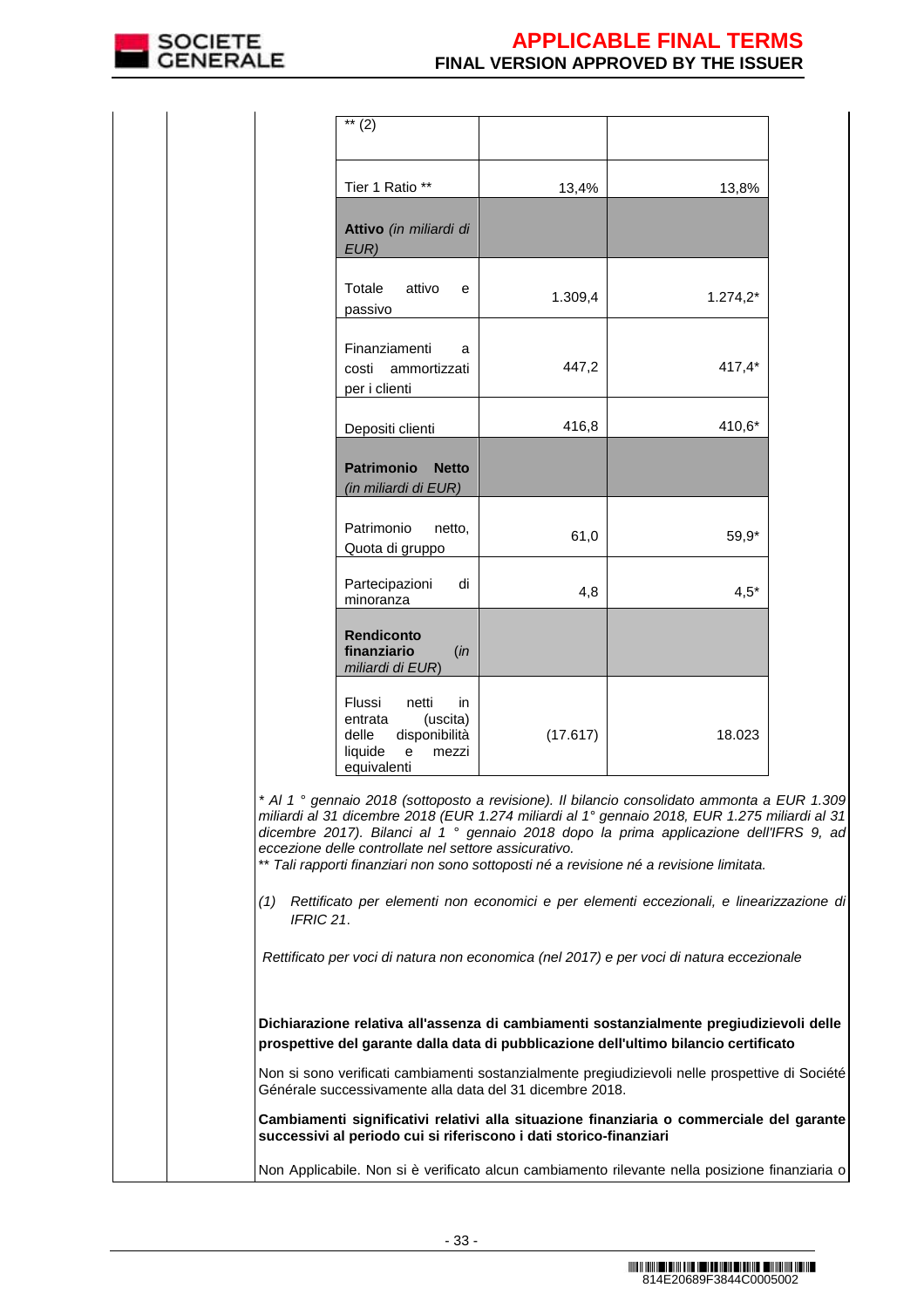

commerciale di Société Générale successivamente alla data del 31 dicembre 2018.

**B.19/B.13: Eventi recenti relativi al garante che rilevano, in misura sostanziale, ai fini della valutazione della solvibilità del garante**

Non Applicabile. Non si sono verificati eventi recenti relativi a Société Générale che rilevano, in misura sostanziale, ai fini della valutazione della sua solvibilità.

**B.19/B.14: Dichiarazione in ordine alla eventuale dipendenza del garante da altre entità del gruppo**

Per le informazioni sulla posizione di Société Générale all'interno del Gruppo si rimanda all'Elemento B.5 che precede.

Société Générale è la holding finale del Gruppo. Tuttavia, Société Générale gestisce anche una propria attività e non opera semplicemente in qualità di holding rispetto alle proprie controllate.

**B.19/B.15: Descrizioni delle attività principali del garante**

Si rimanda all'Elemento B.19/ B.5 che precede.

**B.19/B.16: Per quanto a conoscenza del garante, soggetto da cui il garante è controllato o partecipato, direttamente o indirettamente, e descrizione della natura di tale controllo**

Non Applicabile. Per quanto a sua conoscenza, Société Générale non é controllata, né partecipata, direttamente o indirettamente (ai sensi delle leggi francesi), da alcun'altra entità.

### **Sezione C – Titoli**

| C.1 | Tipologia e classe dei<br>titoli oggetto dell'offerta                  | I Certificati sono strumenti derivati (i Certificati).                                                                                                                                                                                                                                                                                                             |
|-----|------------------------------------------------------------------------|--------------------------------------------------------------------------------------------------------------------------------------------------------------------------------------------------------------------------------------------------------------------------------------------------------------------------------------------------------------------|
|     | e/o ammessi alla                                                       | Il Codice ISIN è: XS1968764727                                                                                                                                                                                                                                                                                                                                     |
|     | negoziazione, ivi<br>compresi i rispettivi<br>codici identificativi    | Il Codice Common è: 196876472                                                                                                                                                                                                                                                                                                                                      |
| C.2 | Valuta dei titoli oggetto<br>di emissione                              | <b>EUR</b>                                                                                                                                                                                                                                                                                                                                                         |
| C.5 | limitazioni alla libera<br>trasferibilità dei titoli                   | Descrizione di eventuali Non Applicabile. Non sussiste alcuna limitazione alla libera trasferibilità dei<br>Certificati, ferme restando le restrizioni di vendita e trasferimento<br>eventualmente in vigore in talune giurisdizioni, incluse le restrizioni<br>applicabili all'offerta e alla vendita a, o per conto o a beneficio di,<br>Cessionari Autorizzati. |
|     |                                                                        | Un Cessionario Autorizzato indica un soggetto che (i) non è soggetto U.S.<br>ai sensi della definizione indicata da Regulation S; e (ii) non è un soggetto<br>che rientra in una qualsiasi definizione di soggetto U.S. ai fini di<br>qualsivoglia regola CEA o CFTC, o linee guida o ordinanze proposte o<br>emesse da CEA.                                       |
| C.8 | Diritti connessi ai titoli,<br>tra cui i relativi limiti e<br>priorità | Diritti connessi ai titoli:                                                                                                                                                                                                                                                                                                                                        |
|     |                                                                        | I Certificati, salvo ove rimborsati in anticipo, daranno diritto a ciascun<br>portatore dei Certificati (il Portatore dei Certificati) a ricevere un<br>ammontare di rimborso che potrebbe risultare inferiore, uguale o maggiore<br>rispetto all'importo inizialmente investito (si rimanda all'Elemento C.18).                                                   |
|     |                                                                        | Il Portatore dei Certificati avrà diritto a pretendere l'immediato pagamento<br>di qualunque importo nel caso in cui:                                                                                                                                                                                                                                              |
|     |                                                                        | - l'Emittente non paghi o non rispetti gli altri obblighi ai sensi dei Certificati                                                                                                                                                                                                                                                                                 |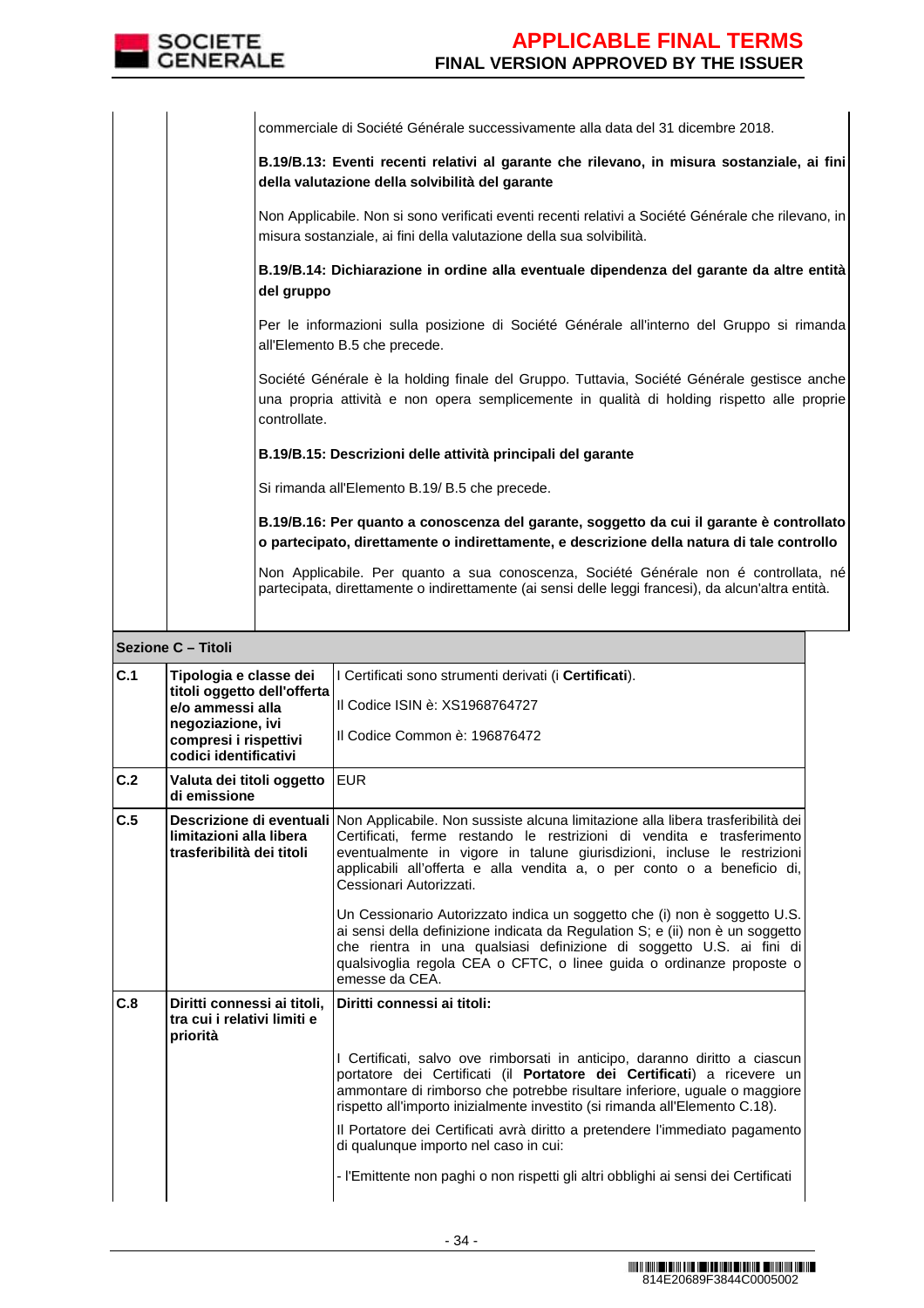- il Garante non adempia ai propri obblighi ai sensi della Garanzia o la garanzia del Garante non sia più valida; o

- risultino pendenti procedimenti di insolvenza o fallimento nei confronti dell'Emittente.

 La modifica dei termini contrattuali dei Certificati richiede necessariamente il consenso dei Portatori dei Certificati ai sensi delle disposizioni di un accordo di agenzia, reso disponibile ai Portatori dei Certificati su richiesta dell'Emittente.

### **Rinuncia ai diritti di compensazione**

I Portatori dei Certificati rinunciano a qualsiasi diritto di compensazione e ritenzione con riferimento ai Certificati, nella misura consentita dalla legge.

### **Legge applicabile**

I Certificati e qualsiasi obbligazione extra-contrattuale derivante dai o relativa ai Certificati saranno disciplinati e interpretati ai sensi della legge inglese.

 L'Emittente accetta la competenza dei tribunali inglesi in relazione a qualunque controversia nei confronti dell'Emittente, e che i Portatori dei Certificati possano promuovere un'azione legale innanzi a qualunque altro tribunale competente.

## **Priorità:**

I Certificati sono obbligazioni dirette, incondizionate, non garantite e non subordinate dell'Emittente e saranno pari passu rispetto a tutte le altre obbligazioni dirette, incondizionate, non garantite e non subordinate dell'Emittente, presenti e future, in circolazione.

## **Limiti ai diritti connessi ai titoli:**

- L'Emittente potrà rimborsare anticipatamente i Certificati sulla base del loro valore di mercato per motivi di natura fiscale o nel caso in cui si verifichino eventi straordinari che incidano sugli strumenti sottostanti o nel caso in cui si verifichi un ulteriore(i) evento(i) di turbativa.

- L'Emittente potrà apportare modifiche alle condizioni in caso di correzioni che incidano sullo strumento sottostante, e, al verificarsi di eventi straordinari che incidano sullo(gli) strumento(i) sottostante(i) o al verificarsi di ulteriori eventi di turbativa, l'Emittente potrà procedere alla sostituzione dello(gli) strumento(i) sottostante(i) con un(dei) nuovo(i) strumento(i) sottostante(i), o alla deduzione da qualunque somma dovuta dell'aumento del costo di copertura, ed in ogni caso senza il consenso dei Portatori dei Certificati;

- L'Emittente potrà procedere alla monetizzazione di tutto o parte degli importi dovuti fino alla data di scadenza dei Certificati nel caso in cui si verifichino eventi straordinari che incidano sugli strumenti sottostanti o nel caso in cui si verifichi un ulteriore(i) evento(i) di turbativa.

- i diritti al pagamento di capitale e interessi si prescriveranno entro un periodo di dieci anni (per quanto riguarda il capitale) e cinque anni (per quanto riguarda gli interessi) a decorrere dalla data in cui il pagamento di detti importi è divenuto per la prima volta esigibile e non sia stato onorato.

 - In caso di mancato pagamento da parte dell'Emittente, i Portatori dei Certificati non intraprenderanno alcun procedimento, legale o di altro tipo, né avanzeranno pretese nei confronti dell'Emittente. Ciononostante, i Portatori dei Certificati continueranno ad avere il diritto di pretendere dal Garante il pagamento di qualunque importo non ancora pagato.

## **Tassazione**

Tutti i pagamenti relativi ai Certificati, alle Ricevute e alle Cedole o previsti ai sensi della Garanzia saranno effettuati senza ritenute o detrazioni in relazione a o in acconto a fronte di alcuna tassa, imposta, accertamento od onere governativo di qualunque natura imposti, esatti, riscossi, trattenuti o accertati, al presente o in futuro, da o per conto di qualunque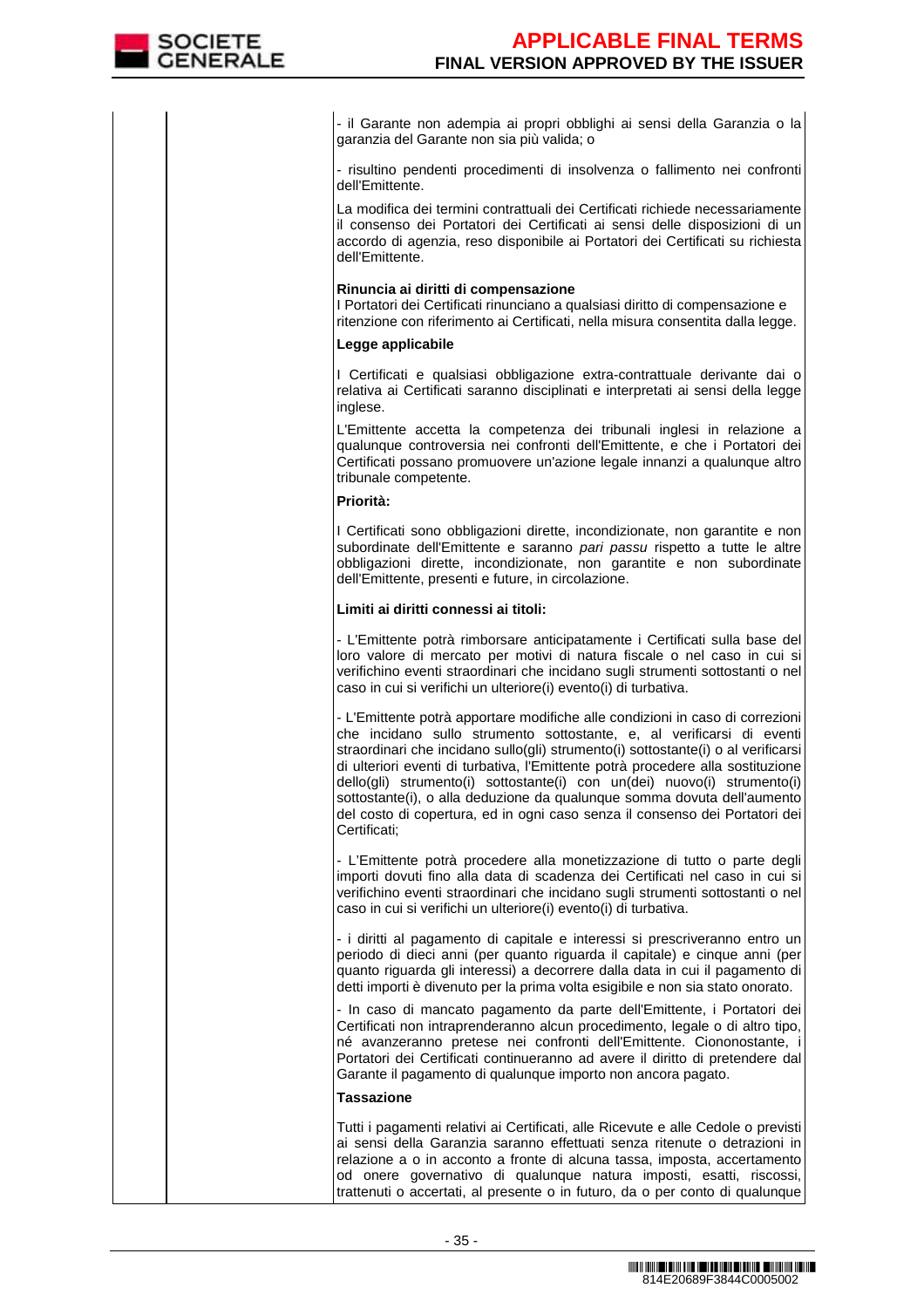|      |                                                                                                                                                                                                                                                                       | Autorità Fiscale, salvo ove tale ritenuta o detrazione sia richiesta a norma<br>di legge.                                                                                                                                                                                                                                                                                                                                                                                                                                                                                                                                                                                                                                                                                        |
|------|-----------------------------------------------------------------------------------------------------------------------------------------------------------------------------------------------------------------------------------------------------------------------|----------------------------------------------------------------------------------------------------------------------------------------------------------------------------------------------------------------------------------------------------------------------------------------------------------------------------------------------------------------------------------------------------------------------------------------------------------------------------------------------------------------------------------------------------------------------------------------------------------------------------------------------------------------------------------------------------------------------------------------------------------------------------------|
|      |                                                                                                                                                                                                                                                                       | Nel caso in cui sia necessario detrarre o trattenere qualunque importo in<br>relazione a o per conto di qualunque Autorità Fiscale, il relativo Emittente<br>o, a seconda dei casi, il Garante provvederà (salvo che in determinate<br>circostanze), nella misura massima consentita dalla legge, a versare tale<br>importo aggiuntivo ove necessario, in modo che ciascun Portatore dei<br>Certificati, Portatore delle Ricevute o Portatore delle Cedole percepisca,<br>dopo la detrazione o ritenuta a fronte di tali tasse, imposte, accertamenti<br>od oneri governativi, l'intero importo in quel momento dovuto ed esigibile.                                                                                                                                             |
|      |                                                                                                                                                                                                                                                                       | Nonostante le disposizioni precedenti, in nessun caso l'Emittente o, a<br>seconda dei casi, il Garante, sarà tenuto al pagamento di qualsivoglia<br>importo addizionale in relazione ai Certificati, alle Ricevute e alle Cedole, a<br>fronte di eventuali ritenute o detrazioni (i) che siano richieste ai sensi di un<br>accordo descritto nella Sezione 1471(b) dell'Internal Revenue Code del<br>1986 (il " Codice") o altrimenti imposte in base alle Sezioni dalla 1471 alla<br>1474 del Codice, ogni regolamento o accordo a norma dello stesso, o<br>qualsiasi interpretazione ufficiale di ciò, ovvero qualsivoglia legge che dia<br>attuazione ad un approccio intergovernativo ad esso relativo o (ii) che<br>siano imposte ai sensi della Sezione 871(m) del Codice. |
|      |                                                                                                                                                                                                                                                                       | Dove:                                                                                                                                                                                                                                                                                                                                                                                                                                                                                                                                                                                                                                                                                                                                                                            |
|      |                                                                                                                                                                                                                                                                       | Per Giurisdizione Fiscale si intende il Lussemburgo ovvero qualsivoglia<br>struttura politica o relativa autorità di riferimento che abbia potere in<br>materia fiscale.                                                                                                                                                                                                                                                                                                                                                                                                                                                                                                                                                                                                         |
| C.11 | Se i titoli offerti sono o<br>saranno oggetto di una<br>domanda di<br>ammissione alla<br>negoziazione ai fini di<br>ottenerne la<br>distribuzione su un<br>mercato regolamentato<br>o in altri mercati<br>equivalenti, con<br>indicazione dei mercati<br>in questione | Sarà presentata domanda di ammissione alla negoziazione dei Certificati<br>sull'EuroTLX, un Sistema Multilaterale di Negoziazione organizzato e<br>gestito da EuroTLX Sim S.p.A.                                                                                                                                                                                                                                                                                                                                                                                                                                                                                                                                                                                                 |
| C.15 | Modo in cui il valore<br>dello strumento(i)<br>sottostante(i) incide sul<br>valore dell'investimento                                                                                                                                                                  | Il valore dei Certificati, il pagamento di un importo cedolare alla relativa<br>data di pagamento interessi a un Titolare dei Certificati, il pagamento di un<br>importo a titolo di rimborso anticipato automatico alla relativa data di<br>rimborso anticipato automatico e il pagamento di un importo di rimborso<br>ad un Titolare dei Certificati alla data di esercizio finale, dipenderanno<br>dalla performance del sottostante o dei sottostanti alla relativa data di<br>valutazione (o alle relative date di valutazione).                                                                                                                                                                                                                                            |
|      |                                                                                                                                                                                                                                                                       | Il valore dei Certificati è correlato alla performance positiva o negativa<br>dello strumento sottostante. Gli importi da pagare sono determinati in<br>base alla condizione che risulta soddisfatta (o non soddisfatta) nel caso in<br>cui la performance dello strumento sottostante sia superiore o uguale<br>rispetto alla performance di una barriera predefinita.                                                                                                                                                                                                                                                                                                                                                                                                          |
| C.16 | Data di esercizio finale<br>e data di riferimento<br>finale                                                                                                                                                                                                           | La data di esercizio finale dei Certificati sarà il 06/06/2024 (la Data di<br>Esercizio Finale), e la data di riferimento finale sarà l'ultima data di<br>valutazione.                                                                                                                                                                                                                                                                                                                                                                                                                                                                                                                                                                                                           |
|      |                                                                                                                                                                                                                                                                       | La Data di Esercizio Finale può essere modificata ai sensi di quanto<br>disposto nel precedente Elemento C.8 e del successivo Elemento C.18.                                                                                                                                                                                                                                                                                                                                                                                                                                                                                                                                                                                                                                     |
| C.17 | Procedure di<br>regolamento degli                                                                                                                                                                                                                                     | Regolamento per contanti                                                                                                                                                                                                                                                                                                                                                                                                                                                                                                                                                                                                                                                                                                                                                         |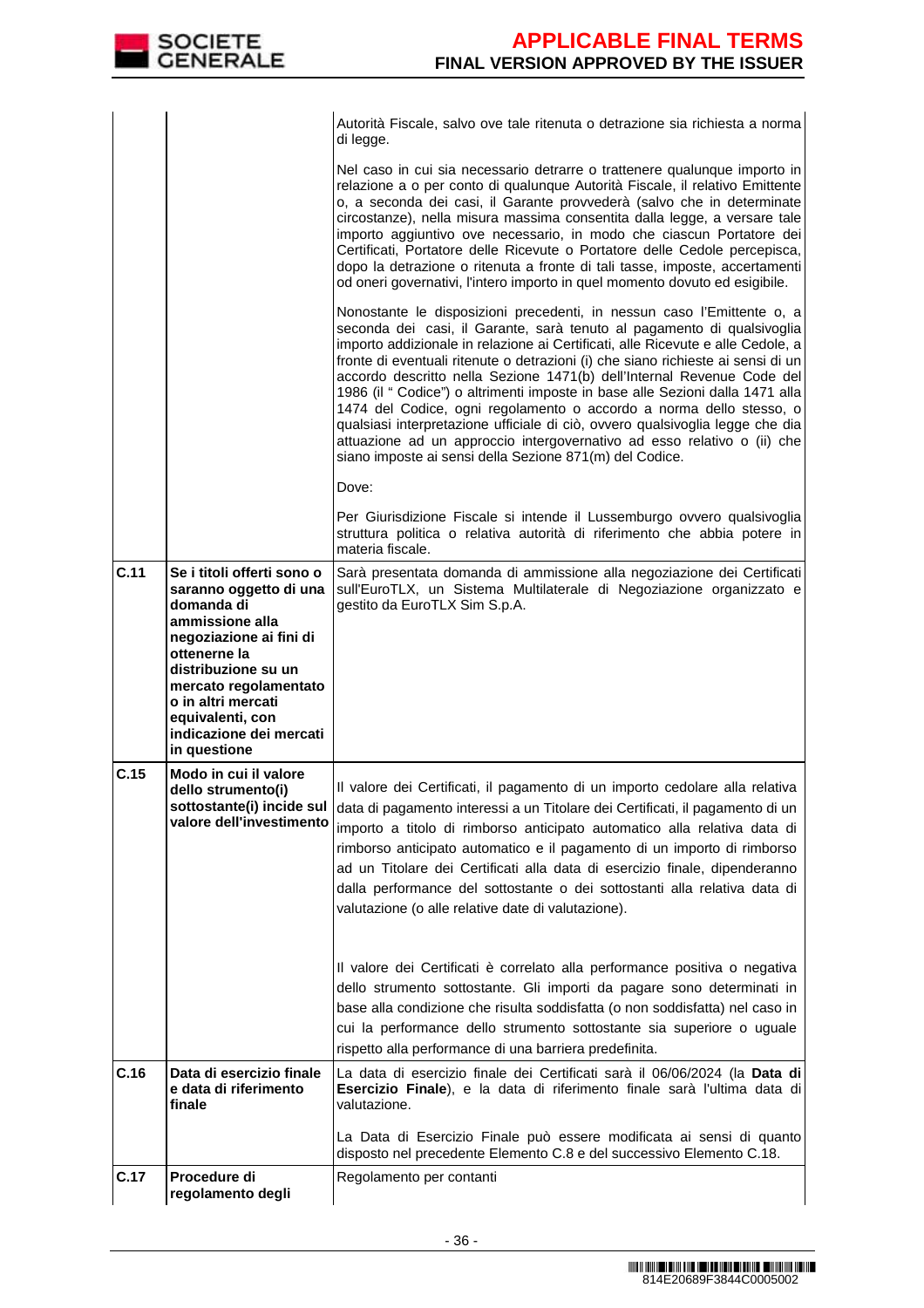

|      | strumenti derivati                                                |                                                                                                                                                                                          |                                                                                                                                                                                                                                                                                                                                                        |  |  |
|------|-------------------------------------------------------------------|------------------------------------------------------------------------------------------------------------------------------------------------------------------------------------------|--------------------------------------------------------------------------------------------------------------------------------------------------------------------------------------------------------------------------------------------------------------------------------------------------------------------------------------------------------|--|--|
| C.18 | Come si ottiene il<br>rendimento sui valori<br>mobiliari derivati | La data di emissione dei Certificati è 31/05/2019 (la Data di Emissione) e<br>ciascun Certificato avrà una denominazione specificata di EUR 100 (la<br><b>Denominazione Specificata)</b> |                                                                                                                                                                                                                                                                                                                                                        |  |  |
|      |                                                                   | Importo Interessi Strutturati                                                                                                                                                            | Salvo ove rimborsati in anticipo, in<br>ciascuna<br>Data<br>Pagamento<br>Interessi(i) (i da 1 a 10), l'Emittente<br>pagherà ai Portatori dei Certificati,<br>per ciascun Certificato, un importo<br>determinato dall'Agente di Calcolo<br>come segue:                                                                                                  |  |  |
|      |                                                                   |                                                                                                                                                                                          | Scenario 1:                                                                                                                                                                                                                                                                                                                                            |  |  |
|      |                                                                   |                                                                                                                                                                                          | Se<br>alla<br>Data<br>Valutazione(i),<br>Performance(i) è superiore o pari a<br>-30,0%, allora:                                                                                                                                                                                                                                                        |  |  |
|      |                                                                   |                                                                                                                                                                                          | Importo Interessi Strutturati(i) =<br>Max(0; Denominazione Specificata<br>x (i x 3,5%) -<br>SommaCedolePagate(i-1))                                                                                                                                                                                                                                    |  |  |
|      |                                                                   |                                                                                                                                                                                          | <b>Scenario 2:</b>                                                                                                                                                                                                                                                                                                                                     |  |  |
|      |                                                                   |                                                                                                                                                                                          | alla<br>Se<br>Data<br>Valutazione(i),<br>Performance(i) è inferiore a -30,0%,<br>allora:                                                                                                                                                                                                                                                               |  |  |
|      |                                                                   |                                                                                                                                                                                          | Importo Interessi Strutturati(i) = 0<br>(zero)                                                                                                                                                                                                                                                                                                         |  |  |
|      |                                                                   | Periodi Interessi Specificati/Date<br>Pagamento Interessi:                                                                                                                               | Date Pagamento Interessi(i) (i da 1<br>a 9): 5 Giorni Lavorativi dopo la<br>Data<br>Valutazione(i)<br>Data<br>Pagamento Interessi (10): la Data<br>di Esercizio Finale                                                                                                                                                                                 |  |  |
|      |                                                                   | <b>Rimborso</b><br>Importo<br>del<br><b>Anticipato Automatico:</b>                                                                                                                       | Salvo ove rimborsati in anticipo, nel<br>caso in cui si sia verificato un<br>Evento di<br>Rimborso Anticipato<br>allora<br>l'Emittente<br>Automatico,<br>rimborserà in anticipo i Certificati<br>alla Data di Rimborso Anticipato<br>Automatico(i) (i da 2 a 9) ai sensi<br>delle<br>seguenti<br>previsioni<br>in.<br>relazione a ciascun Certificato: |  |  |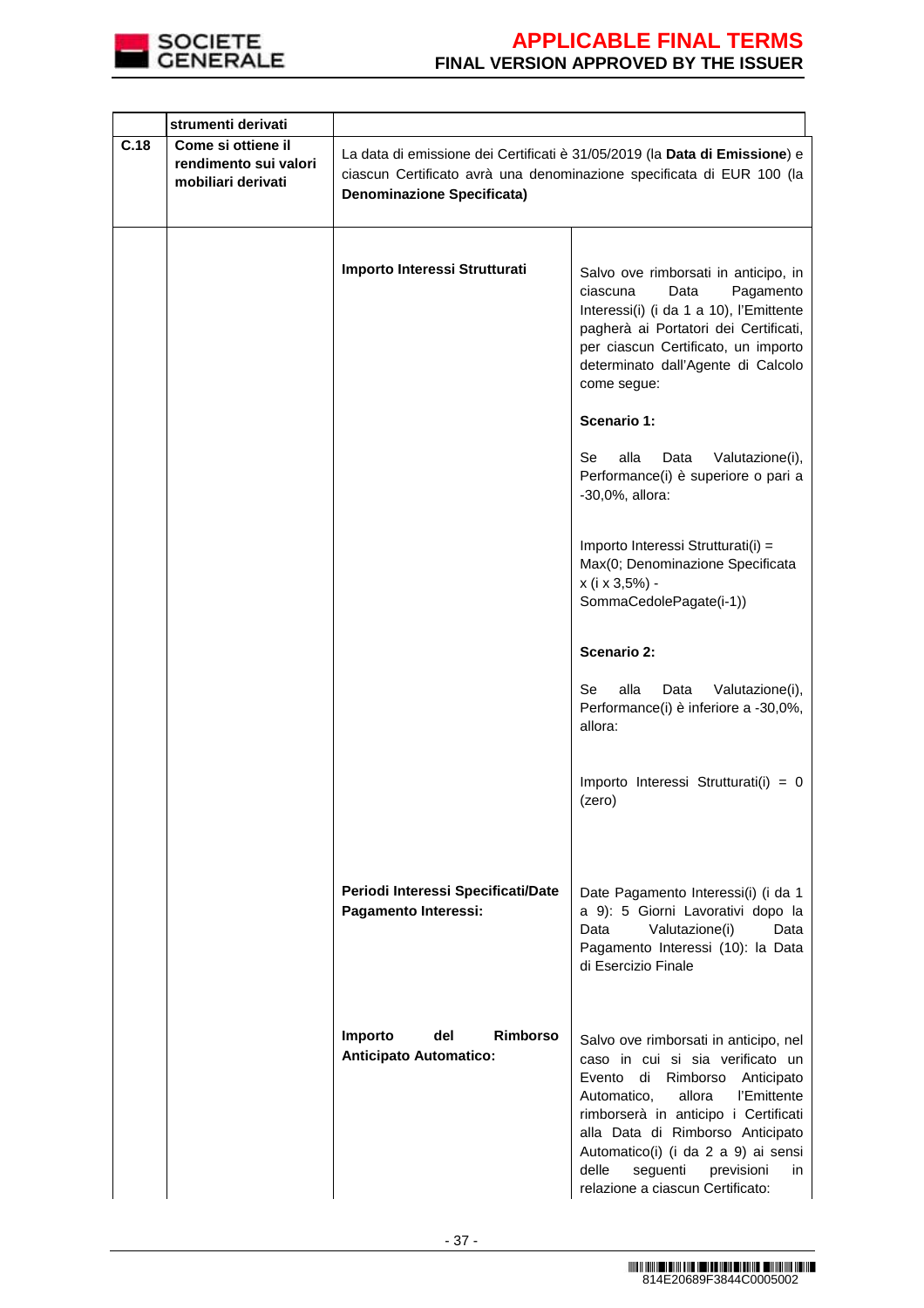

| Date del Rimborso Anticipato<br><b>Automatico:</b>    | Importo del Rimborso Anticipato<br>Automatico(i) = Denominazione<br>Specificata x (100%)<br>Date del Rimborso Anticipato<br>Automatico(i) (i da 2 a 9): 5 Giorni<br>Lavorativi<br>dopo<br>la<br>Data<br>Valutazione(i) nella quale<br>un<br>Evento di Rimborso Anticipato<br>Automatico<br>si intende essersi<br>verificato. |
|-------------------------------------------------------|------------------------------------------------------------------------------------------------------------------------------------------------------------------------------------------------------------------------------------------------------------------------------------------------------------------------------|
| Evento di Rimborso Anticipato<br><b>Automatico:</b>   | Si intende essersi verificato, come<br>stabilito dall'Agente di Calcolo, se in<br>una Data di Valutazione(i) (i da 2 a<br>9), Performance(i) è superiore o<br>pari a 0%.                                                                                                                                                     |
| Importo di Esercizio Finale:                          | Salvo ove rimborsati in anticipo,<br>l'Emittente rimborserà i Certificati<br>alla Data di Esercizio Finale, ai<br>sensi delle seguenti previsioni in<br>relazione a ciascun Certificato:                                                                                                                                     |
|                                                       | Scenario 1:<br>alla Data Valutazione(10),<br>Se<br>Performance(10) è superiore o pari<br>a -30,0%, allora:                                                                                                                                                                                                                   |
|                                                       | Importo di Esercizio Finale<br>$=$<br>Denominazione<br>Specificata<br>x<br>$[100\%]$                                                                                                                                                                                                                                         |
|                                                       | <b>Scenario 2:</b><br>alla<br>Se<br>Data Valutazione(10),<br>Performance(10) è inferiore a -<br>30,0%, allora:                                                                                                                                                                                                               |
|                                                       | Importo di Esercizio Finale<br>$=$<br>Denominazione<br>Specificata<br>x<br>$(100\% + Performance(10))$                                                                                                                                                                                                                       |
| <b>Definizioni</b><br>relative<br>alla(e)<br>data(e): | Applicabile                                                                                                                                                                                                                                                                                                                  |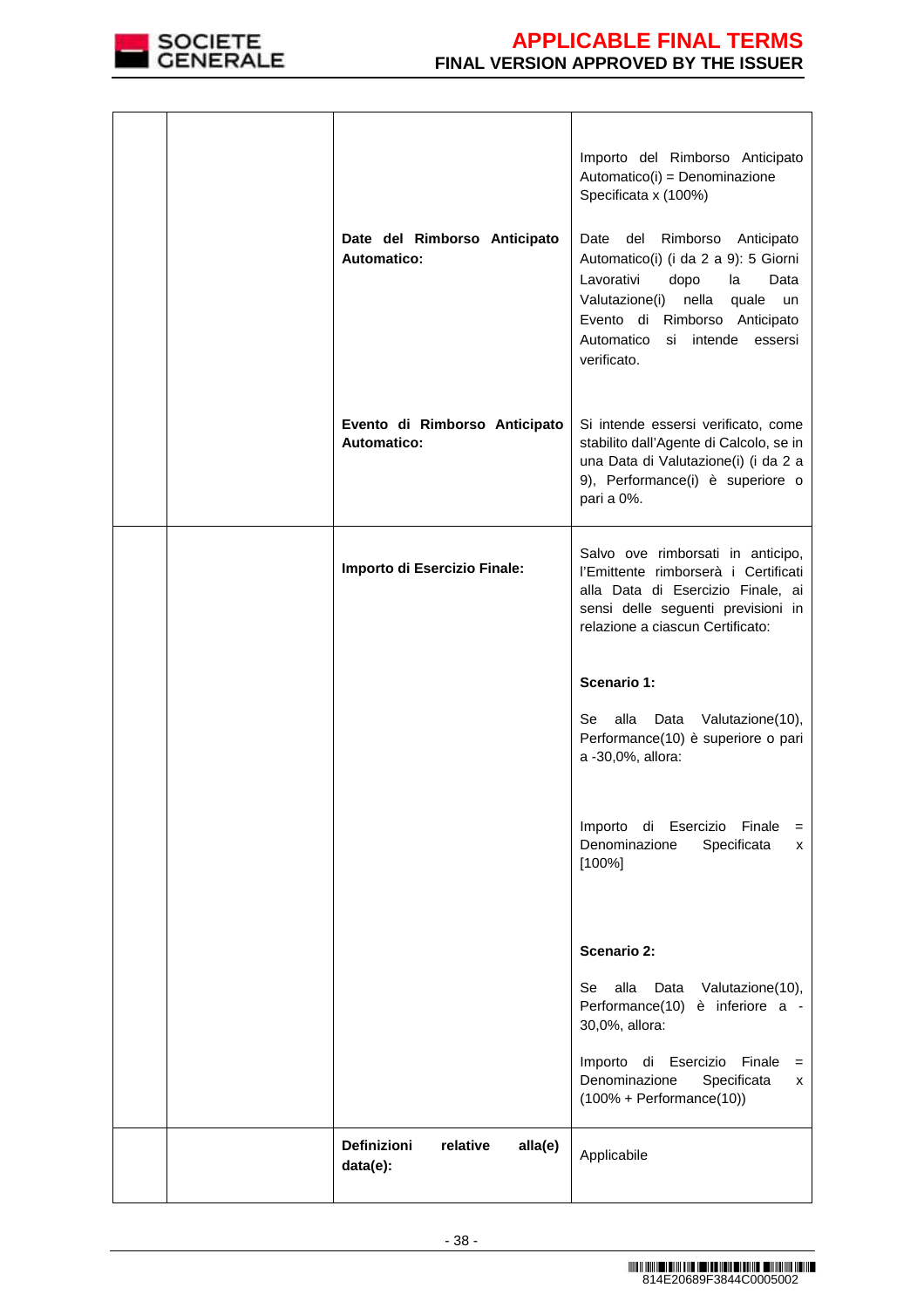

|      |                                                                                              | Data di Valutazione(0):<br>(GG/MM/AAAA)                                                                                                                                                                                                                                                  | 30/05/2019                                                                                                                                        |  |  |  |
|------|----------------------------------------------------------------------------------------------|------------------------------------------------------------------------------------------------------------------------------------------------------------------------------------------------------------------------------------------------------------------------------------------|---------------------------------------------------------------------------------------------------------------------------------------------------|--|--|--|
|      |                                                                                              | Data di Valutazione(i):<br>(i da 1 a 10)<br>(GG/MM/AAAA)                                                                                                                                                                                                                                 | 02/12/2019;<br>01/06/2020;<br>30/11/2020;<br>31/05/2021;<br>30/11/2021;<br>30/05/2022;<br>30/11/2022;<br>30/05/2023;<br>30/11/2023;<br>30/05/2024 |  |  |  |
|      |                                                                                              | Definizioni relative al Prodotto:                                                                                                                                                                                                                                                        | Applicabile, nel<br>delle<br>rispetto<br>previsioni della Condizione 4 dei<br>Termini e Condizioni Aggiuntivi<br>relativi alle Formule            |  |  |  |
|      |                                                                                              |                                                                                                                                                                                                                                                                                          |                                                                                                                                                   |  |  |  |
|      |                                                                                              | SommaCedolePagate(i-1)<br>(i da 2 a 10)                                                                                                                                                                                                                                                  | Indica la SommaCedolePagate(i-2)                                                                                                                  |  |  |  |
|      |                                                                                              |                                                                                                                                                                                                                                                                                          | + Importo Interessi Strutturati(i-1)                                                                                                              |  |  |  |
|      |                                                                                              |                                                                                                                                                                                                                                                                                          | Con:                                                                                                                                              |  |  |  |
|      |                                                                                              |                                                                                                                                                                                                                                                                                          | SommaCedolePagate $(0) = 0$ (zero)                                                                                                                |  |  |  |
|      |                                                                                              | Performance(i)<br>(i da 1 a 10)                                                                                                                                                                                                                                                          | Indica (S(i) /S(0)) - 100%                                                                                                                        |  |  |  |
|      |                                                                                              | S(i)<br>(i da 0 a 10)                                                                                                                                                                                                                                                                    | Indica<br>rispetto<br>Data<br>ad<br>ogni<br>Valutazione(i) il Prezzo di Chiusura<br>del Sottostante                                               |  |  |  |
| C.19 | Prezzo di rifermento                                                                         | Si rimanda all'Elemento C.18 che precede.                                                                                                                                                                                                                                                |                                                                                                                                                   |  |  |  |
|      | finale del sottostante                                                                       | Prezzo finale di riferimento: il valore dello(gli) strumento(i) sottostante(i)<br>alla(e) relativa(e) data(e) di rilevamento per il rimborso, subordinatamente<br>al verificarsi di determinati eventi straordinari e rettifiche che interessino<br>tale(i) strumento(i) sottostante(i). |                                                                                                                                                   |  |  |  |
| C.20 | Tipo di sottostante e<br>informazioni su dove<br>reperire le informazioni<br>sul sottostante | Il tipo di sottostante è: azione.<br>Informazioni relative al sottostante sono disponibili sui seguenti siti web o<br>pagine elettroniche.                                                                                                                                               |                                                                                                                                                   |  |  |  |
|      |                                                                                              | <b>Ticker</b><br><b>Mercato</b><br><b>Sito Internet</b><br>Società<br><b>Bloomberg Regolamentato</b>                                                                                                                                                                                     |                                                                                                                                                   |  |  |  |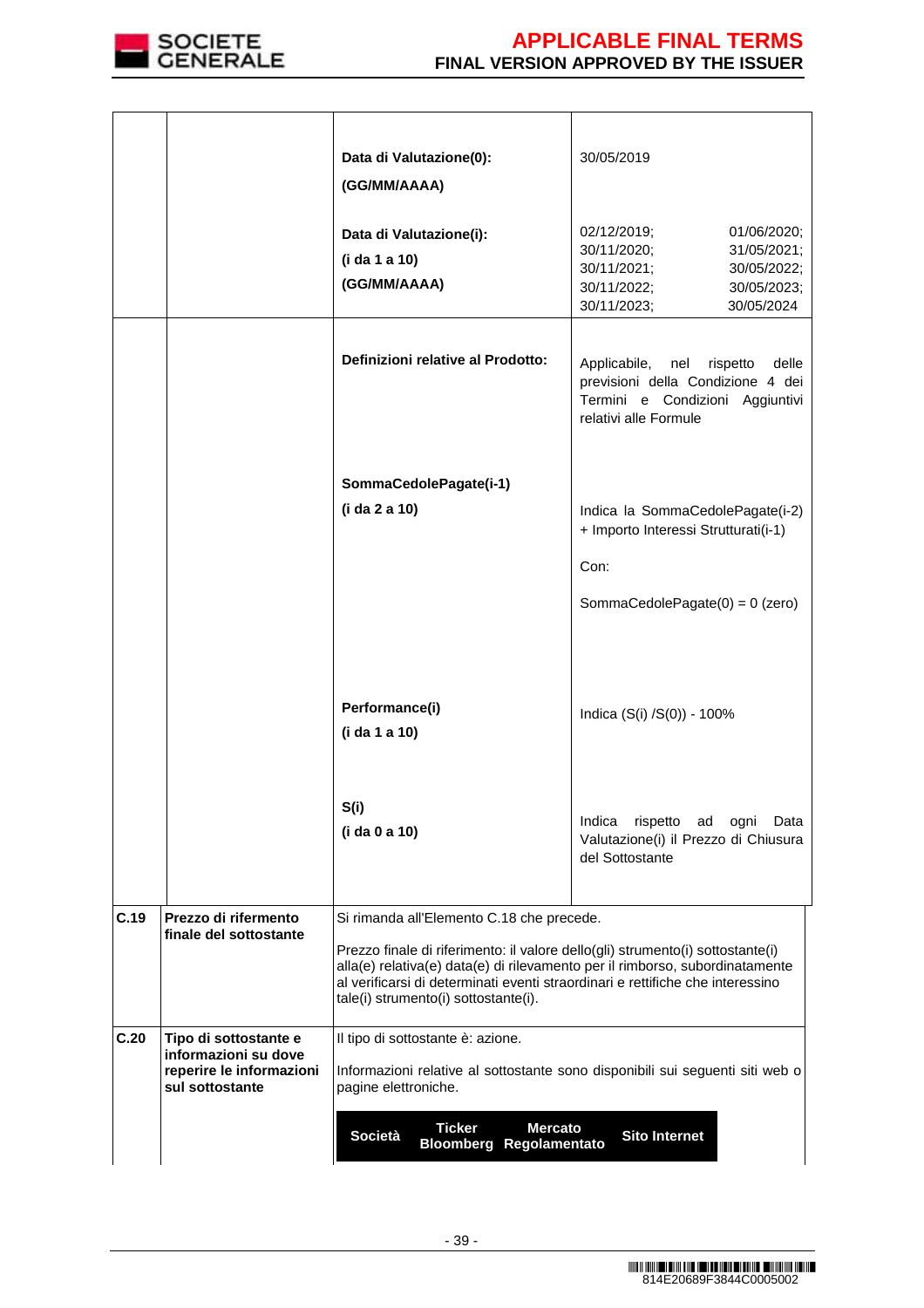

|     |                                                                                                          | <b>BNP</b><br>Paribas SA  | BNP FP                                                    | <b>Euronext Paris</b>                                    | www.bnpparibas<br>.com                                                                                                                                                                                                                                                                                                                                                                                                                                                                                                                      |  |
|-----|----------------------------------------------------------------------------------------------------------|---------------------------|-----------------------------------------------------------|----------------------------------------------------------|---------------------------------------------------------------------------------------------------------------------------------------------------------------------------------------------------------------------------------------------------------------------------------------------------------------------------------------------------------------------------------------------------------------------------------------------------------------------------------------------------------------------------------------------|--|
|     | <b>Sezione D - Rischi</b>                                                                                |                           |                                                           |                                                          |                                                                                                                                                                                                                                                                                                                                                                                                                                                                                                                                             |  |
| D.2 | Principali informazioni<br>relative ai principali<br>rischi specifici<br>dell'emittente e del<br>garante | principale, inclusi:<br>L | regolamentare:<br>dall'esposizioni nei mercati regionali. | valutati prima di qualsiasi decisione di investimento.   | Un investimento nei Certificati comporta dei rischi che devono essere<br>In particolare, il Gruppo è esposto ai rischi intrinseci della propria attività<br>Rischi relativi a profili macroeconomici, mercati e contesto<br>L'economia globale e i mercati finanziari continuano a presentare alti livelli<br>di incertezza, che potrebbero incidere significativamente e negativamente<br>sulle attività, la posizione finanziaria e i risultati economici del Gruppo.<br>risultati del Gruppo potrebbero essere negativamente influenzati |  |
|     |                                                                                                          | risultati economici.      |                                                           |                                                          | La Brexit e il suo impatto sui mercati finanziari e sul contesto economico<br>potrebbero avere un impatto negativo sulle attività del Gruppo e sui suoi<br>Ci si attende che l'accresciuto grado di competizione, da parte di soggetti                                                                                                                                                                                                                                                                                                      |  |
|     |                                                                                                          | internazionale.           |                                                           |                                                          | bancari e non bancari, possa produrre un effetto negativo sulle attività e i<br>risultati del Gruppo, sia nel Mercato domestico francese che in ambio                                                                                                                                                                                                                                                                                                                                                                                       |  |
|     |                                                                                                          |                           |                                                           |                                                          | Il Gruppo è soggetto a un ampio quadro di vigilanza e regolamentazione in<br>ciascuno dei paesi in cui opera ed i cambiamenti di questi regimi potrebbero<br>avere un effetto significativo sulle attività, alla posizione e sui costi del<br>Gruppo, nonché sul contesto finanziario ed economico in cui questo opera.                                                                                                                                                                                                                     |  |
|     |                                                                                                          | mercati.                  |                                                           |                                                          | Il Gruppo può generare ricavi inferiori nelle attività di brokeraggio e in altre<br>attività remunerate su base commissionale, nella fase di ribasso dei                                                                                                                                                                                                                                                                                                                                                                                    |  |
|     |                                                                                                          |                           | Rischi di credito:                                        |                                                          |                                                                                                                                                                                                                                                                                                                                                                                                                                                                                                                                             |  |
|     |                                                                                                          |                           |                                                           | economici e la posizione finanziaria del Gruppo.         | Il Gruppo è esposto al rischio di controparte ed al rischio di concentrazione,<br>che potrebbero produrre un effetto negativo sulle attività, i risultati                                                                                                                                                                                                                                                                                                                                                                                   |  |
|     |                                                                                                          |                           |                                                           |                                                          | La solidità finanziaria e la condotta di altre istituzioni finanziarie e<br>partecipanti al mercato potrebbe avere un impatto negativo sul Gruppo.                                                                                                                                                                                                                                                                                                                                                                                          |  |
|     |                                                                                                          | esposizioni creditizie.   | Rischi di mercato e strutturali:                          |                                                          | I risultati economici e la posizione finanziaria del Gruppo potrebbero essere<br>negativamente influenzati da accantonamenti tardivi o insufficienti per                                                                                                                                                                                                                                                                                                                                                                                    |  |
|     |                                                                                                          |                           |                                                           |                                                          | La volatilità dei mercati finanziari potrebbe generare significative perdite per<br>il Gruppo con riferimento alle proprie attività di trading e di investimento.                                                                                                                                                                                                                                                                                                                                                                           |  |
|     |                                                                                                          |                           |                                                           | attività bancarie e di gestione patrimoniale del Gruppo. | Variazioni nei tassi di interesse potrebbero avere un effetto negativo sulle                                                                                                                                                                                                                                                                                                                                                                                                                                                                |  |
|     |                                                                                                          |                           |                                                           |                                                          | Variazioni nei tassi di cambio potrebbero avere un impatto negativo sui                                                                                                                                                                                                                                                                                                                                                                                                                                                                     |  |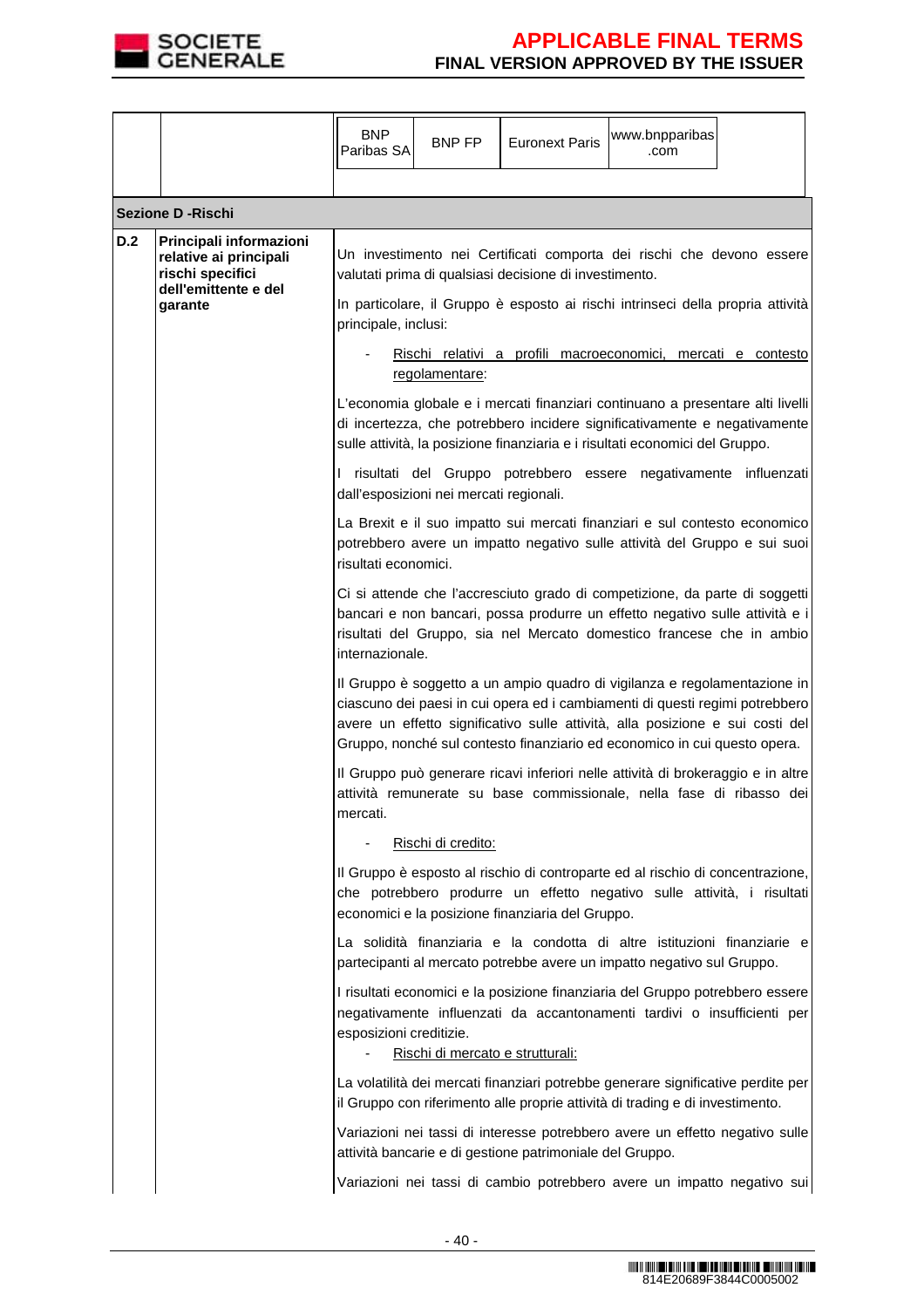

| D.6 | Principali informazioni<br>relative ai principali | I Certificati possono prevedere un rimborso anticipato automatico al<br>verificarsi di un evento specifico. Conseguentemente, questo potrebbe                                                                                                                                                |
|-----|---------------------------------------------------|----------------------------------------------------------------------------------------------------------------------------------------------------------------------------------------------------------------------------------------------------------------------------------------------|
|     |                                                   | Poiché l'Emittente è parte del Gruppo, anch'esso è soggetto ai medesimi<br>fattori di rischio.                                                                                                                                                                                               |
|     |                                                   | L'incapacità del Gruppo di attrarre e trattenere personale qualificato,<br>nonché cambiamenti significativi nel quadro normativo relativo ai processi di<br>gestione del personale e retribuzioni, possono materialmente influire<br>negativamente sull'andamento del Gruppo.                |
|     |                                                   | Se il Gruppo effettua un'acquisizione può non essere in grado di gestire il<br>processo di integrazione in un modo economicamente efficace o ottenere i<br>benefici attesi.                                                                                                                  |
|     |                                                   | Per redigere il proprio bilancio consolidato conformemente con gli IFRS<br>come adottati dall'Unione Europea, il Gruppo si affida ad ipotesi e stime<br>che, se non corrette, potrebbero avere un impatto significativo negativo sul<br>proprio bilancio.                                    |
|     |                                                   | Rischi relativi all'implementazione del piano strategico del Gruppo.                                                                                                                                                                                                                         |
|     |                                                   | La dipendenza del Gruppo dal proprio accesso a fonti di finanziamento e i<br>vincoli di liquidità potrebbero avere un impatto sfavorevole sulle attività, i<br>risultati e la posizione finanziaria del Gruppo.<br>Rischi strategici e di business                                           |
|     |                                                   | Una serie di misure eccezionali adottate da governi, banche centrali e<br>regolatori potrebbero avere un impatto sfavorevole sulle attività, i risultati e<br>la posizione finanziaria del Gruppo.                                                                                           |
|     |                                                   | Il sistema di risk management del Gruppo, che si basa specificamente su<br>modelli, potrebbe non essere efficace e potrebbe esporre il Gruppo a rischi<br>non identificati e non previsti, ciò che potrebbe generare perdite<br>significative.<br>Rischi di funding                          |
|     |                                                   | Danni reputazionali potrebbero incidere sulla posizione competitiva del<br>Gruppo.<br>Rischi relativi ai Modelli                                                                                                                                                                             |
|     |                                                   | IL Gruppo è esposto a rischi legali che potrebbero influenzare<br>negativamente la sua posizione finanziaria e risultati economici.                                                                                                                                                          |
|     |                                                   | Il Gruppo può incorrere in perdite quale conseguenza di eventi imprevisti o<br>catastrofici, inclusi attacchi terroristici e disastri naturali.                                                                                                                                              |
|     |                                                   | Inadempienze operative, chiusure o vincoli di capacità che interessano le<br>istituzioni con le quali il Gruppo intrattiene relazioni commerciali, o il guasto<br>o la violazione dei sistemi informatici del Gruppo, potrebbero tradursi in<br>perdite e danni reputazionali per il Gruppo. |
|     |                                                   | Le strategie di copertura del Gruppo possono non prevenire tutti i rischi di<br>perdita.<br>Rischi operativi:                                                                                                                                                                                |
|     |                                                   | Il declino protratto dei mercati finanziari o la ridotta liquidità in tali mercati<br>possono rendere più difficile la vendita di beni o manovrare posizioni<br>commerciali e potrebbero portare a perdite significative per certe attività del<br>Gruppo.                                   |
|     |                                                   | risultati del Gruppo.                                                                                                                                                                                                                                                                        |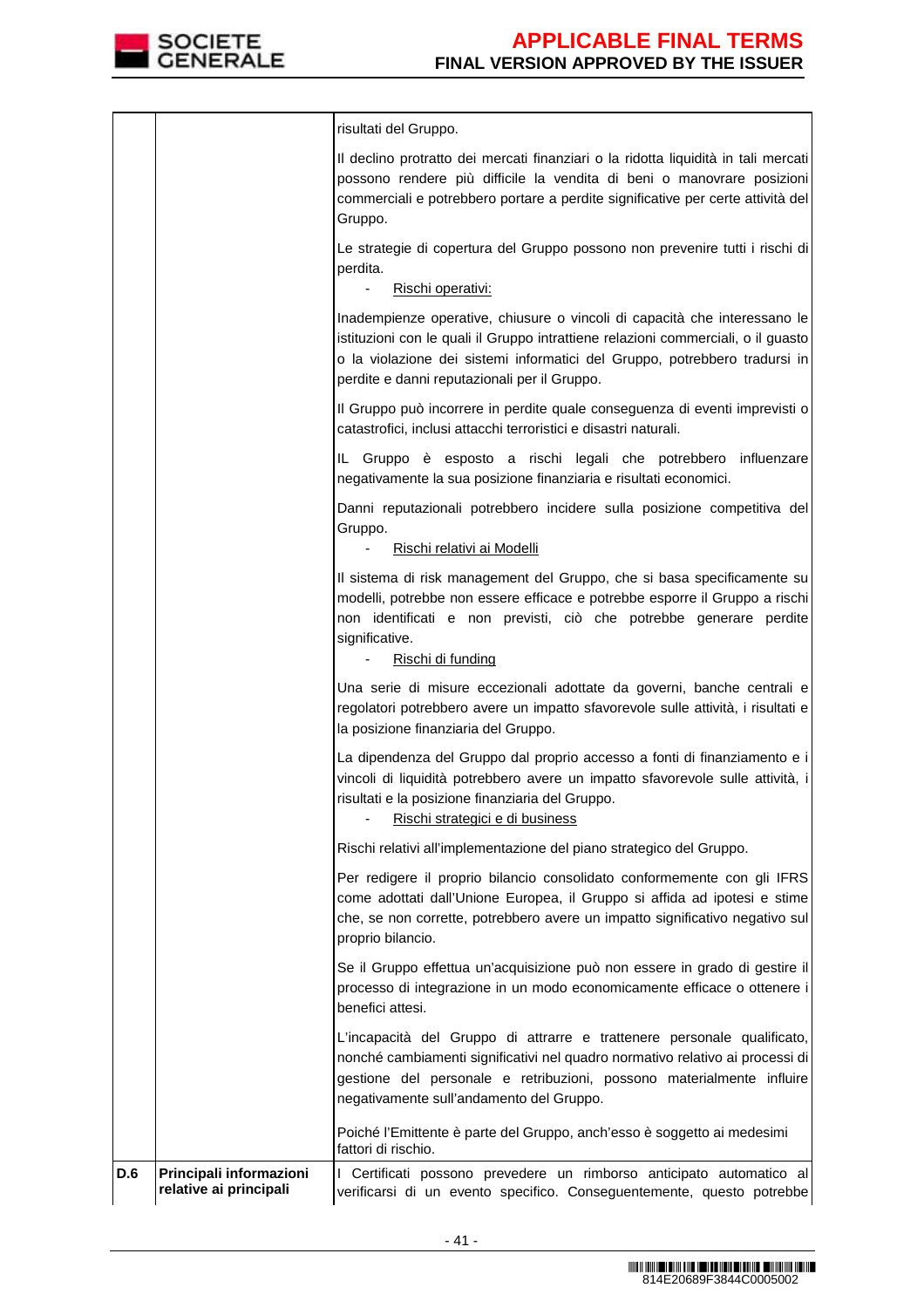

| rischi specifici dei titoli e<br>avvertenze in merito ai<br>rischi di perdita del<br>valore di tutto o parte del<br>proprio investimento da<br>parte degli investitori | impedire ai Titolari dei Certificati di beneficiare della performance dello<br>strumento sottostante nell'arco dell'intero periodo inizialmente previsto.                                                                                                                                                                                                                                                                                                                                                                                                                                                                                                                                                                                                                                                                                                                                                                                        |
|------------------------------------------------------------------------------------------------------------------------------------------------------------------------|--------------------------------------------------------------------------------------------------------------------------------------------------------------------------------------------------------------------------------------------------------------------------------------------------------------------------------------------------------------------------------------------------------------------------------------------------------------------------------------------------------------------------------------------------------------------------------------------------------------------------------------------------------------------------------------------------------------------------------------------------------------------------------------------------------------------------------------------------------------------------------------------------------------------------------------------------|
|                                                                                                                                                                        | I termini e le condizioni dei Certificati possono prevedere disposizioni ai<br>sensi delle quali il verificarsi di determinate turbative di mercato potrebbe<br>comportare ritardi nel regolamento dei Certificati ovvero determinate<br>modifiche. Inoltre, nel caso di eventi che interessino gli strumenti sottostanti,<br>i termini e le condizioni dei Certificati consentono all'Emittente di sostituire<br>gli strumenti sottostanti con strumenti sottostanti nuovi, cessare<br>l'esposizione alle attività sottostanti e applicare un tasso di riferimento ai<br>proventi così ottenuti fino alla data di scadenza dei Certificati, prorogare la<br>data di scadenza dei Certificati, rimborsare anticipatamente i Certificati sulla<br>base del relativo valore di mercato, o detrarre da qualunque importo dovuto<br>il maggiore costo di copertura, e in ciascun caso senza il preventivo<br>consenso dei Portatori dei Certificati. |
|                                                                                                                                                                        | I pagamenti (sia in relazione al capitale sia agli interessi, e sia a scadenza<br>che ad altre date) relativi ai Certificati sono calcolati con riferimento a uno o<br>più sottostanti, il rendimento dei Certificati si basa sulle variazioni del valore<br>del sottostante, il quale può oscillare. Si richiama l'attenzione dei futuri<br>investitori sul fatto che i Certificati potrebbero essere volatili e che gli<br>investitori potrebbero non percepire alcun interesse e perdere tutto il o una<br>parte sostanziale del capitale.                                                                                                                                                                                                                                                                                                                                                                                                    |
|                                                                                                                                                                        | La Garanzia costituisce un'obbligazione contrattuale generale e non<br>garantita del Garante e di nessun altro soggetto. Qualsiasi pagamento<br>inerente ai Certificati è correlato altresì all'affidabilità creditizia del Garante.                                                                                                                                                                                                                                                                                                                                                                                                                                                                                                                                                                                                                                                                                                             |
|                                                                                                                                                                        | Si richiama l'attenzione di coloro che desiderano investire nei Certificati che<br>beneficiano della Garanzia sul fatto che, in caso di mancato pagamento da<br>parte di un Emittente, gli importi cui hanno diritto i Portatori dei Certificati si<br>limiteranno agli importi ottenuti tramite un'apposita azione da promuoversi<br>ai sensi della Garanzia e in conformità ai relativi termini, ed essi non<br>avranno alcun diritto di istituire alcun procedimento, di natura giudiziaria o<br>altrimenti, né di avanzare alcuna pretesa nei confronti dell'Emittente.                                                                                                                                                                                                                                                                                                                                                                      |
|                                                                                                                                                                        | La Garanzia è una mera garanzia di pagamento e non una garanzia relativa<br>alla performance dell'Emittente rilevante né ad alcuno degli altri obblighi<br>dello stesso ai sensi dei Certificati, che beneficiano della Garanzia.                                                                                                                                                                                                                                                                                                                                                                                                                                                                                                                                                                                                                                                                                                                |
|                                                                                                                                                                        | Société Générale opererà in qualità di emittente ai sensi del Programma, di<br>Garante dei Certificati emessi dall'Emittente e di fornitore di strumenti di<br>copertura per l'Emittente. Di conseguenza, gli investitori saranno esposti<br>non solo al rischio di credito del Garante, ma anche ai rischi operativi<br>derivanti dalla mancanza di indipendenza del Garante con riguardo<br>all'assunzione dei propri doveri e obblighi in qualità di Garante e fornitore di<br>strumenti di copertura.                                                                                                                                                                                                                                                                                                                                                                                                                                        |
|                                                                                                                                                                        | I potenziali conflitti di interesse e i rischi operativi derivanti da tale<br>mancanza di indipendenza dovrebbero in parte essere mitigati dal fatto che<br>all'interno del Garante, l'implementazione della Garanzia e la fornitura di<br>strumenti di copertura compete a divisioni differenti, ognuna gestita come<br>unità operativa distinta, segregata da barriere informative (i cosiddetti<br>Chinese Walls) e gestita da team diversi.                                                                                                                                                                                                                                                                                                                                                                                                                                                                                                  |
|                                                                                                                                                                        | L'Emittente e il Garante, e qualunque delle rispettive controllate e/o affiliate,<br>in relazione alle altre rispettive attività commerciali, potrebbero essere in<br>possesso di, o acquisire, informazioni rilevanti in merito alle attività<br>sottostanti. Tali attività e informazioni potrebbero comportare conseguenze<br>negative per i Portatori dei Certificati.                                                                                                                                                                                                                                                                                                                                                                                                                                                                                                                                                                       |
|                                                                                                                                                                        | L'Emittente e il Garante e qualunque delle rispettive controllate e/o affiliate<br>potrebbero operare in altre vesti in relazione ai Certificati, ad esempio in                                                                                                                                                                                                                                                                                                                                                                                                                                                                                                                                                                                                                                                                                                                                                                                  |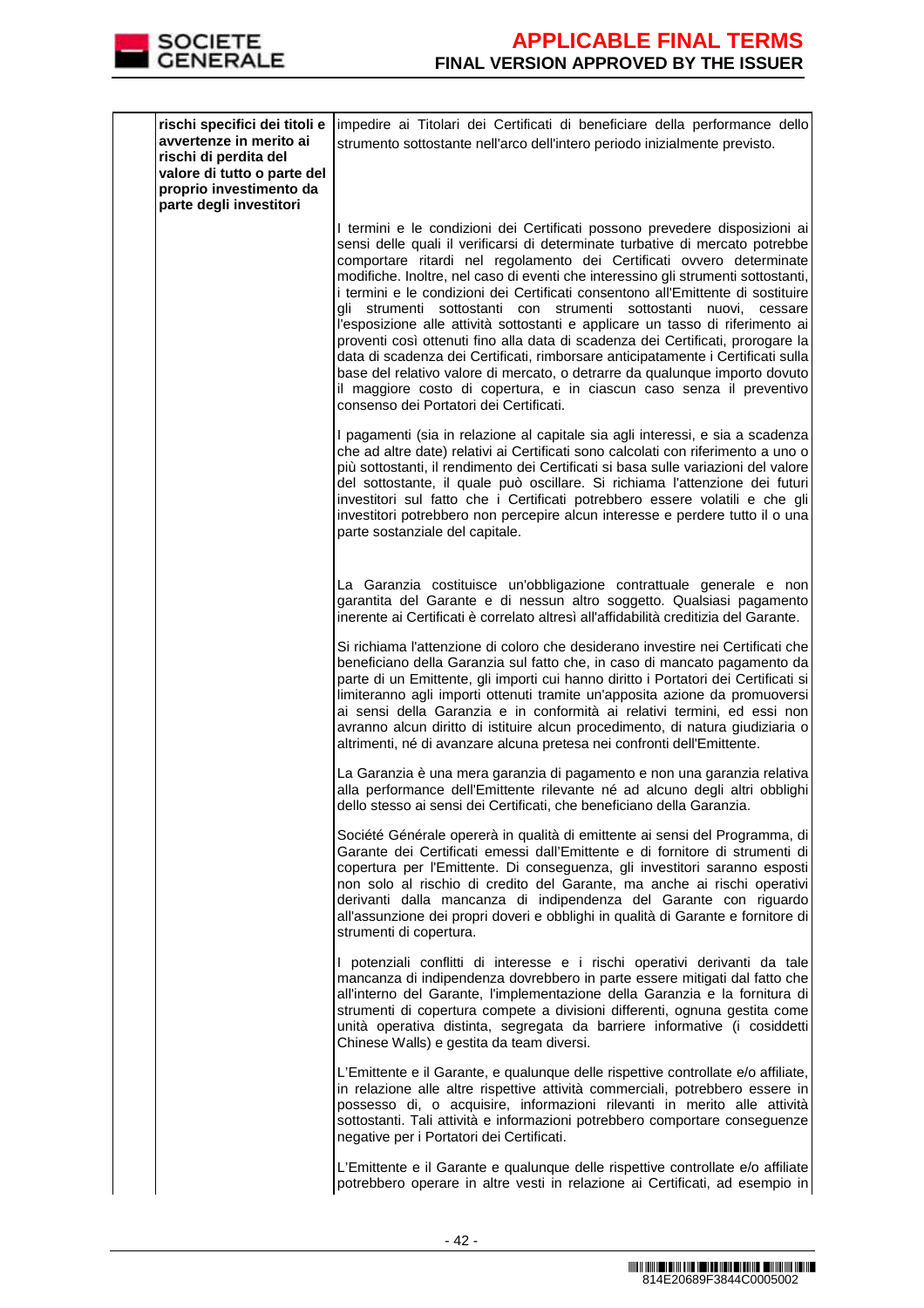

|       |                                                 | qualità di market maker, agente per il calcolo o agente. Pertanto,<br>potrebbero verificarsi potenziali conflitti di interesse.                                                                                                                                                                                                                                                                                                                                                                             |
|-------|-------------------------------------------------|-------------------------------------------------------------------------------------------------------------------------------------------------------------------------------------------------------------------------------------------------------------------------------------------------------------------------------------------------------------------------------------------------------------------------------------------------------------------------------------------------------------|
|       |                                                 | In relazione all'offerta dei Certificati, l'Emittente e il Garante e/o le rispettive<br>affiliate potrebbero stipulate una o più operazioni di copertura con riguardo<br>a una o più attività di riferimento o relativi derivati, suscettibili di incidere sul<br>prezzo di mercato, sulla liquidità o sul valore dei Certificati.                                                                                                                                                                          |
|       |                                                 | Nel corso della vita dei Certificati, il valore di mercato degli stessi potrebbe<br>risultare inferiore al capitale investito. Inoltre, in caso di insolvenza da parte<br>dell'Emittente e/o del Garante potrebbe verificarsi la perdita totale del<br>capitale investito.                                                                                                                                                                                                                                  |
|       |                                                 | Si richiama l'attenzione degli investitori sul fatto che potrebbero<br>incorrere nella perdita totale o parziale del proprio investimento.                                                                                                                                                                                                                                                                                                                                                                  |
|       | Sezione E - Offerta                             |                                                                                                                                                                                                                                                                                                                                                                                                                                                                                                             |
| E.2.b | lMotivi dell'offerta e<br>utilizzo dei proventi | I proventi netti di ciascuna emissione di Certificati saranno utilizzati ai fini<br>del finanziamento generico del Gruppo Société Générale, ivi compreso ai<br>fini del perseguimento del profitto.                                                                                                                                                                                                                                                                                                         |
| E.3   | Descrizione dei termini e                       | Giurisdizione(i) dell'offerta pubblica: Italia                                                                                                                                                                                                                                                                                                                                                                                                                                                              |
|       | delle condizioni<br>dell'offerta                | Periodo di Offerta: Dal 29 aprile 2019 (incluso) alle 09:00 CET (Central<br>European Time) al 28 maggio 2019 (incluso), alle 16:00 CET, salvo<br>chiusura anticipata del Periodo di Offerta, come descritto di seguito.                                                                                                                                                                                                                                                                                     |
|       |                                                 | I Certificati verranno collocate:                                                                                                                                                                                                                                                                                                                                                                                                                                                                           |
|       |                                                 | (a) all'interno dei locali dei Collocatori (presso le sedi e le filiali);                                                                                                                                                                                                                                                                                                                                                                                                                                   |
|       |                                                 | (b) mediante offerta fuori sede ai sensi dell'articolo 30 e dell'articolo 31 del<br>d.lgs 24 febbraio 1998 n. 58 come successivamente modificato (il "Testo<br>Unico della Finanza") dal 29 aprile 2019 alle 9.00 CET al 23 maggio 2019<br>(incluso), alle 16.00 CET;                                                                                                                                                                                                                                       |
|       |                                                 | salvo chiusura anticipata del Periodo d'Offerta come descritto di seguito.                                                                                                                                                                                                                                                                                                                                                                                                                                  |
|       |                                                 | I Collocatori che intendono collocare i Certificati attraverso l'offerta fuori<br>sede ai sensi dell'articolo 30 del Testo Unico della Finanza raccoglieranno i<br>Moduli di adesione - invece che direttamente presso le loro filiali e uffici -<br>attraverso consulenti finanziari abilitati all'offerta fuori sede ai sensi<br>dell'articolo 31 del Testo Unico della Finanza.                                                                                                                          |
|       |                                                 | Ai sensi dell'articolo 30, comma 6, del Testo Unico della Finanza, la validità<br>e l'efficacia dei contratti sottoscritti tramite Offerta Fuori Sede è sospesa<br>per un periodo di 7 (sette) giorni dalla data di sottoscrizione del Modulo di<br>Adesione da parte del relativo investitore.                                                                                                                                                                                                             |
|       |                                                 | Entro tale periodo gli investitori possono comunicare al relativo Collocatore<br>il loro recesso, senza dover pagare alcun costo o commissione.                                                                                                                                                                                                                                                                                                                                                             |
|       |                                                 | Prezzo di Offerta: I Certificati saranno offerti al Prezzo di Emissione, una<br>parte del quale, pari al massimo al 4,00%, è costituita dalla commissione<br>di distribuzione dovuta in via anticipata dall'Emittente al Collocatore<br>Condizioni a cui è soggetta l'offerta: L'offerta dei Certificati è subordinata<br>alla loro emissione e a qualunque condizione aggiuntiva contenuta nei<br>termini generali di attività degli intermediari finanziari, dagli stessi notificate<br>agli investitori. |

L'Emittente si riserva il diritto di chiudere il Periodo di Offerta prima della scadenza inizialmente stabilita per qualunque motivo.

L'Emittente si riserva il diritto di ritirare l'offerta e annullare l'emissione dei Certificati per qualunque motivo e in un qualsiasi momento alla Data di